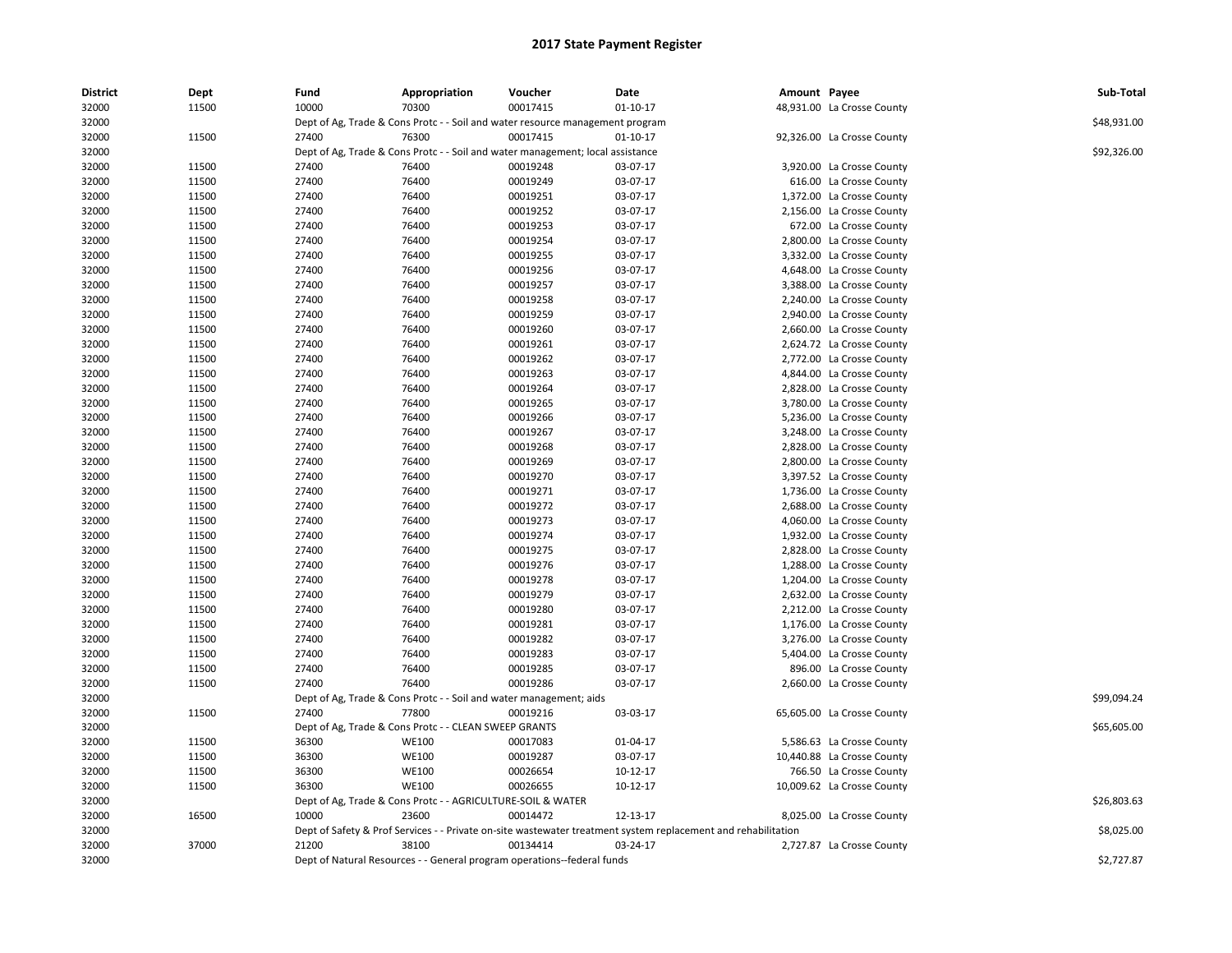| <b>District</b> | Dept  | Fund  | Appropriation                                                                              | Voucher  | Date           | Amount Payee |                             | Sub-Total      |
|-----------------|-------|-------|--------------------------------------------------------------------------------------------|----------|----------------|--------------|-----------------------------|----------------|
| 32000           | 37000 | 21200 | 55000                                                                                      | 00134414 | 03-24-17       |              | 9,452.08 La Crosse County   |                |
| 32000           |       |       | Dept of Natural Resources - - Enforcement aids -- boating enforcement                      |          |                |              |                             | \$9,452.08     |
| 32000           | 37000 | 21200 | 57400                                                                                      | 00194515 | 11-10-17       |              | 6,460.00 La Crosse County   |                |
| 32000           |       |       | Dept of Natural Resources - - Recreation aids - county snowmobile trail and area aids      |          |                |              |                             | \$6,460.00     |
| 32000           | 37000 | 21200 | 57500                                                                                      | 00134187 | 03-21-17       |              | 5,078.36 La Crosse County   |                |
| 32000           | 37000 | 21200 | 57500                                                                                      | 00192579 | 11-01-17       |              | 20,535.00 La Crosse County  |                |
| 32000           | 37000 | 21200 | 57500                                                                                      | 00194023 | 11-08-17       |              | 17,112.50 La Crosse County  |                |
| 32000           |       |       | Dept of Natural Resources - - Recreation aids - snowmobile trail areas                     |          |                |              |                             | \$42,725.86    |
| 32000           | 37000 | 21200 | 58400                                                                                      | 00177438 | 09-08-17       |              | 23,728.00 La Crosse County  |                |
| 32000           |       |       | Dept of Natural Resources - - Resource aids -- payment in lieu of taxes; federal           |          |                |              |                             | \$23,728.00    |
| 32000           | 39500 | 21100 | 16800                                                                                      | 00107221 | 04-20-17       |              | 251,051.00 La Crosse County |                |
| 32000           |       |       | WI Dept of Transportation - - Elderly and disabled county aids, state funds                |          |                |              |                             | \$251,051.00   |
| 32000           | 39500 | 21100 | 17700                                                                                      | 00090992 | 03-08-17       |              | 1,022.00 La Crosse County   |                |
| 32000           |       |       | WI Dept of Transportation - - Tier C transit operating aids, state funds                   |          |                |              |                             | \$1,022.00     |
| 32000           | 39500 | 21100 | 18200                                                                                      | 00104503 | 04-13-17       |              | 20,016.00 La Crosse County  |                |
| 32000           |       |       | WI Dept of Transportation - - Transit and other transportation-related aids, federal funds |          |                |              |                             | \$20,016.00    |
| 32000           | 39500 | 21100 | 18500                                                                                      | 00071275 | 01-06-17       |              | 887.38 La Crosse County     |                |
| 32000           | 39500 | 21100 | 18500                                                                                      | 00071782 | $01 - 11 - 17$ |              | 765.80 La Crosse County     |                |
| 32000           | 39500 | 21100 | 18500                                                                                      | 00124810 | 06-29-17       |              | 2,558.47 La Crosse County   |                |
| 32000           | 39500 | 21100 | 18500                                                                                      | 00165296 | 09-18-17       |              | 1,274.46 La Crosse County   |                |
| 32000           |       |       | WI Dept of Transportation - - Highway safety, local assistance, federal funds              |          |                |              |                             | \$5,486.11     |
| 32000           | 39500 | 21100 | 19000                                                                                      | 00065428 | 01-03-17       |              | 383,199.78 La Crosse County |                |
| 32000           | 39500 | 21100 | 19000                                                                                      | 00133977 | 07-03-17       |              | 766,399.56 La Crosse County |                |
| 32000           | 39500 | 21100 | 19000                                                                                      | 00169243 | 10-02-17       |              | 383,199.80 La Crosse County |                |
| 32000           |       |       | WI Dept of Transportation - - Transportation aids to counties, state funds                 |          |                |              |                             | \$1,532,799.14 |
|                 | 39500 | 21100 | 22600                                                                                      | 00194465 | 11-21-17       |              | 81.02 La Crosse County      |                |
| 32000<br>32000  |       |       |                                                                                            |          |                |              |                             | \$81.02        |
|                 |       |       | WI Dept of Transportation - - Transportation alternatives program, local funds             |          |                |              |                             |                |
| 32000           | 39500 | 21100 | 27800                                                                                      | 00074274 | 01-13-17       |              | 48,468.47 La Crosse County  |                |
| 32000           | 39500 | 21100 | 27800                                                                                      | 00200766 | 12-13-17       |              | 3,829.08 La Crosse County   |                |
| 32000           |       |       | WI Dept of Transportation - - Local roads improvement program, state funds                 |          |                |              |                             | \$52,297.55    |
| 32000           | 39500 | 21100 | 36300                                                                                      | 00159123 | 08-28-17       |              | 7,394.72 La Crosse County   |                |
| 32000           | 39500 | 21100 | 36300                                                                                      | 00180825 | 11-01-17       |              | 21,980.85 La Crosse County  |                |
| 32000           | 39500 | 21100 | 36300                                                                                      | 00193603 | 11-17-17       |              | 4,223.64 La Crosse County   |                |
| 32000           | 39500 | 21100 | 36300                                                                                      | 00194990 | 11-21-17       |              | 14.00 La Crosse County      |                |
| 32000           |       |       | WI Dept of Transportation - - State highway rehabilitation, state funds                    |          |                |              |                             | \$33,613.21    |
| 32000           | 39500 | 21100 | 36500                                                                                      | 00072496 | $01-10-17$     |              | 57.31 La Crosse County      |                |
| 32000           | 39500 | 21100 | 36500                                                                                      | 00192355 | 11-14-17       |              | 118.83 La Crosse County     |                |
| 32000           |       |       | WI Dept of Transportation - - Highway system management and operations, state funds        |          |                |              |                             | \$176.14       |
| 32000           | 39500 | 21100 | 90500                                                                                      | 00065061 | 01-06-17       |              | 11,304.00 La Crosse County  |                |
| 32000           | 39500 | 21100 | 90500                                                                                      | 00164332 | 09-15-17       |              | 463,968.80 La Crosse County |                |
| 32000           |       |       | WI Dept of Transportation - - 905-LOASCLEARING-HARBOR BF4                                  |          |                |              |                             | \$475,272.80   |
| 32000           | 39500 | 21100 | 36800                                                                                      | 00072496 | $01 - 10 - 17$ |              | 205,663.27 La Crosse County |                |
| 32000           | 39500 | 21100 | 36800                                                                                      | 00072497 | 01-10-17       |              | 731.99 La Crosse County     |                |
| 32000           | 39500 | 21100 | 36800                                                                                      | 00086033 | 02-14-17       |              | 648.43 La Crosse County     |                |
| 32000           | 39500 | 21100 | 36800                                                                                      | 00087452 | 02-20-17       |              | 417,694.40 La Crosse County |                |
| 32000           | 39500 | 21100 | 36800                                                                                      | 00094187 | 03-14-17       |              | 8,674.97 La Crosse County   |                |
| 32000           | 39500 | 21100 | 36800                                                                                      | 00105328 | 04-12-17       |              | 256,180.68 La Crosse County |                |
| 32000           | 39500 | 21100 | 36800                                                                                      | 00124797 | 06-05-17       |              | 197,095.50 La Crosse County |                |
| 32000           | 39500 | 21100 | 36800                                                                                      | 00099811 | 03-24-17       |              | 402,795.16 La Crosse County |                |
| 32000           | 39500 | 21100 | 36800                                                                                      | 00125221 | 06-06-17       |              | 218,678.22 La Crosse County |                |
| 32000           | 39500 | 21100 | 36800                                                                                      | 00127023 | 06-12-17       |              | 262,846.30 La Crosse County |                |
| 32000           | 39500 | 21100 | 36800                                                                                      | 00136148 | 06-28-17       |              | 13,778.59 La Crosse County  |                |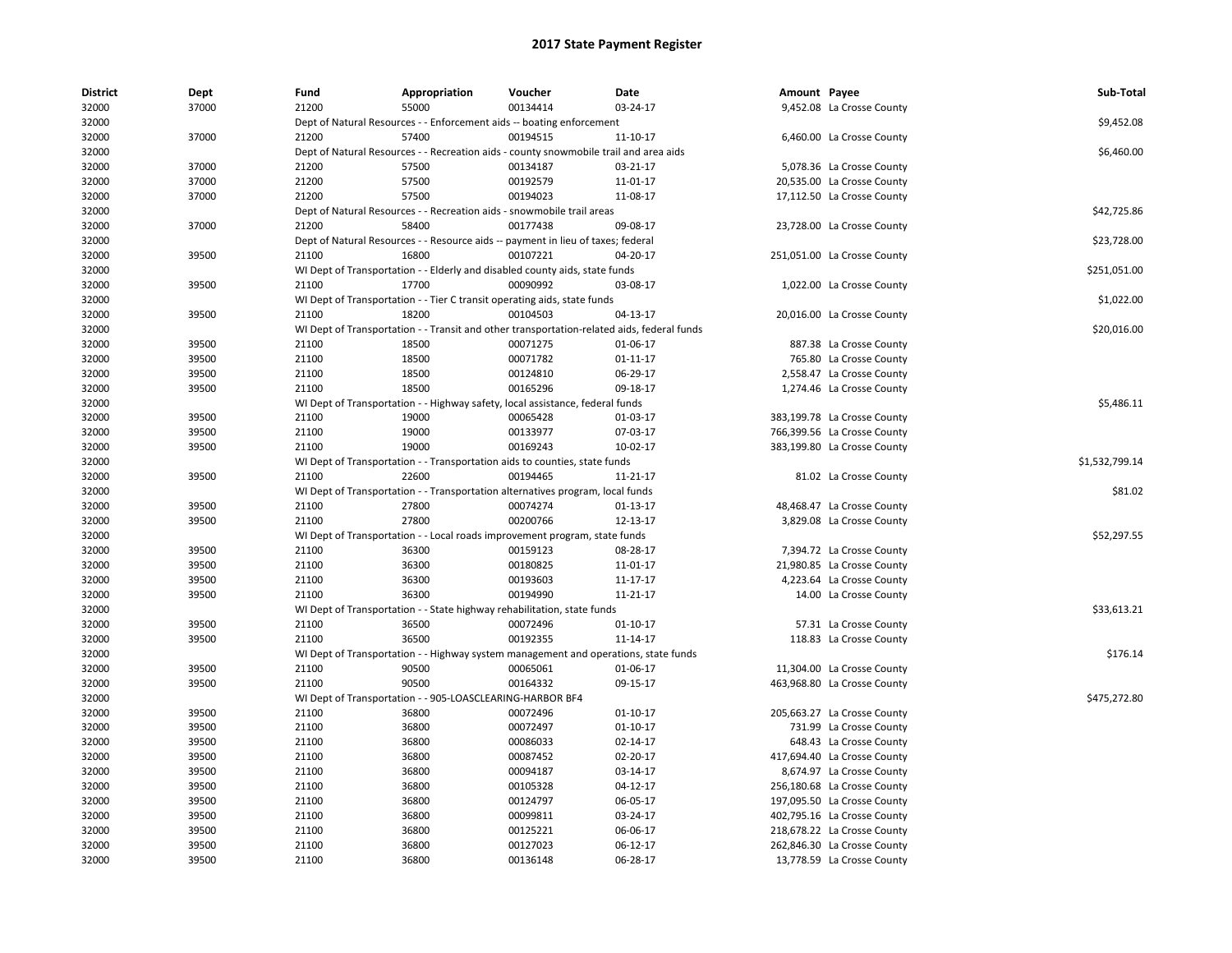| <b>District</b> | <b>Dept</b> | Fund  | Appropriation                                                                       | Voucher  | Date                                                                                                    | Amount Payee |                             | Sub-Total      |
|-----------------|-------------|-------|-------------------------------------------------------------------------------------|----------|---------------------------------------------------------------------------------------------------------|--------------|-----------------------------|----------------|
| 32000           | 39500       | 21100 | 36800                                                                               | 00138683 | 06-30-17                                                                                                |              | 88,632.02 La Crosse County  |                |
| 32000           | 39500       | 21100 | 36800                                                                               | 00145924 | 08-01-17                                                                                                |              | 109,089.34 La Crosse County |                |
| 32000           | 39500       | 21100 | 36800                                                                               | 00147022 | 08-01-17                                                                                                |              | 2,671.10 La Crosse County   |                |
| 32000           | 39500       | 21100 | 36800                                                                               | 00159121 | 08-28-17                                                                                                |              | 231,978.27 La Crosse County |                |
| 32000           | 39500       | 21100 | 36800                                                                               | 00167329 | 09-21-17                                                                                                |              | 43,757.49 La Crosse County  |                |
| 32000           | 39500       | 21100 | 36800                                                                               | 00174610 | 10-04-17                                                                                                |              | 563.77 La Crosse County     |                |
| 32000           | 39500       | 21100 | 36800                                                                               | 00180824 | 10-17-17                                                                                                |              | 175,485.60 La Crosse County |                |
| 32000           | 39500       | 21100 | 36800                                                                               | 00192355 | 11-14-17                                                                                                |              | 152,873.52 La Crosse County |                |
| 32000           |             |       | WI Dept of Transportation - - Routine maintenance activities, state funds           |          |                                                                                                         |              |                             | \$2,789,838.62 |
| 32000           | 39500       | 21100 | 37500                                                                               | 00159121 | 08-28-17                                                                                                |              | 234.09 La Crosse County     |                |
| 32000           | 39500       | 21100 | 37500                                                                               | 00180824 | 10-17-17                                                                                                |              | 71.12 La Crosse County      |                |
| 32000           |             |       | WI Dept of Transportation - - Highway system management and operations, local funds |          |                                                                                                         |              |                             | \$305.21       |
| 32000           | 39500       | 21100 | 28600                                                                               | 00178564 | 10-13-17                                                                                                |              | 27,938.60 La Crosse County  |                |
| 32000           |             |       |                                                                                     |          | WI Dept of Transportation - - Local transportation facility improvement assistance, federal funds       |              |                             | \$27,938.60    |
| 32000           | 39500       | 21100 | 27000                                                                               | 00074273 | 01-13-17                                                                                                |              | 66,237.89 La Crosse County  |                |
| 32000           |             |       |                                                                                     |          | WI Dept of Transportation - - Local roads improvement program. discretionary grants, state funds        |              |                             | \$66,237.89    |
| 32000           | 39500       | 21100 | 22700                                                                               | 00032857 | $01-01-17$                                                                                              |              | 7,123.90 La Crosse County   |                |
| 32000           | 39500       | 21100 | 22700                                                                               | 00086868 | 02-16-17                                                                                                |              | 6,489.00 La Crosse County   |                |
| 32000           | 39500       | 21100 | 22700                                                                               | 00086869 | 02-16-17                                                                                                |              | 6,878.71 La Crosse County   |                |
| 32000           | 39500       | 21100 | 22700                                                                               | 00086870 | 02-16-17                                                                                                |              | 4,061.66 La Crosse County   |                |
| 32000           | 39500       | 21100 | 22700                                                                               | 00086871 | 02-16-17                                                                                                |              | 4,526.77 La Crosse County   |                |
| 32000           | 39500       | 21100 | 22700                                                                               | 00120041 | 05-23-17                                                                                                |              | 4,689.27 La Crosse County   |                |
| 32000           | 39500       | 21100 | 22700                                                                               | 00120371 | 05-23-17                                                                                                |              | 4,000.57 La Crosse County   |                |
| 32000           | 39500       | 21100 | 22700                                                                               | 00146545 | 08-01-17                                                                                                |              | 6,766.76 La Crosse County   |                |
| 32000           | 39500       | 21100 | 22700                                                                               | 00146555 | 08-01-17                                                                                                |              | 10,536.28 La Crosse County  |                |
| 32000           | 39500       | 21100 | 22700                                                                               | 00163338 | 09-11-17                                                                                                |              | 8,175.72 La Crosse County   |                |
| 32000           | 39500       | 21100 | 22700                                                                               | 00163339 | 09-11-17                                                                                                |              | 9,079.64 La Crosse County   |                |
| 32000           | 39500       | 21100 | 22700                                                                               | 00171869 | 10-01-17                                                                                                |              | 6,488.69 La Crosse County   |                |
| 32000           | 39500       | 21100 | 22700                                                                               | 00179966 | 10-16-17                                                                                                |              | 6,925.35 La Crosse County   |                |
| 32000           | 39500       | 21100 | 22700                                                                               | 00194092 | 11-20-17                                                                                                |              | 9,054.47 La Crosse County   |                |
| 32000           | 39500       | 21100 | 22700                                                                               | 00194465 | 11-21-17                                                                                                |              | 324.06 La Crosse County     |                |
| 32000           |             |       | WI Dept of Transportation - - Transportation alternatives program, federal funds    |          |                                                                                                         |              |                             | \$95,120.85    |
| 32000           | 41000       | 10000 | 11600                                                                               | 00167903 | 11-07-17                                                                                                |              | 112,346.88 La Crosse County |                |
| 32000           |             |       |                                                                                     |          | Department of Corrections - - Reimbursing counties for probation, extended supervision and parole holds |              |                             | \$112,346.88   |
| 32000           | 43500       | 10000 | 10700                                                                               | 00122153 | 04-21-17                                                                                                |              | 105.50 La Crosse County     |                |
| 32000           | 43500       | 10000 | 10700                                                                               | 00129481 | 05-31-17                                                                                                |              | 105.50 La Crosse County     |                |
| 32000           | 43500       | 10000 | 10700                                                                               | 00138646 | 07-10-17                                                                                                |              | 369.25 La Crosse County     |                |
| 32000           | 43500       | 10000 | 10700                                                                               | 00151396 | 09-06-17                                                                                                |              | 227.51 La Crosse County     |                |
| 32000           | 43500       | 10000 | 10700                                                                               | 00166482 | 11-02-17                                                                                                |              | 105.50 La Crosse County     |                |
| 32000           | 43500       | 10000 | 10700                                                                               | 00166489 | 11-02-17                                                                                                |              | 52.75 La Crosse County      |                |
| 32000           | 43500       | 10000 | 10700                                                                               | 00166651 | 11-03-17                                                                                                |              | 52.75 La Crosse County      |                |
| 32000           | 43500       | 10000 | 10700                                                                               | 00166654 | 11-03-17                                                                                                |              | 52.75 La Crosse County      |                |
| 32000           | 43500       | 10000 | 10700                                                                               | 00166665 | 11-03-17                                                                                                |              |                             |                |
|                 |             | 10000 | 10700                                                                               | 00166669 |                                                                                                         |              | 52.75 La Crosse County      |                |
| 32000           | 43500       |       |                                                                                     |          | 11-03-17                                                                                                |              | 52.75 La Crosse County      |                |
| 32000           | 43500       | 10000 | 10700                                                                               | 00167253 | 11-24-17                                                                                                |              | 52.75 La Crosse County      |                |
| 32000           | 43500       | 10000 | 10700                                                                               | 00169912 | 12-13-17                                                                                                |              | 186.68 La Crosse County     |                |
| 32000           | 43500       | 10000 | 10700                                                                               | 00170505 | 12-01-17                                                                                                |              | 225.43 La Crosse County     |                |
| 32000           | 43500       | 10000 | 10700                                                                               | 00170506 | 12-13-17                                                                                                |              | 9.99 La Crosse County       |                |
| 32000           | 43500       | 10000 | 10700                                                                               | 00170507 | 12-13-17                                                                                                |              | 52.75 La Crosse County      |                |
| 32000           | 43500       | 10000 | 10700                                                                               | 00174913 | 12-27-17                                                                                                |              | 81.24 La Crosse County      |                |
| 32000           |             |       | Department of Health Services - - Public health dispensaries and drugs              |          |                                                                                                         |              |                             | \$1,785.85     |
| 32000           | 43500       | 10000 | 15000                                                                               | 00109678 | 03-15-17                                                                                                |              | 1,200.00 La Crosse County   |                |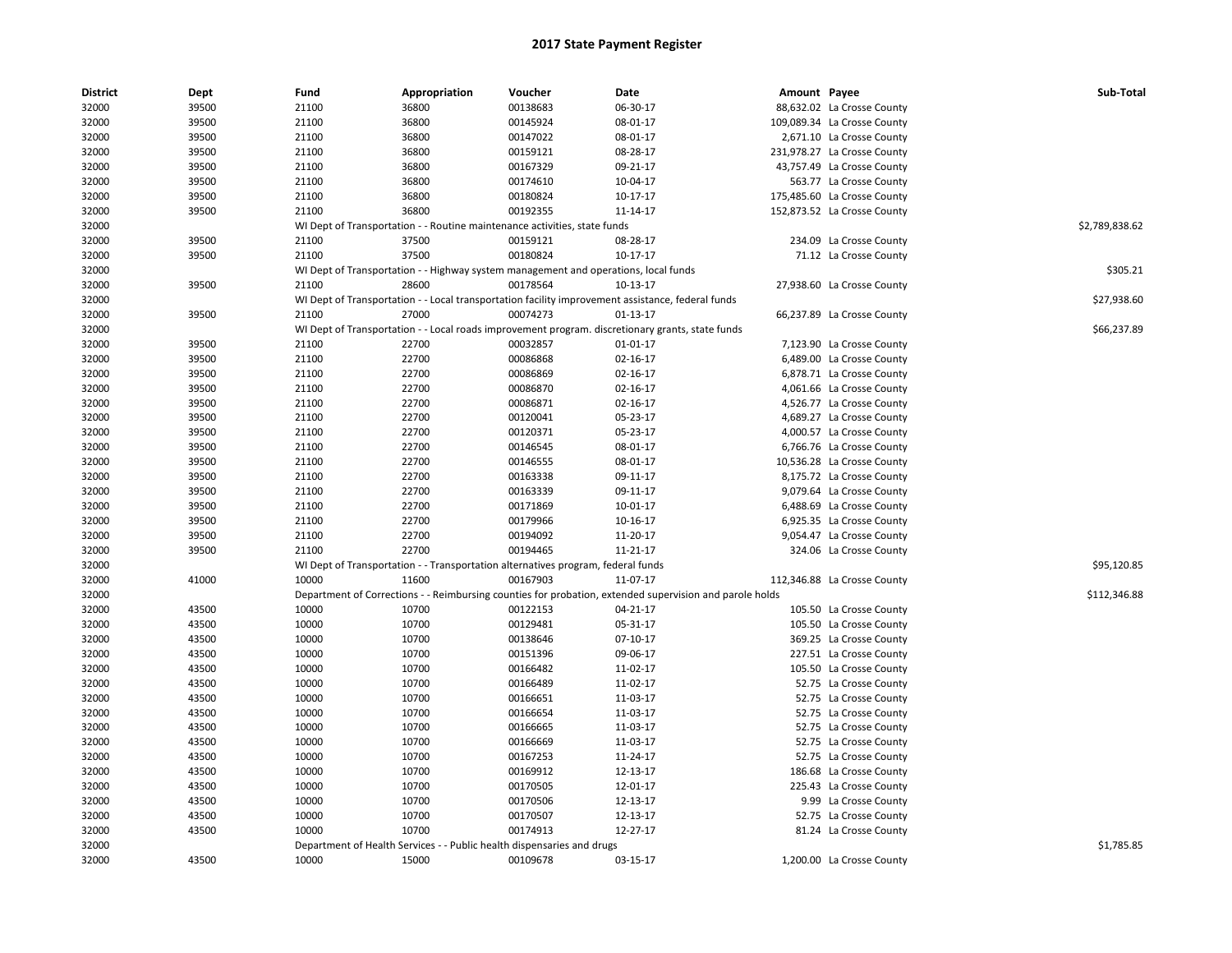| <b>District</b> | Dept  | Fund  | Appropriation                                                       | Voucher                                                                      | Date           | Amount Payee |                               | Sub-Total       |
|-----------------|-------|-------|---------------------------------------------------------------------|------------------------------------------------------------------------------|----------------|--------------|-------------------------------|-----------------|
| 32000           | 43500 | 10000 | 15000                                                               | 00118517                                                                     | 04-03-17       |              | 2,839.15 La Crosse County     |                 |
| 32000           | 43500 | 10000 | 15000                                                               | 00131298                                                                     | 06-22-17       |              | 6,443.60 La Crosse County     |                 |
| 32000           | 43500 | 10000 | 15000                                                               | 00148835                                                                     | 08-25-17       |              | 1,000.00 La Crosse County     |                 |
| 32000           | 43500 | 10000 | 15000                                                               | 00157201                                                                     | 10-06-17       |              | 455.21 La Crosse County       |                 |
| 32000           |       |       | Department of Health Services - - Federal project aids              |                                                                              |                |              |                               | \$11,937.96     |
| 32000           | 43500 | 10000 | 41400                                                               | 00104894                                                                     | 02-02-17       |              | 192,395.00 La Crosse County   |                 |
| 32000           |       |       | Department of Health Services - - Income maintenance                |                                                                              |                |              |                               | \$192,395.00    |
| 32000           | 43500 | 10000 | 46800                                                               | 00165489                                                                     | 10-30-17       |              | 337,611.00 La Crosse County   |                 |
| 32000           |       |       | Department of Health Services - - Interagency and intra-agency aids |                                                                              |                |              |                               | \$337,611.00    |
| 32000           | 43500 | 10000 | 00000                                                               | 90708                                                                        | 01-02-17       |              | 214,890.00 La Crosse County   |                 |
| 32000           | 43500 | 10000 | 00000                                                               | 90710                                                                        | 02-01-17       |              | 281,761.00 La Crosse County   |                 |
| 32000           | 43500 | 10000 | 00000                                                               | 90711                                                                        | 03-01-17       |              | 498,060.00 La Crosse County   |                 |
| 32000           | 43500 | 10000 | 00000                                                               | 90715                                                                        | 05-01-17       |              | 1,055,176.00 La Crosse County |                 |
| 32000           | 43500 | 10000 | 00000                                                               | 90716                                                                        | 06-01-17       |              | 1,289,048.00 La Crosse County |                 |
| 32000           | 43500 | 10000 | 00000                                                               | 90717                                                                        | 06-15-17       |              | 283,975.00 La Crosse County   |                 |
| 32000           | 43500 | 10000 | 00000                                                               | 90800                                                                        | 07-01-17       |              | 864,239.00 La Crosse County   |                 |
| 32000           | 43500 | 10000 | 00000                                                               | 90801                                                                        | 08-01-17       |              | 2,957,863.00 La Crosse County |                 |
| 32000           | 43500 | 10000 | 00000                                                               | 90802                                                                        | 09-01-17       |              | 935,325.00 La Crosse County   |                 |
| 32000           | 43500 | 10000 | 00000                                                               | 90805                                                                        | 10-02-17       |              | 807,041.00 La Crosse County   |                 |
| 32000           | 43500 | 10000 | 00000                                                               | 90806                                                                        | 11-01-17       |              | 438,199.00 La Crosse County   |                 |
| 32000           | 43500 | 10000 | 00000                                                               | 90807                                                                        | 12-01-17       |              | 572,493.00 La Crosse County   |                 |
| 32000           | 43500 | 10000 | 00000                                                               | 90713                                                                        | 04-01-17       |              | 461,954.00 La Crosse County   |                 |
| 32000           | 43500 | 10000 | 00000                                                               | 90804                                                                        | 09-08-17       |              | 28,317.00 La Crosse County    |                 |
| 32000           |       |       | Department of Health Services - - State/Federal Aids                |                                                                              |                |              |                               | \$10,688,341.00 |
| 32000           | 45500 | 10000 | 22100                                                               | 00035914                                                                     | 10-13-17       |              | 3,680.00 La Crosse County     |                 |
| 32000           |       |       |                                                                     | Department of Justice - - Crime laboratories; deoxyribonucleic acid analysis |                |              |                               | \$3,680.00      |
| 32000           | 45500 | 10000 | 22500                                                               | 00024814                                                                     | 03-02-17       |              | 16,035.00 La Crosse County    |                 |
| 32000           | 45500 | 10000 | 22500                                                               | 00039393                                                                     | 12-28-17       |              | 16,035.00 La Crosse County    |                 |
| 32000           |       |       | Department of Justice - - Drug crimes enforcement; local grants     |                                                                              |                |              |                               | \$32,070.00     |
| 32000           | 45500 | 10000 | 23100                                                               | 00034927                                                                     | 09-27-17       |              | 3,230.24 La Crosse County     |                 |
| 32000           | 45500 | 10000 | 23100                                                               | 00038397                                                                     | 12-06-17       |              | 1,760.00 La Crosse County     |                 |
| 32000           | 45500 | 10000 | 23100                                                               | 00038399                                                                     | 12-06-17       |              | 15,360.00 La Crosse County    |                 |
| 32000           |       |       |                                                                     | Department of Justice - - Law enforcement training fund, local assistance    |                |              |                               | \$20,350.24     |
| 32000           | 45500 | 10000 | 24100                                                               | 00027290                                                                     | 05-02-17       |              | 6,830.95 La Crosse County     |                 |
| 32000           |       |       | Department of Justice - - Federal aid, state operations             |                                                                              |                |              |                               | \$6,830.95      |
| 32000           | 45500 | 10000 | 25100                                                               | 00023146                                                                     | 02-06-17       |              | 6,250.00 La Crosse County     |                 |
| 32000           | 45500 | 10000 | 25100                                                               | 00023147                                                                     | 02-06-17       |              | 416.00 La Crosse County       |                 |
| 32000           | 45500 | 10000 | 25100                                                               | 00023241                                                                     | 02-06-17       |              | 7,237.70 La Crosse County     |                 |
| 32000           | 45500 | 10000 | 25100                                                               | 00028000                                                                     | 05-10-17       |              | 15,837.94 La Crosse County    |                 |
| 32000           | 45500 | 10000 | 25100                                                               | 00029048                                                                     | 06-02-17       |              | 3,179.13 La Crosse County     |                 |
| 32000           | 45500 | 10000 | 25100                                                               | 00029107                                                                     | 06-06-17       |              | 16,000.00 La Crosse County    |                 |
| 32000           | 45500 | 10000 | 25100                                                               | 00033167                                                                     | 08-28-17       |              | 1,500.73 La Crosse County     |                 |
| 32000           | 45500 | 10000 | 25100                                                               | 00033359                                                                     | 08-18-17       |              | 7,335.06 La Crosse County     |                 |
| 32000           | 45500 | 10000 | 25100                                                               | 00035572                                                                     | 10-06-17       |              | 2,756.21 La Crosse County     |                 |
| 32000           | 45500 | 10000 | 25100                                                               | 00037319                                                                     | 11-16-17       |              | 1,371.39 La Crosse County     |                 |
| 32000           | 45500 | 10000 | 25100                                                               | 00037747                                                                     | 11-20-17       |              | 3,303.42 La Crosse County     |                 |
| 32000           |       |       | Department of Justice - - Federal aid, local assistance             |                                                                              |                |              |                               | \$65,187.58     |
| 32000           | 45500 | 10000 | 27100                                                               | 00022826                                                                     | 01-26-17       |              | 24,473.31 La Crosse County    |                 |
| 32000           | 45500 | 10000 | 27100                                                               | 00024340                                                                     | $02 - 22 - 17$ |              | 11,323.50 La Crosse County    |                 |
| 32000           | 45500 | 10000 | 27100                                                               | 00028803                                                                     | 05-25-17       |              | 39,051.48 La Crosse County    |                 |
| 32000           | 45500 | 10000 | 27100                                                               | 00032118                                                                     | 07-28-17       |              | 39,051.48 La Crosse County    |                 |
| 32000           | 45500 | 10000 | 27100                                                               | 00036210                                                                     | 10-23-17       |              | 40,001.48 La Crosse County    |                 |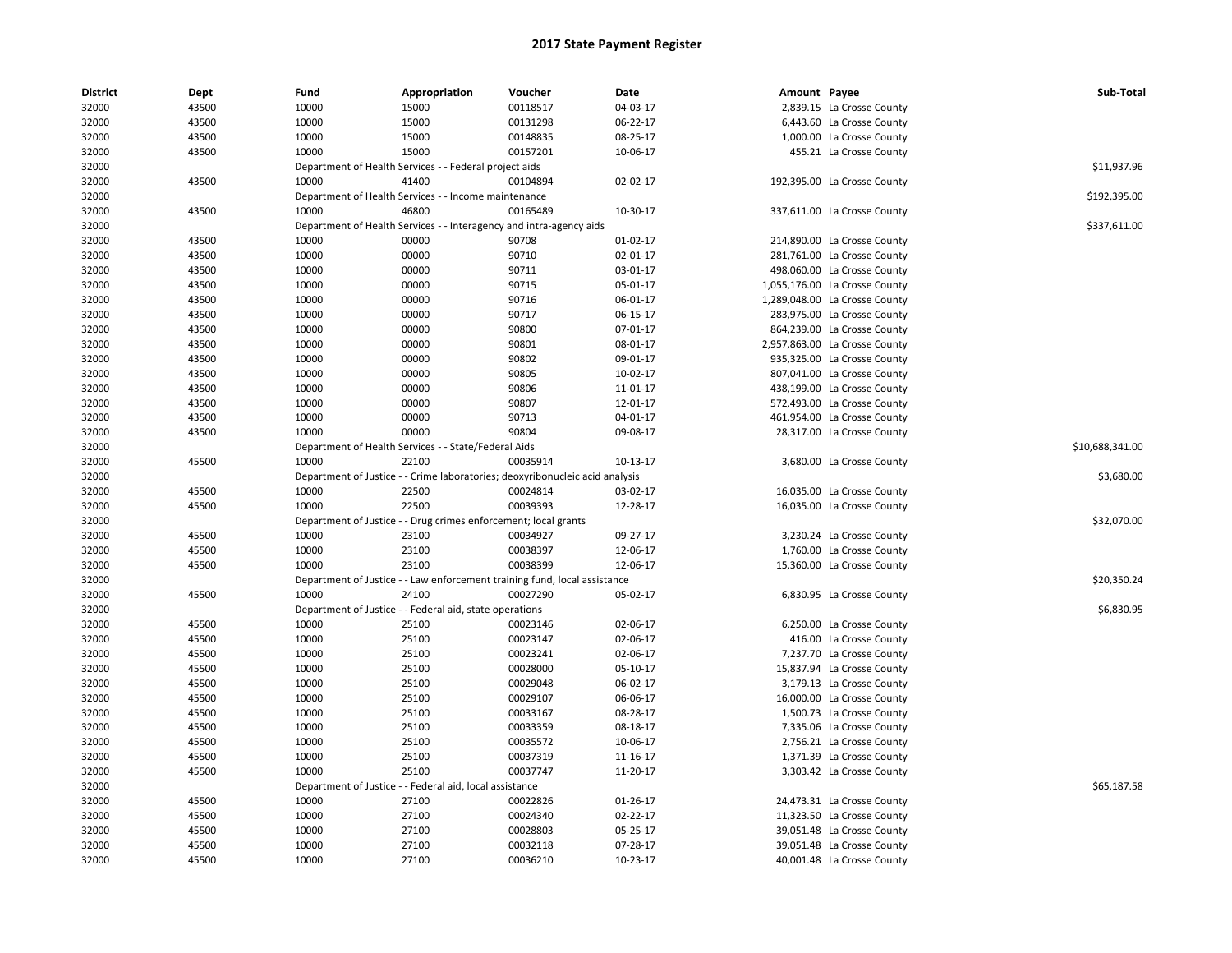| <b>District</b> | Dept  | Fund  | Appropriation                                                                                          | Voucher  | Date           | Amount Payee |                                                                                                                                               | Sub-Total    |
|-----------------|-------|-------|--------------------------------------------------------------------------------------------------------|----------|----------------|--------------|-----------------------------------------------------------------------------------------------------------------------------------------------|--------------|
| 32000           |       |       |                                                                                                        |          |                |              | Department of Justice - - Alternatives to prosecution and incarceration for persons who use alcohol or other drugs; presentencing assessments | \$153,901.25 |
| 32000           | 45500 | 10000 | 28400                                                                                                  | 00023752 | $02 - 10 - 17$ |              | 429.00 La Crosse County                                                                                                                       |              |
| 32000           |       |       | Department of Justice - - Internet Crimes Against Childr                                               |          |                |              |                                                                                                                                               | \$429.00     |
| 32000           | 45500 | 10000 | 53200                                                                                                  | 00024965 | 03-03-17       |              | 60,507.25 La Crosse County                                                                                                                    |              |
| 32000           | 45500 | 10000 | 53200                                                                                                  | 00031710 | 07-20-17       |              | 45,274.67 La Crosse County                                                                                                                    |              |
| 32000           |       |       | Department of Justice - - Crime victim and witness assistance surcharge, general services              |          |                |              |                                                                                                                                               | \$105,781.92 |
| 32000           | 46500 | 10000 | 13300                                                                                                  | 00024409 | 04-05-17       |              | 5,509.74 La Crosse County                                                                                                                     |              |
| 32000           |       |       | Department of Military Affairs - - Gifts and grants                                                    |          |                |              |                                                                                                                                               | \$5,509.74   |
| 32000           | 46500 | 10000 | 30500                                                                                                  | 00033660 | 10-27-17       |              | 17,173.31 La Crosse County                                                                                                                    |              |
| 32000           |       |       | Department of Military Affairs - - Disaster recovery aid; public health emergency quarantine costs     |          |                |              |                                                                                                                                               | \$17,173.31  |
| 32000           | 46500 | 10000 | 30800                                                                                                  | 00021624 | 02-06-17       |              | 533.90 La Crosse County                                                                                                                       |              |
| 32000           |       |       | Department of Military Affairs - - Emergency response equipment                                        |          |                |              |                                                                                                                                               | \$533.90     |
| 32000           | 46500 | 10000 | 34200                                                                                                  | 00030727 | 08-23-17       |              | 34,303.97 La Crosse County                                                                                                                    |              |
| 32000           | 46500 | 10000 | 34200                                                                                                  | 00033660 | 10-27-17       |              | 103,039.81 La Crosse County                                                                                                                   |              |
| 32000           |       |       | Department of Military Affairs - - Federal aid, local assistance                                       |          |                |              |                                                                                                                                               | \$137,343.78 |
| 32000           | 46500 | 10000 | 35000                                                                                                  | 00027755 | 06-21-17       |              | 9,000.00 La Crosse County                                                                                                                     |              |
| 32000           | 46500 | 10000 | 35000                                                                                                  | 00028606 | 06-28-17       |              | 9,999.93 La Crosse County                                                                                                                     |              |
| 32000           | 46500 | 10000 | 35000                                                                                                  | 00031717 | 09-18-17       |              | 360.49 La Crosse County                                                                                                                       |              |
| 32000           | 46500 | 10000 | 35000                                                                                                  | 00031902 | 09-19-17       |              | 225,000.00 La Crosse County                                                                                                                   |              |
| 32000           | 46500 | 10000 | 35000                                                                                                  | 00035281 | 12-08-17       |              | 15,000.00 La Crosse County                                                                                                                    |              |
| 32000           | 46500 | 10000 | 35000                                                                                                  | 00035369 | 12-08-17       |              | 16,069.15 La Crosse County                                                                                                                    |              |
| 32000           |       |       | Department of Military Affairs - - Federal aid, homeland security                                      |          |                |              |                                                                                                                                               | \$275.429.57 |
| 32000           | 46500 | 27200 | 36400                                                                                                  | 00027685 | 06-14-17       |              | 14,213.60 La Crosse County                                                                                                                    |              |
| 32000           |       |       | Department of Military Affairs - - Division of emergency management; petroleum inspection fund         |          |                |              |                                                                                                                                               | \$14,213.60  |
| 32000           | 48500 | 15200 | 12700                                                                                                  | 00024199 | 01-24-17       |              | 1,300.00 La Crosse County                                                                                                                     |              |
| 32000           |       |       | Department of Veterans Affairs - - Grants to counties                                                  |          |                |              |                                                                                                                                               | \$1,300.00   |
|                 |       | 58200 | 26700                                                                                                  | 00024199 |                |              |                                                                                                                                               |              |
| 32000           | 48500 |       |                                                                                                        |          | 01-24-17       |              | 5,850.00 La Crosse County                                                                                                                     |              |
| 32000           |       |       | Department of Veterans Affairs - - County grants                                                       |          |                |              |                                                                                                                                               | \$5,850.00   |
| 32000           | 48500 | 58300 | 37000                                                                                                  | 00024199 | 01-24-17       |              | 5,850.00 La Crosse County                                                                                                                     |              |
| 32000           |       |       | Department of Veterans Affairs - - County grants                                                       |          |                |              |                                                                                                                                               | \$5,850.00   |
| 32000           | 50500 | 10000 | 15500                                                                                                  | 00040177 | 01-18-17       |              | 5,583.59 La Crosse County                                                                                                                     |              |
| 32000           | 50500 | 10000 | 15500                                                                                                  | 00041377 | 01-31-17       |              | 5,958.40 La Crosse County                                                                                                                     |              |
| 32000           | 50500 | 10000 | 15500                                                                                                  | 00045023 | 03-15-17       |              | 6,348.14 La Crosse County                                                                                                                     |              |
| 32000           | 50500 | 10000 | 15500                                                                                                  | 00048893 | 05-01-17       |              | 9,726.29 La Crosse County                                                                                                                     |              |
| 32000           | 50500 | 10000 | 15500                                                                                                  | 00051829 | 05-31-17       |              | 21,067.75 La Crosse County                                                                                                                    |              |
| 32000           | 50500 | 10000 | 15500                                                                                                  | 00053073 | 06-15-17       |              | 5,251.02 La Crosse County                                                                                                                     |              |
| 32000           | 50500 | 10000 | 15500                                                                                                  | 00055749 | 07-17-17       |              | 3,823.05 La Crosse County                                                                                                                     |              |
| 32000           | 50500 | 10000 | 15500                                                                                                  | 00056699 | 07-31-17       |              | 5,566.06 La Crosse County                                                                                                                     |              |
| 32000           | 50500 | 10000 | 15500                                                                                                  | 00058912 | 08-29-17       |              | 6,316.15 La Crosse County                                                                                                                     |              |
| 32000           | 50500 | 10000 | 15500                                                                                                  | 00061476 | 09-29-17       |              | 6,316.15 La Crosse County                                                                                                                     |              |
| 32000           | 50500 | 10000 | 15500                                                                                                  | 00063971 | 10-31-17       |              | 1,274.59 La Crosse County                                                                                                                     |              |
| 32000           | 50500 | 10000 | 15500                                                                                                  | 00066456 | 11-29-17       |              | 5,294.46 La Crosse County                                                                                                                     |              |
| 32000           | 50500 | 10000 | 15500                                                                                                  | 00068702 | 12-29-17       |              | 5,205.52 La Crosse County                                                                                                                     |              |
| 32000           |       |       | Department of Administration - - Federal aid; local assistance                                         |          |                |              |                                                                                                                                               | \$87,731.17  |
| 32000           | 50500 | 10000 | 17500                                                                                                  | 00047885 | 05-05-17       |              | 447,043.00 La Crosse County                                                                                                                   |              |
| 32000           |       |       | Department of Administration - - High-voltage transmission line environmental impact fee distributions |          |                |              |                                                                                                                                               | \$447,043.00 |
| 32000           | 50500 | 10000 | 74300                                                                                                  | 00039725 | 01-18-17       |              | 3,986.00 La Crosse County                                                                                                                     |              |
| 32000           | 50500 | 10000 | 74300                                                                                                  | 00040093 | $01 - 17 - 17$ |              | 75,096.00 La Crosse County                                                                                                                    |              |
| 32000           | 50500 | 10000 | 74300                                                                                                  | 00040728 | 01-30-17       |              | 9,500.00 La Crosse County                                                                                                                     |              |
| 32000           | 50500 | 10000 | 74300                                                                                                  | 00042299 | 02-16-17       |              | 11,296.00 La Crosse County                                                                                                                    |              |
| 32000           | 50500 | 10000 | 74300                                                                                                  | 00042317 | 02-17-17       |              | 3,114.92 La Crosse County                                                                                                                     |              |
| 32000           | 50500 | 10000 | 74300                                                                                                  | 00043470 | 02-24-17       |              | 24,520.00 La Crosse County                                                                                                                    |              |
|                 |       |       |                                                                                                        |          |                |              |                                                                                                                                               |              |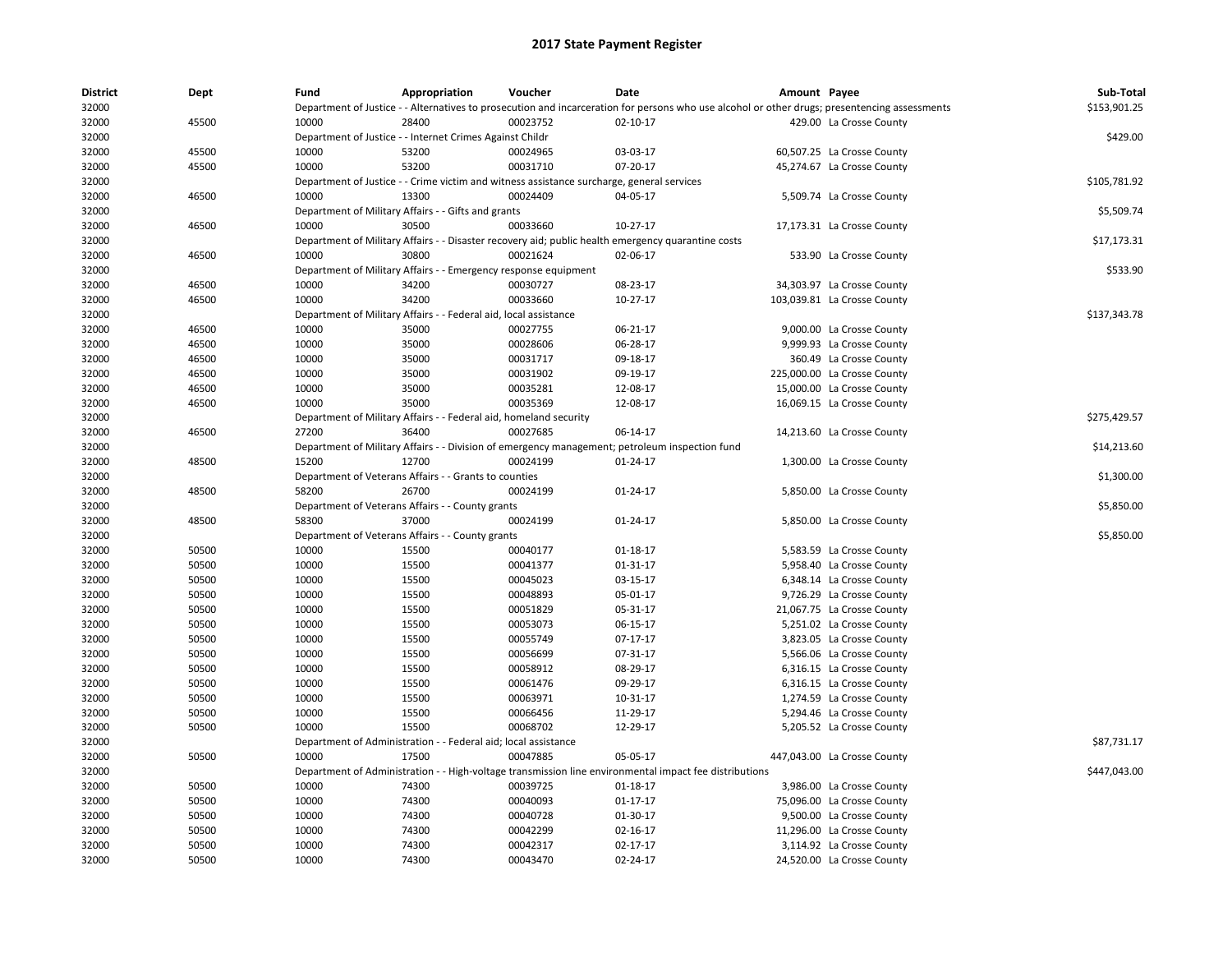| <b>District</b> | Dept  | Fund  | Appropriation                                                                    | Voucher  | Date       | Amount Payee |                                | Sub-Total       |
|-----------------|-------|-------|----------------------------------------------------------------------------------|----------|------------|--------------|--------------------------------|-----------------|
| 32000           | 50500 | 10000 | 74300                                                                            | 00047622 | 04-19-17   |              | 4,140.09 La Crosse County      |                 |
| 32000           | 50500 | 10000 | 74300                                                                            | 00048452 | 05-08-17   |              | 6,595.00 La Crosse County      |                 |
| 32000           | 50500 | 10000 | 74300                                                                            | 00049697 | 05-18-17   |              | 8,427.00 La Crosse County      |                 |
| 32000           | 50500 | 10000 | 74300                                                                            | 00049703 | 05-18-17   |              | 8,398.00 La Crosse County      |                 |
| 32000           | 50500 | 10000 | 74300                                                                            | 00052553 | 06-08-17   |              | 7,527.00 La Crosse County      |                 |
| 32000           | 50500 | 10000 | 74300                                                                            | 00052962 | 06-15-17   |              | 22,329.00 La Crosse County     |                 |
| 32000           | 50500 | 10000 | 74300                                                                            | 00053493 | 06-21-17   |              | 18,617.00 La Crosse County     |                 |
| 32000           | 50500 | 10000 | 74300                                                                            | 00053622 | 06-22-17   |              | 6,345.94 La Crosse County      |                 |
| 32000           | 50500 | 10000 | 74300                                                                            | 00054963 | $07-10-17$ |              | 3,861.64 La Crosse County      |                 |
| 32000           | 50500 | 10000 | 74300                                                                            | 00054964 | $07-10-17$ |              | 4,800.38 La Crosse County      |                 |
| 32000           | 50500 | 10000 | 74300                                                                            | 00057596 | 08-11-17   |              | 5,807.46 La Crosse County      |                 |
| 32000           | 50500 | 10000 | 74300                                                                            | 00060627 | 09-25-17   |              | 4,750.89 La Crosse County      |                 |
| 32000           | 50500 | 10000 | 74300                                                                            | 00060733 | 09-25-17   |              | 32,864.00 La Crosse County     |                 |
| 32000           | 50500 | 10000 | 74300                                                                            | 00060927 | 09-25-17   |              | 6,045.73 La Crosse County      |                 |
| 32000           | 50500 | 10000 | 74300                                                                            | 00062783 | 10-20-17   |              | 51,718.00 La Crosse County     |                 |
| 32000           | 50500 | 10000 | 74300                                                                            | 00065505 | 11-22-17   |              | 5,024.54 La Crosse County      |                 |
| 32000           | 50500 | 10000 | 74300                                                                            | 00065859 | 11-22-17   |              | 74,241.00 La Crosse County     |                 |
| 32000           | 50500 | 10000 | 74300                                                                            | 00066752 | 12-07-17   |              | 462.76 La Crosse County        |                 |
| 32000           | 50500 | 10000 | 74300                                                                            | 00067405 | 12-19-17   |              |                                |                 |
|                 |       |       |                                                                                  |          |            |              | 67,526.00 La Crosse County     |                 |
| 32000           |       |       | Department of Administration - - Federal aid; local assistance                   |          |            |              |                                | \$466,994.35    |
| 32000           | 50500 | 23500 | 37100                                                                            | 00040177 | 01-18-17   |              | 10,714.23 La Crosse County     |                 |
| 32000           | 50500 | 23500 | 37100                                                                            | 00041377 | 01-31-17   |              | 11,144.27 La Crosse County     |                 |
| 32000           | 50500 | 23500 | 37100                                                                            | 00045023 | 03-15-17   |              | 11,557.98 La Crosse County     |                 |
| 32000           | 50500 | 23500 | 37100                                                                            | 00048893 | 05-01-17   |              | 8,325.40 La Crosse County      |                 |
| 32000           | 50500 | 23500 | 37100                                                                            | 00051829 | 05-31-17   |              | 3,135.98 La Crosse County      |                 |
| 32000           | 50500 | 23500 | 37100                                                                            | 00053073 | 06-15-17   |              | 1,424.68 La Crosse County      |                 |
| 32000           | 50500 | 23500 | 37100                                                                            | 00055749 | $07-17-17$ |              | 11,947.80 La Crosse County     |                 |
| 32000           | 50500 | 23500 | 37100                                                                            | 00056699 | 07-31-17   |              | 873.08 La Crosse County        |                 |
| 32000           | 50500 | 23500 | 37100                                                                            | 00058912 | 08-29-17   |              | 1,519.75 La Crosse County      |                 |
| 32000           | 50500 | 23500 | 37100                                                                            | 00063971 | 10-31-17   |              | 15,764.01 La Crosse County     |                 |
| 32000           | 50500 | 23500 | 37100                                                                            | 00066456 | 11-29-17   |              | 8,699.90 La Crosse County      |                 |
| 32000           | 50500 | 23500 | 37100                                                                            | 00068702 | 12-29-17   |              | 8,549.30 La Crosse County      |                 |
| 32000           |       |       | Department of Administration - - Low-income assistance grants                    |          |            |              |                                | \$93,656.38     |
| 32000           | 50500 | 26900 | 16600                                                                            | 00041090 | 02-07-17   |              | 1,000.00 La Crosse County      |                 |
| 32000           | 50500 | 26900 | 16600                                                                            | 00048511 | 05-09-17   |              | 25,000.00 La Crosse County     |                 |
| 32000           |       |       | Department of Administration - - Land                                            |          |            |              |                                | \$26,000.00     |
| 32000           | 50700 | 10000 | 13000                                                                            | 00001385 | 09-06-17   |              | 8,059.54 La Crosse County      |                 |
| 32000           |       |       | Commissioners of Public Lands - - Federal aid -- flood control                   |          |            |              |                                | \$8,059.54      |
| 32000           | 51000 | 10000 | 12000                                                                            | 00000268 | 01-17-17   |              | 3,873.26 La Crosse County      |                 |
| 32000           |       |       | Elections Commission - - Recount fees                                            |          |            |              |                                | \$3,873.26      |
| 32000           | 83500 | 10000 | 10500                                                                            | 00021040 | 07-24-17   |              | 527,625.98 La Crosse County    |                 |
| 32000           | 83500 | 10000 | 10500                                                                            | 00024060 | 11-20-17   |              | 2,989,880.56 La Crosse County  |                 |
| 32000           |       |       | Shared Revenue and Tax Relief - - County and municipal aid account               |          |            |              |                                | \$3,517,506.54  |
| 32000           | 83500 | 10000 | 10900                                                                            | 00017346 | 07-24-17   |              | 145,267.00 La Crosse County    |                 |
| 32000           |       |       | Shared Revenue and Tax Relief - - State aid; tax exempt property                 |          |            |              |                                | \$145,267.00    |
| 32000           | 83500 | 10000 | 11000                                                                            | 00021040 | 07-24-17   |              | 76,564.18 La Crosse County     |                 |
| 32000           | 83500 | 10000 | 11000                                                                            | 00024060 | 11-20-17   |              | 450,035.62 La Crosse County    |                 |
| 32000           |       |       | Shared Revenue and Tax Relief - - Public utility distribution account            |          |            |              |                                | \$526,599.80    |
| 32000           | 83500 | 10000 | 30200                                                                            | 00020108 | 07-24-17   |              | 1,673,092.93 La Crosse County  |                 |
| 32000           | 83500 | 10000 | 30200                                                                            | 00022153 | 07-24-17   |              | 10,171,835.81 La Crosse County |                 |
| 32000           |       |       | Shared Revenue and Tax Relief - - School levy tax credit and first dollar credit |          |            |              |                                | \$11,844,928.74 |
| 32000           | 83500 | 52100 | 36300                                                                            | 00016158 | 03-27-17   |              | 2,214,813.37 La Crosse County  |                 |
|                 |       |       |                                                                                  |          |            |              |                                |                 |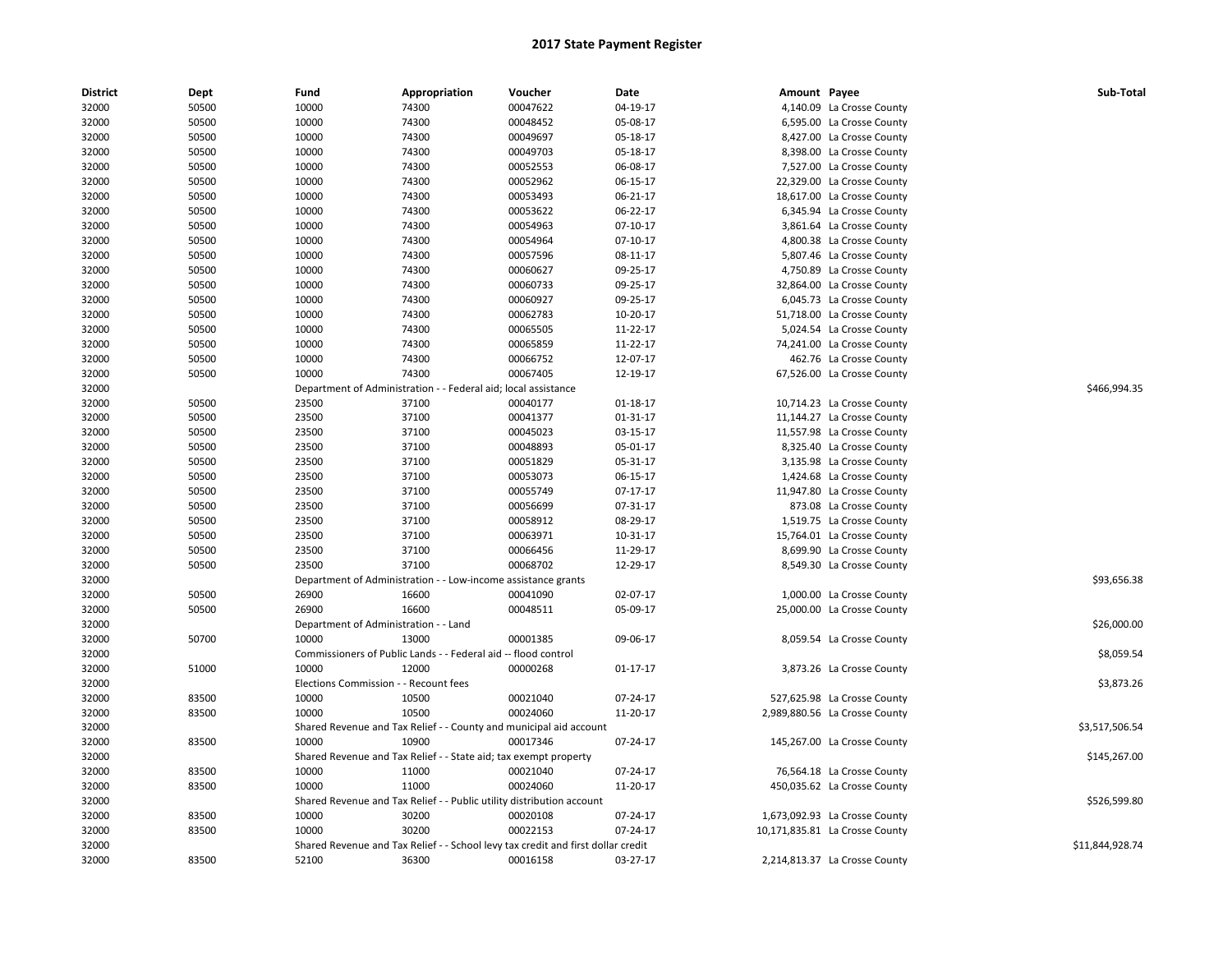| <b>District</b> | Dept | Fund | Appropriation                                               | Voucher | Date | Amount Payee | Sub-Total       |
|-----------------|------|------|-------------------------------------------------------------|---------|------|--------------|-----------------|
| 32000           |      |      | Shared Revenue and Tax Relief - - Lottery and gaming credit |         |      |              | \$2,214,813.37  |
| 32000 Total     |      |      |                                                             |         |      |              | \$37,355,460.50 |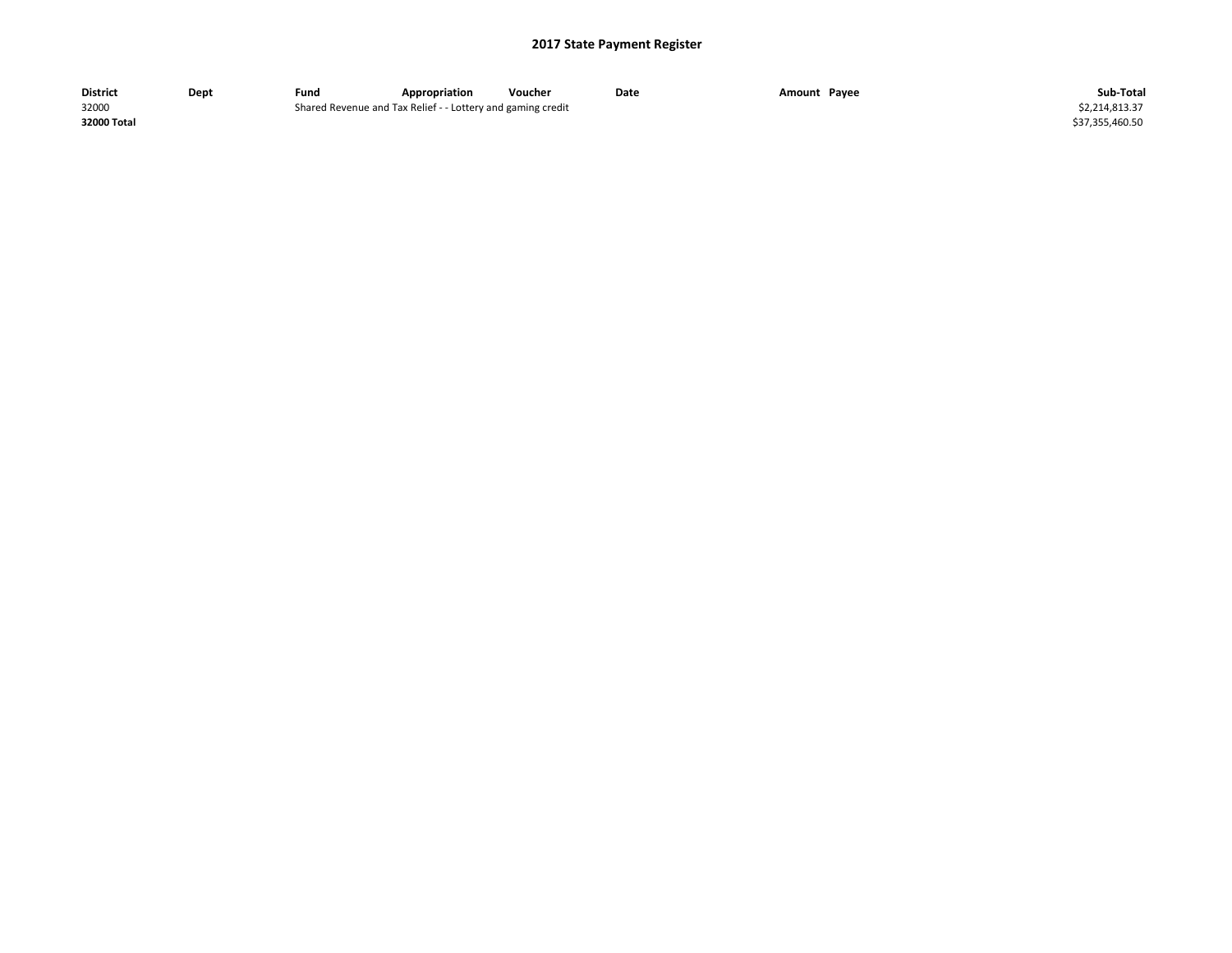| <b>District</b> | Dept  | Fund  | Appropriation                                                                                                | Voucher  | Date           | Amount Payee |                           | Sub-Total    |  |  |  |
|-----------------|-------|-------|--------------------------------------------------------------------------------------------------------------|----------|----------------|--------------|---------------------------|--------------|--|--|--|
| 32002           | 16500 | 10000 | 22500                                                                                                        | 00011240 | 06-26-17       |              | 2,240.98 Bangor, Town of  |              |  |  |  |
| 32002           |       |       | Dept of Safety & Prof Services - - Fire dues distribution                                                    |          |                |              |                           | \$2,240.98   |  |  |  |
| 32002           | 37000 | 10000 | 50300                                                                                                        | 00125847 | 02-06-17       |              | 294.97 Bangor, Town of    |              |  |  |  |
| 32002           | 37000 | 10000 | 50300                                                                                                        | 00142747 | $04 - 21 - 17$ |              | 25.94 Bangor, Town of     |              |  |  |  |
| 32002           |       |       | Dept of Natural Resources - - Aids in lieu of taxes - general fund                                           |          |                |              |                           | \$320.91     |  |  |  |
| 32002           | 37000 | 21200 | 16600                                                                                                        | 00157533 | 06-19-17       |              | 1,301.65 Bangor, Town of  |              |  |  |  |
| 32002           |       |       | Dept of Natural Resources - - General program operations - state funds; forestry                             |          |                |              |                           | \$1,301.65   |  |  |  |
| 32002           | 37000 | 21200 | 57100                                                                                                        | 00157533 | 06-19-17       |              | 642.94 Bangor, Town of    |              |  |  |  |
| 32002           |       |       | Dept of Natural Resources - - Resource aids -- county forests, forest croplands and managed forest land aids |          |                |              |                           |              |  |  |  |
| 32002           | 37000 | 21200 | 57900                                                                                                        | 00142748 | 04-21-17       |              | 1,416.10 Bangor, Town of  |              |  |  |  |
| 32002           |       |       | Dept of Natural Resources - - Aids in lieu of taxes - sum sufficient                                         |          |                |              |                           | \$1,416.10   |  |  |  |
| 32002           | 37000 | 21200 | 58900                                                                                                        | 00157533 | 06-19-17       |              | 5,987.57 Bangor, Town of  |              |  |  |  |
| 32002           |       |       | Dept of Natural Resources - - Resource aids - distribution of closed acreage fees.                           |          |                |              |                           |              |  |  |  |
| 32002           | 37000 | 27400 | 67000                                                                                                        | 00154712 | 06-01-17       |              | 1,438.96 Bangor, Town of  |              |  |  |  |
| 32002           |       |       | Dept of Natural Resources - - Financial assistance for responsible units                                     |          |                |              |                           |              |  |  |  |
| 32002           | 39500 | 21100 | 19100                                                                                                        | 00066263 | 01-03-17       |              | 13,173.46 Bangor, Town of |              |  |  |  |
| 32002           | 39500 | 21100 | 19100                                                                                                        | 00097386 | 04-03-17       |              | 13,173.46 Bangor, Town of |              |  |  |  |
| 32002           | 39500 | 21100 | 19100                                                                                                        | 00134812 | 07-03-17       |              | 13,173.46 Bangor, Town of |              |  |  |  |
| 32002           | 39500 | 21100 | 19100                                                                                                        | 00170078 | 10-02-17       |              | 13,173.48 Bangor, Town of |              |  |  |  |
| 32002           |       |       | WI Dept of Transportation - - Transportation aids to municipalities, state funds                             |          |                |              |                           | \$52,693.86  |  |  |  |
| 32002           | 83500 | 10000 | 10500                                                                                                        | 00021022 | $07 - 24 - 17$ |              | 5,163.32 Bangor, Town of  |              |  |  |  |
| 32002           | 83500 | 10000 | 10500                                                                                                        | 00024042 | 11-20-17       |              | 29,258.80 Bangor, Town of |              |  |  |  |
| 32002           |       |       | Shared Revenue and Tax Relief - - County and municipal aid account                                           |          |                |              |                           | \$34,422.12  |  |  |  |
| 32002           | 83500 | 10000 | 10900                                                                                                        | 00018137 | 07-24-17       |              | 140.00 Bangor, Town of    |              |  |  |  |
| 32002           |       |       | Shared Revenue and Tax Relief - - State aid; tax exempt property                                             |          |                |              |                           | \$140.00     |  |  |  |
| 32002           | 83500 | 10000 | 11000                                                                                                        | 00021022 | 07-24-17       |              | 50.75 Bangor, Town of     |              |  |  |  |
| 32002           | 83500 | 10000 | 11000                                                                                                        | 00024042 | 11-20-17       |              | 281.67 Bangor, Town of    |              |  |  |  |
| 32002           |       |       | Shared Revenue and Tax Relief - - Public utility distribution account                                        |          |                |              |                           | \$332.42     |  |  |  |
| 32002           | 83500 | 10000 | 50100                                                                                                        | 00015295 | 01-31-17       |              | 87.29 Bangor, Town of     |              |  |  |  |
| 32002           |       |       | Shared Revenue and Tax Relief - - Payments for municipal services                                            |          |                |              |                           | \$87.29      |  |  |  |
| 32002 Total     |       |       |                                                                                                              |          |                |              |                           | \$101,024.80 |  |  |  |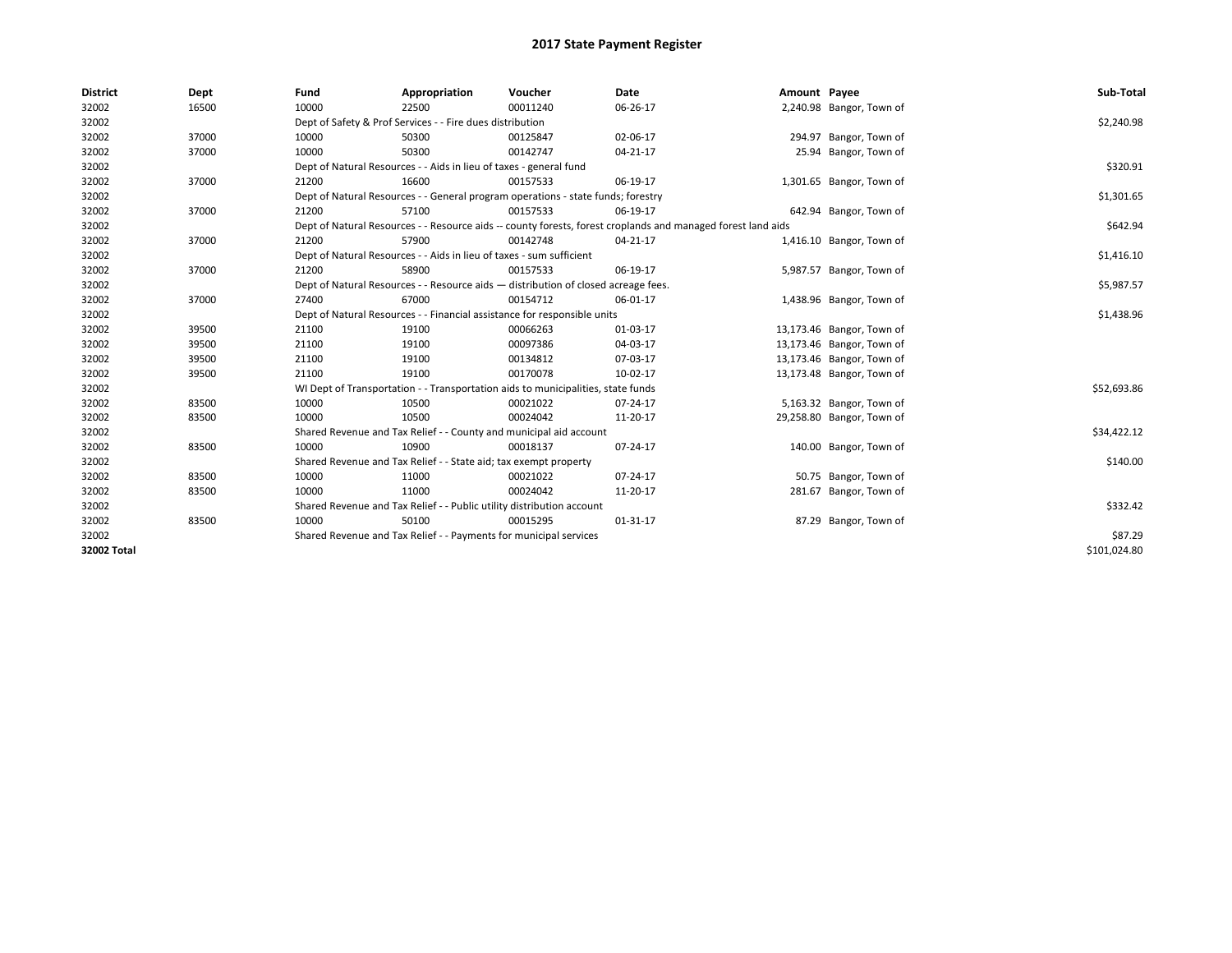| <b>District</b> | Dept  | Fund                                                                 | Appropriation                                                         | Voucher                                                                            | Date                                                                                                         | Amount Payee |                         | Sub-Total   |
|-----------------|-------|----------------------------------------------------------------------|-----------------------------------------------------------------------|------------------------------------------------------------------------------------|--------------------------------------------------------------------------------------------------------------|--------------|-------------------------|-------------|
| 32004           | 16500 | 10000                                                                | 22500                                                                 | 00011241                                                                           | 06-26-17                                                                                                     |              | 4,734.70 Town Of Barre  |             |
| 32004           |       |                                                                      | Dept of Safety & Prof Services - - Fire dues distribution             |                                                                                    |                                                                                                              |              |                         | \$4,734.70  |
| 32004           | 37000 | 21200                                                                | 16600                                                                 | 00157534                                                                           | 06-19-17                                                                                                     |              | 542.99 Town Of Barre    |             |
| 32004           |       |                                                                      |                                                                       | Dept of Natural Resources - - General program operations - state funds; forestry   |                                                                                                              |              |                         | \$542.99    |
| 32004           | 37000 | 21200                                                                | 57100                                                                 | 00157534                                                                           | 06-19-17                                                                                                     |              | 251.92 Town Of Barre    |             |
| 32004           |       |                                                                      |                                                                       |                                                                                    | Dept of Natural Resources - - Resource aids -- county forests, forest croplands and managed forest land aids |              |                         | \$251.92    |
| 32004           | 37000 | 21200                                                                | 57900                                                                 | 00143952                                                                           | 04-21-17                                                                                                     |              | 985.60 Town Of Barre    |             |
| 32004           |       | Dept of Natural Resources - - Aids in lieu of taxes - sum sufficient |                                                                       | \$985.60                                                                           |                                                                                                              |              |                         |             |
| 32004           | 37000 | 21200                                                                | 58900                                                                 | 00157534                                                                           | 06-19-17                                                                                                     |              | 2,497.75 Town Of Barre  |             |
| 32004           |       |                                                                      |                                                                       | Dept of Natural Resources - - Resource aids - distribution of closed acreage fees. |                                                                                                              |              |                         | \$2,497.75  |
| 32004           | 37000 | 27400                                                                | 67000                                                                 | 00154590                                                                           | 06-01-17                                                                                                     |              | 1,442.92 Town Of Barre  |             |
| 32004           |       |                                                                      |                                                                       | Dept of Natural Resources - - Financial assistance for responsible units           |                                                                                                              |              |                         | \$1,442.92  |
| 32004           | 39500 | 21100                                                                | 19100                                                                 | 00066264                                                                           | 01-03-17                                                                                                     |              | 8,984.16 Town Of Barre  |             |
| 32004           | 39500 | 21100                                                                | 19100                                                                 | 00097387                                                                           | 04-03-17                                                                                                     |              | 8,984.16 Town Of Barre  |             |
| 32004           | 39500 | 21100                                                                | 19100                                                                 | 00134813                                                                           | 07-03-17                                                                                                     |              | 8.984.16 Town Of Barre  |             |
| 32004           | 39500 | 21100                                                                | 19100                                                                 | 00170079                                                                           | 10-02-17                                                                                                     |              | 8,984.16 Town Of Barre  |             |
| 32004           |       |                                                                      |                                                                       | WI Dept of Transportation - - Transportation aids to municipalities, state funds   |                                                                                                              |              |                         | \$35,936.64 |
| 32004           | 46500 | 10000                                                                | 30500                                                                 | 00021311                                                                           | $01 - 26 - 17$                                                                                               |              | 0.08 Town Of Barre      |             |
| 32004           |       |                                                                      |                                                                       |                                                                                    | Department of Military Affairs - - Disaster recovery aid; public health emergency quarantine costs           |              |                         | \$0.08      |
| 32004           | 46500 | 10000                                                                | 34200                                                                 | 00021311                                                                           | $01 - 26 - 17$                                                                                               |              | 0.42 Town Of Barre      |             |
| 32004           |       |                                                                      | Department of Military Affairs - - Federal aid, local assistance      |                                                                                    |                                                                                                              |              |                         | \$0.42      |
| 32004           | 83500 | 10000                                                                | 10500                                                                 | 00021023                                                                           | 07-24-17                                                                                                     |              | 6,154.22 Town Of Barre  |             |
| 32004           | 83500 | 10000                                                                | 10500                                                                 | 00024043                                                                           | 11-20-17                                                                                                     |              | 34,873.89 Town Of Barre |             |
| 32004           |       |                                                                      |                                                                       | Shared Revenue and Tax Relief - - County and municipal aid account                 |                                                                                                              |              |                         | \$41,028.11 |
| 32004           | 83500 | 10000                                                                | 10900                                                                 | 00018138                                                                           | 07-24-17                                                                                                     |              | 21.00 Town Of Barre     |             |
| 32004           |       |                                                                      | Shared Revenue and Tax Relief - - State aid; tax exempt property      |                                                                                    |                                                                                                              |              |                         | \$21.00     |
| 32004           | 83500 | 10000                                                                | 11000                                                                 | 00021023                                                                           | 07-24-17                                                                                                     |              | 0.94 Town Of Barre      |             |
| 32004           | 83500 | 10000                                                                | 11000                                                                 | 00024043                                                                           | 11-20-17                                                                                                     |              | 4.74 Town Of Barre      |             |
| 32004           |       |                                                                      | Shared Revenue and Tax Relief - - Public utility distribution account |                                                                                    |                                                                                                              |              |                         | \$5.68      |
| 32004           | 83500 | 52100                                                                | 36300                                                                 | 00015863                                                                           | 03-27-17                                                                                                     |              | 4,788.61 Town Of Barre  |             |
| 32004           |       | Shared Revenue and Tax Relief - - Lottery and gaming credit          |                                                                       | \$4,788.61                                                                         |                                                                                                              |              |                         |             |
| 32004 Total     |       |                                                                      |                                                                       |                                                                                    |                                                                                                              |              |                         | \$92,236.42 |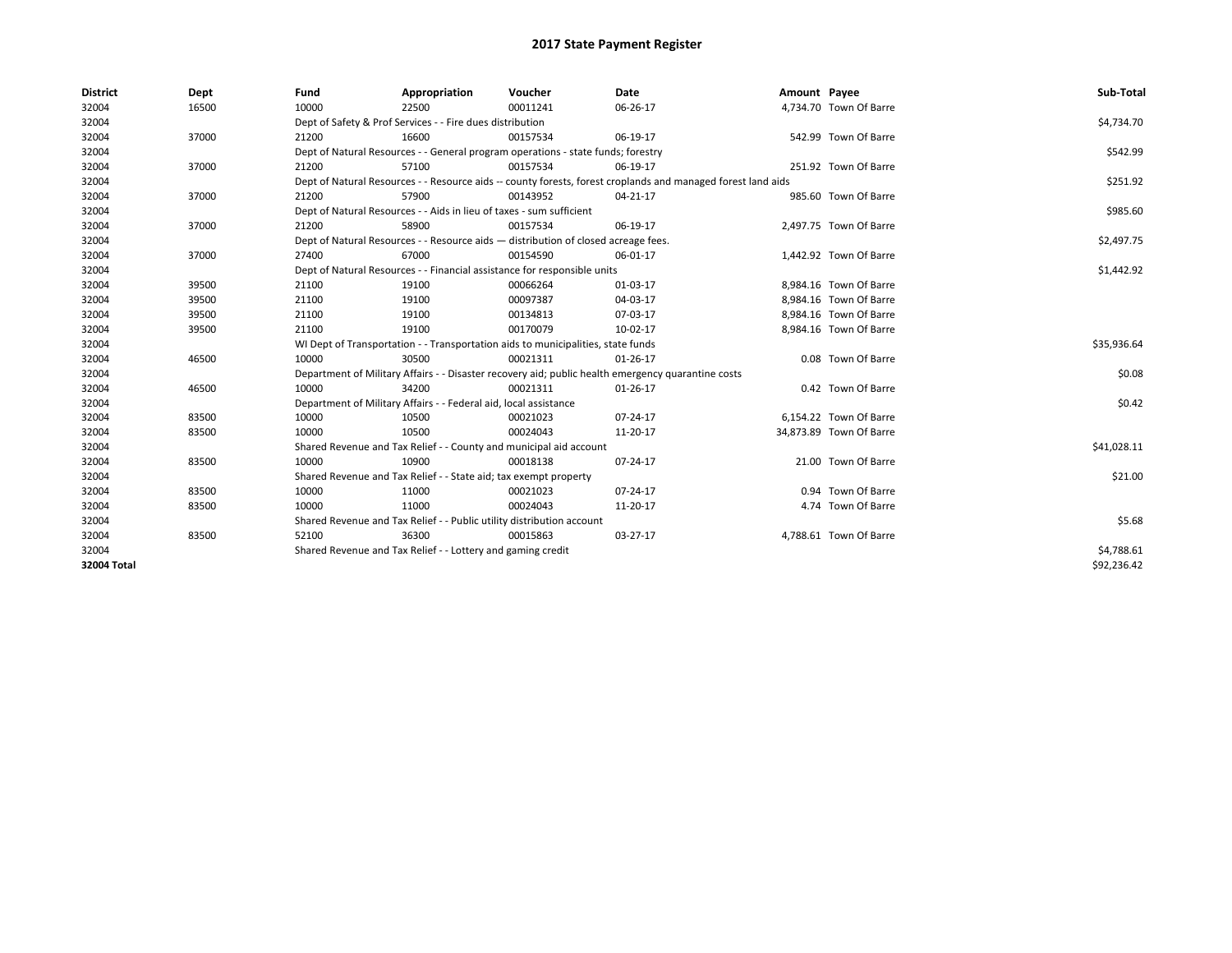| <b>District</b> | Dept  | Fund  | Appropriation                                                                                                | Voucher  | Date                                                                                               | Amount Payee |                          | Sub-Total    |  |  |  |
|-----------------|-------|-------|--------------------------------------------------------------------------------------------------------------|----------|----------------------------------------------------------------------------------------------------|--------------|--------------------------|--------------|--|--|--|
| 32006           | 16500 | 10000 | 22500                                                                                                        | 00011242 | 06-27-17                                                                                           |              | 3,422.95 Burns, Town of  |              |  |  |  |
| 32006           |       |       | Dept of Safety & Prof Services - - Fire dues distribution                                                    |          |                                                                                                    |              |                          | \$3,422.95   |  |  |  |
| 32006           | 37000 | 10000 | 50300                                                                                                        | 00143410 | 04-21-17                                                                                           |              | 5.21 Burns, Town of      |              |  |  |  |
| 32006           |       |       | Dept of Natural Resources - - Aids in lieu of taxes - general fund                                           |          |                                                                                                    |              |                          | \$5.21       |  |  |  |
| 32006           | 37000 | 21200 | 16600                                                                                                        | 00157535 | 06-19-17                                                                                           |              | 2,045.06 Burns, Town of  |              |  |  |  |
| 32006           |       |       | Dept of Natural Resources - - General program operations - state funds; forestry                             |          |                                                                                                    |              |                          |              |  |  |  |
| 32006           | 37000 | 21200 | 57100                                                                                                        | 00157535 | 06-19-17                                                                                           |              | 949.19 Burns, Town of    |              |  |  |  |
| 32006           |       |       | Dept of Natural Resources - - Resource aids -- county forests, forest croplands and managed forest land aids |          |                                                                                                    |              |                          |              |  |  |  |
| 32006           | 37000 | 21200 | 57900                                                                                                        | 00143411 | 04-21-17                                                                                           |              | 0.52 Burns, Town of      |              |  |  |  |
| 32006           |       |       | Dept of Natural Resources - - Aids in lieu of taxes - sum sufficient                                         |          |                                                                                                    |              |                          |              |  |  |  |
| 32006           | 37000 | 21200 | 58900                                                                                                        | 00157535 | 06-19-17                                                                                           |              | 9,407.29 Burns, Town of  |              |  |  |  |
| 32006           |       |       | Dept of Natural Resources - - Resource aids - distribution of closed acreage fees.                           |          |                                                                                                    |              |                          | \$9,407.29   |  |  |  |
| 32006           | 37000 | 27400 | 67000                                                                                                        | 00154162 | 06-01-17                                                                                           |              | 737.70 Burns, Town of    |              |  |  |  |
| 32006           |       |       | Dept of Natural Resources - - Financial assistance for responsible units                                     |          |                                                                                                    |              |                          | \$737.70     |  |  |  |
| 32006           | 37000 | 27400 | 67300                                                                                                        | 00154162 | 06-01-17                                                                                           |              | 244.81 Burns, Town of    |              |  |  |  |
| 32006           |       |       | Dept of Natural Resources - - Recycling consolidation grants                                                 |          |                                                                                                    |              |                          |              |  |  |  |
| 32006           | 39500 | 21100 | 19100                                                                                                        | 00066265 | 01-03-17                                                                                           |              | 19,317.04 Burns, Town of |              |  |  |  |
| 32006           | 39500 | 21100 | 19100                                                                                                        | 00097388 | 04-03-17                                                                                           |              | 19,317.04 Burns, Town of |              |  |  |  |
| 32006           | 39500 | 21100 | 19100                                                                                                        | 00134814 | 07-03-17                                                                                           |              | 19,317.04 Burns, Town of |              |  |  |  |
| 32006           | 39500 | 21100 | 19100                                                                                                        | 00170080 | 10-02-17                                                                                           |              | 19,317.06 Burns, Town of |              |  |  |  |
| 32006           |       |       | WI Dept of Transportation - - Transportation aids to municipalities, state funds                             |          |                                                                                                    |              |                          | \$77,268.18  |  |  |  |
| 32006           | 46500 | 10000 | 30500                                                                                                        | 00035821 | 12-20-17                                                                                           |              | 2,063.94 Burns, Town of  |              |  |  |  |
| 32006           |       |       |                                                                                                              |          | Department of Military Affairs - - Disaster recovery aid; public health emergency quarantine costs |              |                          | \$2,063.94   |  |  |  |
| 32006           | 46500 | 10000 | 34200                                                                                                        | 00035821 | 12-20-17                                                                                           |              | 12,383.64 Burns, Town of |              |  |  |  |
| 32006           |       |       | Department of Military Affairs - - Federal aid, local assistance                                             |          |                                                                                                    |              |                          | \$12,383.64  |  |  |  |
| 32006           | 83500 | 10000 | 10500                                                                                                        | 00021024 | 07-24-17                                                                                           |              | 8,330.48 Burns, Town of  |              |  |  |  |
| 32006           | 83500 | 10000 | 10500                                                                                                        | 00024044 | 11-20-17                                                                                           |              | 47,206.46 Burns, Town of |              |  |  |  |
| 32006           |       |       | Shared Revenue and Tax Relief - - County and municipal aid account                                           |          |                                                                                                    |              |                          | \$55,536.94  |  |  |  |
| 32006           | 83500 | 10000 | 10900                                                                                                        | 00018139 | 07-24-17                                                                                           |              | 1.00 Burns, Town of      |              |  |  |  |
| 32006           |       |       | Shared Revenue and Tax Relief - - State aid; tax exempt property                                             |          |                                                                                                    |              |                          | \$1.00       |  |  |  |
| 32006           | 83500 | 10000 | 11000                                                                                                        | 00021024 | 07-24-17                                                                                           |              | 3.15 Burns, Town of      |              |  |  |  |
| 32006           | 83500 | 10000 | 11000                                                                                                        | 00024044 | 11-20-17                                                                                           |              | 16.99 Burns, Town of     |              |  |  |  |
| 32006           |       |       | Shared Revenue and Tax Relief - - Public utility distribution account                                        |          |                                                                                                    |              |                          | \$20.14      |  |  |  |
| 32006           | 83500 | 52100 | 36300                                                                                                        | 00015864 | 03-27-17                                                                                           |              | 1,614.12 Burns, Town of  |              |  |  |  |
| 32006           |       |       | Shared Revenue and Tax Relief - - Lottery and gaming credit                                                  |          |                                                                                                    |              |                          | \$1,614.12   |  |  |  |
| 32006 Total     |       |       |                                                                                                              |          |                                                                                                    |              |                          | \$165,700.69 |  |  |  |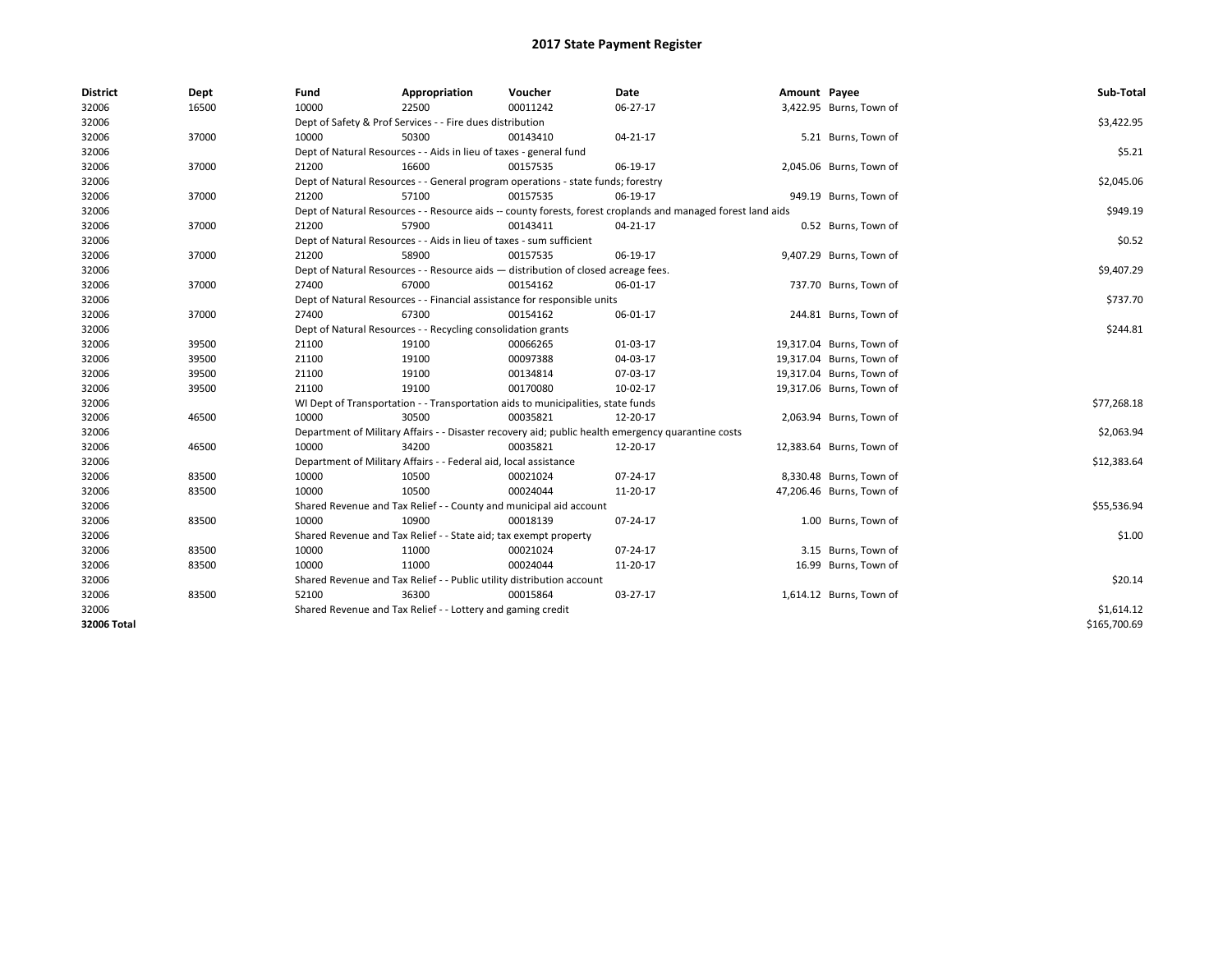| <b>District</b> | Dept  | Fund  | Appropriation                                                                    | Voucher  | <b>Date</b> | Amount Payee |                             | Sub-Total    |  |  |
|-----------------|-------|-------|----------------------------------------------------------------------------------|----------|-------------|--------------|-----------------------------|--------------|--|--|
| 32008           | 16500 | 10000 | 22500                                                                            | 00011243 | 06-26-17    |              | 12,697.92 Town Of Campbell  |              |  |  |
| 32008           |       |       | Dept of Safety & Prof Services - - Fire dues distribution                        |          |             |              |                             | \$12,697.92  |  |  |
| 32008           | 37000 | 27400 | 67000                                                                            | 00154674 | 06-01-17    |              | 9,560.04 Town Of Campbell   |              |  |  |
| 32008           |       |       | Dept of Natural Resources - - Financial assistance for responsible units         |          |             |              |                             | \$9,560.04   |  |  |
| 32008           | 37000 | 27400 | 67300                                                                            | 00154674 | 06-01-17    |              | 1,110.00 Town Of Campbell   |              |  |  |
| 32008           |       |       | Dept of Natural Resources - - Recycling consolidation grants                     |          |             |              |                             |              |  |  |
| 32008           | 39500 | 21100 | 19100                                                                            | 00066266 | 01-03-17    |              | 20,603.38 Town Of Campbell  |              |  |  |
| 32008           | 39500 | 21100 | 19100                                                                            | 00097389 | 04-03-17    |              | 20,603.38 Town Of Campbell  |              |  |  |
| 32008           | 39500 | 21100 | 19100                                                                            | 00134815 | 07-03-17    |              | 20,603.38 Town Of Campbell  |              |  |  |
| 32008           | 39500 | 21100 | 19100                                                                            | 00170081 | 10-02-17    |              | 20,603.38 Town Of Campbell  |              |  |  |
| 32008           |       |       | WI Dept of Transportation - - Transportation aids to municipalities, state funds |          |             |              |                             | \$82,413.52  |  |  |
| 32008           | 45500 | 10000 | 23100                                                                            | 00038593 | 12-07-17    |              | 800.00 Town Of Campbell     |              |  |  |
| 32008           |       |       | Department of Justice - - Law enforcement training fund, local assistance        |          |             |              |                             |              |  |  |
| 32008           | 45500 | 10000 | 28400                                                                            | 00023735 | 02-10-17    |              | 959.41 Town Of Campbell     |              |  |  |
| 32008           |       |       | Department of Justice - - Internet Crimes Against Childr                         |          |             |              |                             | \$959.41     |  |  |
| 32008           | 83500 | 10000 | 10500                                                                            | 00021025 | 07-24-17    |              | 46,397.49 Town Of Campbell  |              |  |  |
| 32008           | 83500 | 10000 | 10500                                                                            | 00024045 | 11-20-17    |              | 262,919.11 Town Of Campbell |              |  |  |
| 32008           |       |       | Shared Revenue and Tax Relief - - County and municipal aid account               |          |             |              |                             | \$309,316.60 |  |  |
| 32008           | 83500 | 10000 | 10900                                                                            | 00018140 | 07-24-17    |              | 2,934.00 Town Of Campbell   |              |  |  |
| 32008           |       |       | Shared Revenue and Tax Relief - - State aid; tax exempt property                 |          |             |              |                             | \$2,934.00   |  |  |
| 32008           | 83500 | 10000 | 11000                                                                            | 00021025 | 07-24-17    |              | 1.17 Town Of Campbell       |              |  |  |
| 32008           | 83500 | 10000 | 11000                                                                            | 00024045 | 11-20-17    |              | 6.31 Town Of Campbell       |              |  |  |
| 32008           |       |       | Shared Revenue and Tax Relief - - Public utility distribution account            |          |             |              |                             | \$7.48       |  |  |
| 32008           | 83500 | 10000 | 50100                                                                            | 00015296 | 01-31-17    |              | 88.45 Town Of Campbell      |              |  |  |
| 32008           |       |       | Shared Revenue and Tax Relief - - Payments for municipal services                |          |             |              |                             | \$88.45      |  |  |
| 32008           | 83500 | 52100 | 36300                                                                            | 00015865 | 03-27-17    |              | 6,145.72 Town Of Campbell   |              |  |  |
| 32008           |       |       | Shared Revenue and Tax Relief - - Lottery and gaming credit                      |          |             |              |                             |              |  |  |
| 32008 Total     |       |       |                                                                                  |          |             |              |                             | \$426,033.14 |  |  |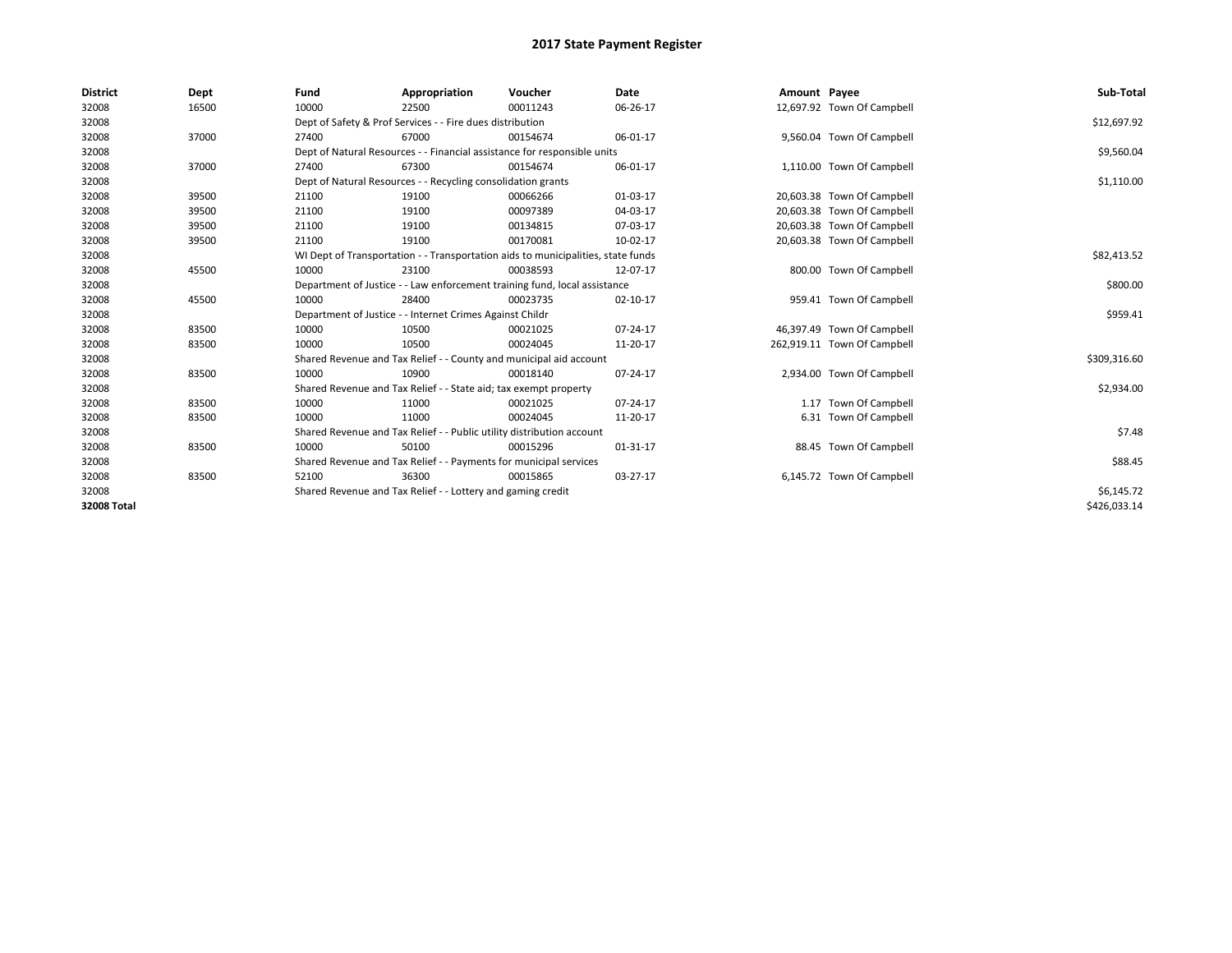| <b>District</b> | Dept  | Fund  | Appropriation                                                                                                | Voucher  | <b>Date</b> | Amount Payee |                                | Sub-Total    |  |  |
|-----------------|-------|-------|--------------------------------------------------------------------------------------------------------------|----------|-------------|--------------|--------------------------------|--------------|--|--|
| 32010           | 16500 | 10000 | 22500                                                                                                        | 00011244 | 06-27-17    |              | 6,589.19 Farmington, Town of   |              |  |  |
| 32010           |       |       | Dept of Safety & Prof Services - - Fire dues distribution                                                    |          |             |              |                                | \$6,589.19   |  |  |
| 32010           | 37000 | 10000 | 50300                                                                                                        | 00126133 | 02-06-17    |              | 56.38 Farmington, Town of      |              |  |  |
| 32010           | 37000 | 10000 | 50300                                                                                                        | 00143492 | 04-21-17    |              | 16.20 Farmington, Town of      |              |  |  |
| 32010           |       |       | Dept of Natural Resources - - Aids in lieu of taxes - general fund                                           |          |             |              |                                | \$72.58      |  |  |
| 32010           | 37000 | 21200 | 16600                                                                                                        | 00157536 | 06-19-17    |              | 2,648.76 Farmington, Town of   |              |  |  |
| 32010           |       |       | Dept of Natural Resources - - General program operations - state funds; forestry                             |          |             |              |                                | \$2,648.76   |  |  |
| 32010           | 37000 | 21200 | 57100                                                                                                        | 00157536 | 06-19-17    |              | 1,294.00 Farmington, Town of   |              |  |  |
| 32010           |       |       | Dept of Natural Resources - - Resource aids -- county forests, forest croplands and managed forest land aids |          |             |              |                                |              |  |  |
| 32010           | 37000 | 21200 | 58900                                                                                                        | 00157536 | 06-19-17    |              | 12,184.27 Farmington, Town of  |              |  |  |
| 32010           |       |       | Dept of Natural Resources - - Resource aids - distribution of closed acreage fees.                           |          |             |              |                                | \$12,184.27  |  |  |
| 32010           | 37000 | 27400 | 67000                                                                                                        | 00154692 | 06-01-17    |              | 4,140.95 Farmington, Town of   |              |  |  |
| 32010           |       |       | Dept of Natural Resources - - Financial assistance for responsible units                                     |          |             |              |                                | \$4,140.95   |  |  |
| 32010           | 39500 | 21100 | 19100                                                                                                        | 00066267 | 01-03-17    |              | 21,948.43 Farmington, Town of  |              |  |  |
| 32010           | 39500 | 21100 | 19100                                                                                                        | 00097390 | 04-03-17    |              | 21,948.43 Farmington, Town of  |              |  |  |
| 32010           | 39500 | 21100 | 19100                                                                                                        | 00134816 | 07-03-17    |              | 21,948.43 Farmington, Town of  |              |  |  |
| 32010           | 39500 | 21100 | 19100                                                                                                        | 00170082 | 10-02-17    |              | 21,948.45 Farmington, Town of  |              |  |  |
| 32010           |       |       | WI Dept of Transportation - - Transportation aids to municipalities, state funds                             |          |             |              |                                | \$87,793.74  |  |  |
| 32010           | 39500 | 21100 | 27000                                                                                                        | 00163990 | 09-13-17    |              | 289,747.48 Farmington, Town of |              |  |  |
| 32010           |       |       | WI Dept of Transportation - - Local roads improvement program. discretionary grants, state funds             |          |             |              |                                | \$289,747.48 |  |  |
| 32010           | 46500 | 10000 | 30500                                                                                                        | 00031030 | 09-01-17    |              | 2,564.35 Farmington, Town of   |              |  |  |
| 32010           |       |       | Department of Military Affairs - - Disaster recovery aid; public health emergency quarantine costs           |          |             |              |                                | \$2,564.35   |  |  |
| 32010           | 46500 | 10000 | 34200                                                                                                        | 00031030 | 09-01-17    |              | 15,386.07 Farmington, Town of  |              |  |  |
| 32010           |       |       | Department of Military Affairs - - Federal aid, local assistance                                             |          |             |              |                                | \$15,386.07  |  |  |
| 32010           | 83500 | 10000 | 10500                                                                                                        | 00021026 | 07-24-17    |              | 9,611.34 Farmington, Town of   |              |  |  |
| 32010           | 83500 | 10000 | 10500                                                                                                        | 00024046 | 11-20-17    |              | 54,464.24 Farmington, Town of  |              |  |  |
| 32010           |       |       | Shared Revenue and Tax Relief - - County and municipal aid account                                           |          |             |              |                                | \$64,075.58  |  |  |
| 32010           | 83500 | 10000 | 10900                                                                                                        | 00018141 | 07-24-17    |              | 43.00 Farmington, Town of      |              |  |  |
| 32010           |       |       | Shared Revenue and Tax Relief - - State aid; tax exempt property                                             |          |             |              |                                | \$43.00      |  |  |
| 32010           | 83500 | 52100 | 36300                                                                                                        | 00015866 | 03-27-17    |              | 61.47 Farmington, Town of      |              |  |  |
| 32010           |       |       | Shared Revenue and Tax Relief - - Lottery and gaming credit                                                  |          |             |              |                                | \$61.47      |  |  |
| 32010 Total     |       |       |                                                                                                              |          |             |              |                                | \$486,601.44 |  |  |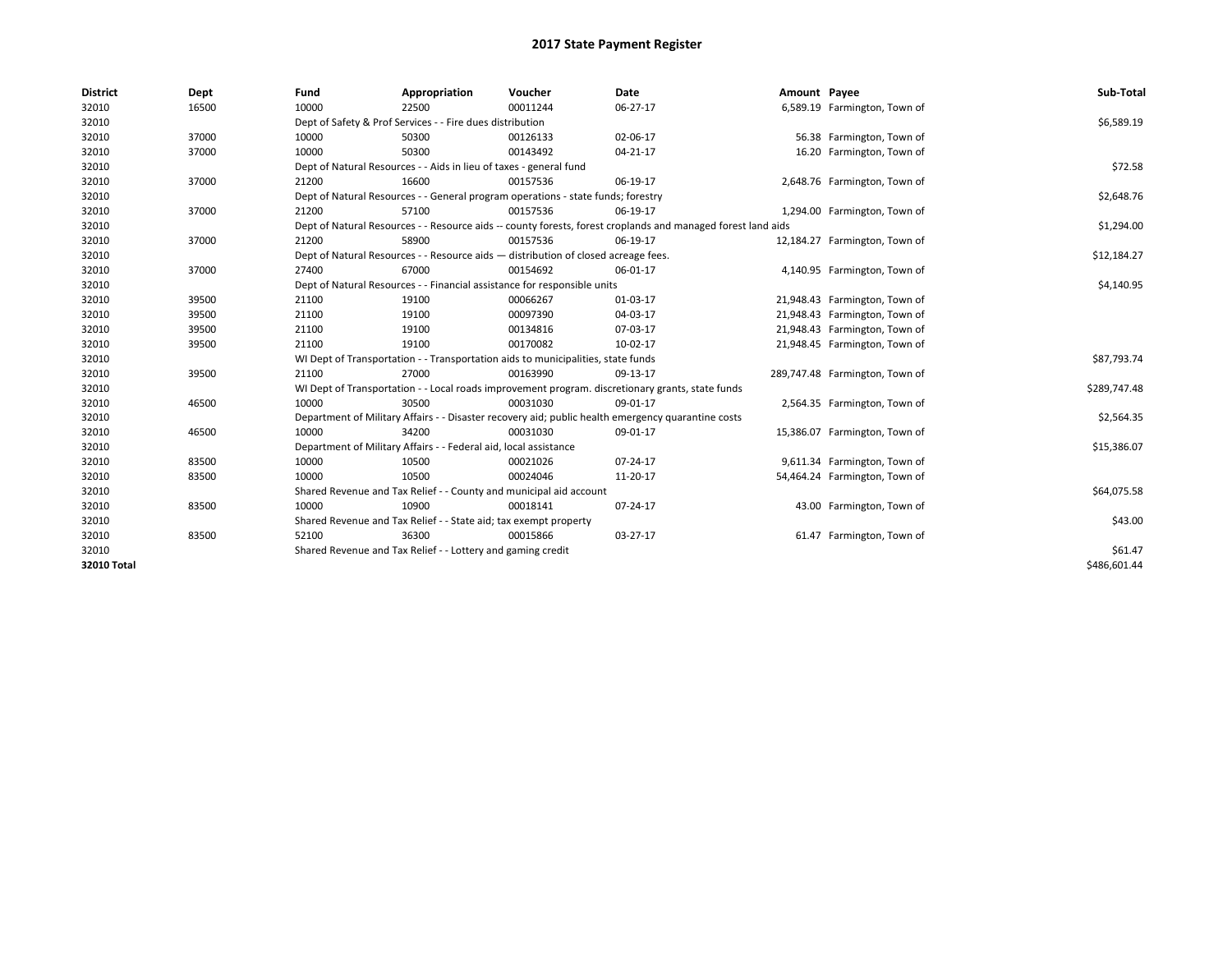| <b>District</b> | Dept  | Fund                                                        | Appropriation                                                                                                | Voucher                                                                            | Date           | Amount Payee |                              | Sub-Total    |  |  |  |
|-----------------|-------|-------------------------------------------------------------|--------------------------------------------------------------------------------------------------------------|------------------------------------------------------------------------------------|----------------|--------------|------------------------------|--------------|--|--|--|
| 32012           | 16500 | 10000                                                       | 22500                                                                                                        | 00011245                                                                           | 06-26-17       |              | 7.239.39 Town Of Greenfield  |              |  |  |  |
| 32012           |       |                                                             | Dept of Safety & Prof Services - - Fire dues distribution                                                    |                                                                                    |                |              |                              | \$7,239.39   |  |  |  |
| 32012           | 37000 | 21200                                                       | 16600                                                                                                        | 00157537                                                                           | 06-19-17       |              | 1.572.02 Town Of Greenfield  |              |  |  |  |
| 32012           |       |                                                             | Dept of Natural Resources - - General program operations - state funds; forestry                             |                                                                                    |                |              |                              |              |  |  |  |
| 32012           | 37000 | 21200                                                       | 57100                                                                                                        | 00157537                                                                           | 06-19-17       |              | 747.46 Town Of Greenfield    |              |  |  |  |
| 32012           |       |                                                             | Dept of Natural Resources - - Resource aids -- county forests, forest croplands and managed forest land aids |                                                                                    |                |              |                              |              |  |  |  |
| 32012           | 37000 | 21200                                                       | 58900                                                                                                        | 00157537                                                                           | 06-19-17       |              | 7,231.30 Town Of Greenfield  |              |  |  |  |
| 32012           |       |                                                             |                                                                                                              | Dept of Natural Resources - - Resource aids - distribution of closed acreage fees. |                |              |                              | \$7,231.30   |  |  |  |
| 32012           | 37000 | 27400                                                       | 67000                                                                                                        | 00154940                                                                           | 06-01-17       |              | 1,521.36 Town Of Greenfield  |              |  |  |  |
| 32012           |       |                                                             |                                                                                                              | Dept of Natural Resources - - Financial assistance for responsible units           |                |              |                              | \$1,521.36   |  |  |  |
| 32012           | 39500 | 21100                                                       | 19100                                                                                                        | 00066268                                                                           | 01-03-17       |              | 16.878.33 Town Of Greenfield |              |  |  |  |
| 32012           | 39500 | 21100                                                       | 19100                                                                                                        | 00097391                                                                           | 04-03-17       |              | 16.878.33 Town Of Greenfield |              |  |  |  |
| 32012           | 39500 | 21100                                                       | 19100                                                                                                        | 00134817                                                                           | 07-03-17       |              | 16,878.33 Town Of Greenfield |              |  |  |  |
| 32012           | 39500 | 21100                                                       | 19100                                                                                                        | 00170083                                                                           | 10-02-17       |              | 16,878.33 Town Of Greenfield |              |  |  |  |
| 32012           |       |                                                             |                                                                                                              | WI Dept of Transportation - - Transportation aids to municipalities, state funds   |                |              |                              | \$67,513.32  |  |  |  |
| 32012           | 83500 | 10000                                                       | 10500                                                                                                        | 00021027                                                                           | 07-24-17       |              | 8.111.41 Town Of Greenfield  |              |  |  |  |
| 32012           | 83500 | 10000                                                       | 10500                                                                                                        | 00024047                                                                           | 11-20-17       |              | 45,964.67 Town Of Greenfield |              |  |  |  |
| 32012           |       |                                                             | Shared Revenue and Tax Relief - - County and municipal aid account                                           |                                                                                    |                |              |                              | \$54,076.08  |  |  |  |
| 32012           | 83500 | 10000                                                       | 10900                                                                                                        | 00018142                                                                           | $07 - 24 - 17$ |              | 34.00 Town Of Greenfield     |              |  |  |  |
| 32012           |       |                                                             | Shared Revenue and Tax Relief - - State aid; tax exempt property                                             |                                                                                    |                |              |                              | \$34.00      |  |  |  |
| 32012           | 83500 | 10000                                                       | 11000                                                                                                        | 00021027                                                                           | 07-24-17       |              | 154.85 Town Of Greenfield    |              |  |  |  |
| 32012           | 83500 | 10000                                                       | 11000                                                                                                        | 00024047                                                                           | 11-20-17       |              | 895.23 Town Of Greenfield    |              |  |  |  |
| 32012           |       |                                                             | Shared Revenue and Tax Relief - - Public utility distribution account                                        |                                                                                    |                |              |                              | \$1,050.08   |  |  |  |
| 32012           | 83500 | 52100                                                       | 36300                                                                                                        | 00015867                                                                           | 03-27-17       |              | 11,411.28 Town Of Greenfield |              |  |  |  |
| 32012           |       | Shared Revenue and Tax Relief - - Lottery and gaming credit |                                                                                                              | \$11,411.28                                                                        |                |              |                              |              |  |  |  |
| 32012 Total     |       |                                                             |                                                                                                              |                                                                                    |                |              |                              | \$152,396.29 |  |  |  |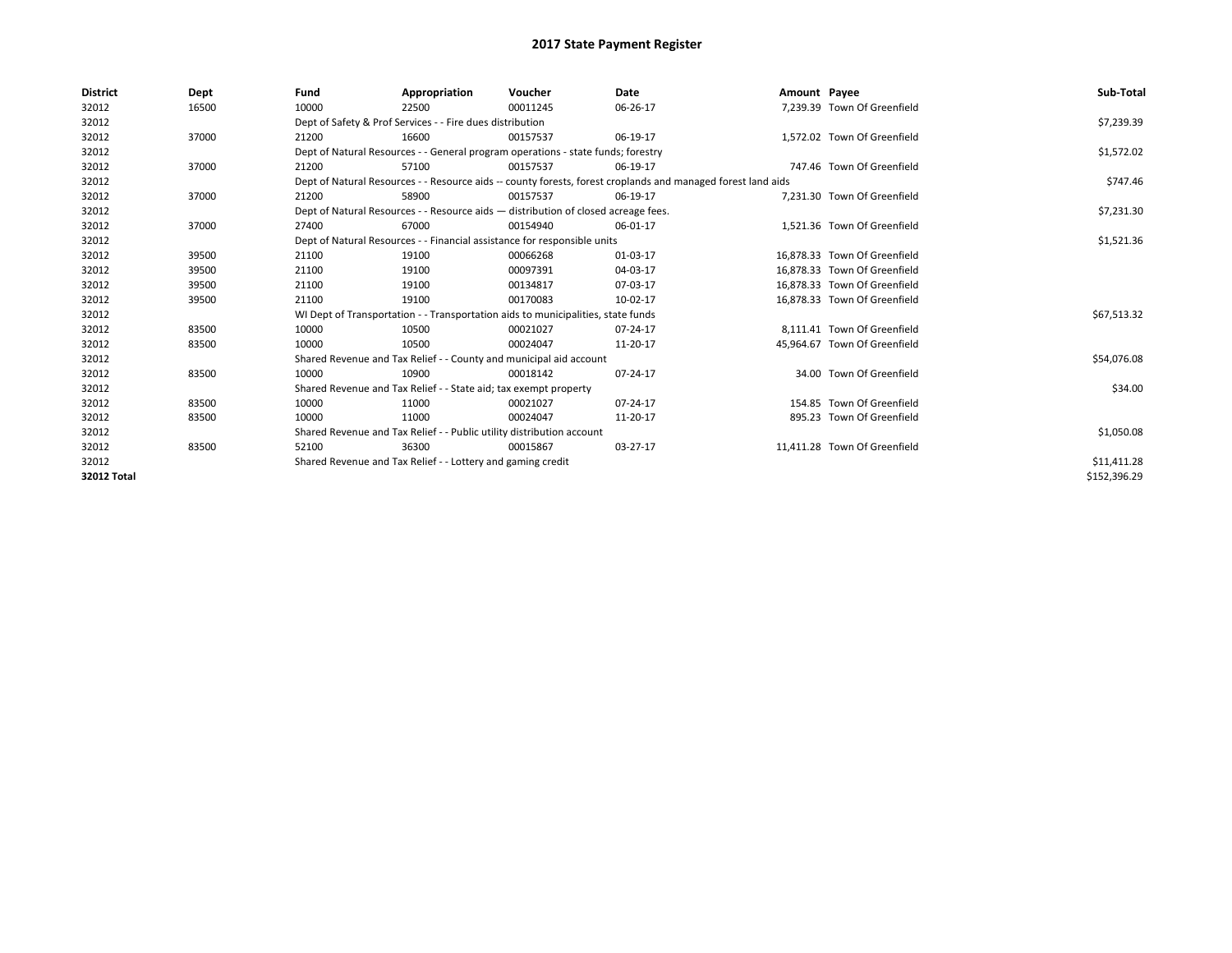| <b>District</b> | Dept  | Fund  | Appropriation                                                                      | Voucher  | Date                                                                                                         | Amount Payee |                            | Sub-Total    |  |
|-----------------|-------|-------|------------------------------------------------------------------------------------|----------|--------------------------------------------------------------------------------------------------------------|--------------|----------------------------|--------------|--|
| 32014           | 16500 | 10000 | 22500                                                                              | 00011246 | 06-26-17                                                                                                     |              | 10,352.91 Town Of Hamilton |              |  |
| 32014           |       |       | Dept of Safety & Prof Services - - Fire dues distribution                          |          |                                                                                                              |              |                            | \$10,352.91  |  |
| 32014           | 37000 | 10000 | 50300                                                                              | 00143532 | 04-21-17                                                                                                     |              | 13.47 Town Of Hamilton     |              |  |
| 32014           | 37000 | 10000 | 50300                                                                              | 00143533 | 04-21-17                                                                                                     |              | 181.68 Town Of Hamilton    |              |  |
| 32014           |       |       | Dept of Natural Resources - - Aids in lieu of taxes - general fund                 |          |                                                                                                              |              |                            | \$195.15     |  |
| 32014           | 37000 | 21200 | 16600                                                                              | 00157538 | 06-19-17                                                                                                     |              | 1,639.71 Town Of Hamilton  |              |  |
| 32014           |       |       | Dept of Natural Resources - - General program operations - state funds; forestry   |          |                                                                                                              |              |                            |              |  |
| 32014           | 37000 | 21200 | 57100                                                                              | 00157538 | 06-19-17                                                                                                     |              | 769.26 Town Of Hamilton    |              |  |
| 32014           |       |       |                                                                                    |          | Dept of Natural Resources - - Resource aids -- county forests, forest croplands and managed forest land aids |              |                            | \$769.26     |  |
| 32014           | 37000 | 21200 | 57900                                                                              | 00143534 | 04-21-17                                                                                                     |              | 1.35 Town Of Hamilton      |              |  |
| 32014           | 37000 | 21200 | 57900                                                                              | 00143535 | 04-21-17                                                                                                     |              | 211.20 Town Of Hamilton    |              |  |
| 32014           |       |       | Dept of Natural Resources - - Aids in lieu of taxes - sum sufficient               |          |                                                                                                              |              |                            | \$212.55     |  |
| 32014           | 37000 | 21200 | 58900                                                                              | 00157538 | 06-19-17                                                                                                     |              | 7,542.65 Town Of Hamilton  |              |  |
| 32014           |       |       | Dept of Natural Resources - - Resource aids - distribution of closed acreage fees. |          |                                                                                                              |              |                            |              |  |
| 32014           | 37000 | 27400 | 67000                                                                              | 00154907 | 06-01-17                                                                                                     |              | 2,700.42 Town Of Hamilton  |              |  |
| 32014           |       |       | Dept of Natural Resources - - Financial assistance for responsible units           |          |                                                                                                              |              |                            | \$2,700.42   |  |
| 32014           | 39500 | 21100 | 19100                                                                              | 00066269 | 01-03-17                                                                                                     |              | 26,517.58 Town Of Hamilton |              |  |
| 32014           | 39500 | 21100 | 19100                                                                              | 00097392 | 04-03-17                                                                                                     |              | 26.517.58 Town Of Hamilton |              |  |
| 32014           | 39500 | 21100 | 19100                                                                              | 00134818 | 07-03-17                                                                                                     |              | 26,517.58 Town Of Hamilton |              |  |
| 32014           | 39500 | 21100 | 19100                                                                              | 00170084 | 10-02-17                                                                                                     |              | 26.517.60 Town Of Hamilton |              |  |
| 32014           |       |       | WI Dept of Transportation - - Transportation aids to municipalities, state funds   |          |                                                                                                              |              |                            | \$106,070.34 |  |
| 32014           | 83500 | 10000 | 10500                                                                              | 00021028 | 07-24-17                                                                                                     |              | 4,146.70 Town Of Hamilton  |              |  |
| 32014           | 83500 | 10000 | 10500                                                                              | 00024048 | 11-20-17                                                                                                     |              | 23,658.13 Town Of Hamilton |              |  |
| 32014           |       |       | Shared Revenue and Tax Relief - - County and municipal aid account                 |          |                                                                                                              |              |                            | \$27,804.83  |  |
| 32014           | 83500 | 10000 | 10900                                                                              | 00018143 | 07-24-17                                                                                                     |              | 108.00 Town Of Hamilton    |              |  |
| 32014           |       |       | Shared Revenue and Tax Relief - - State aid; tax exempt property                   |          |                                                                                                              |              |                            | \$108.00     |  |
| 32014           | 83500 | 10000 | 11000                                                                              | 00021028 | 07-24-17                                                                                                     |              | 64.28 Town Of Hamilton     |              |  |
| 32014           | 83500 | 10000 | 11000                                                                              | 00024048 | 11-20-17                                                                                                     |              | 371.60 Town Of Hamilton    |              |  |
| 32014           |       |       | Shared Revenue and Tax Relief - - Public utility distribution account              |          |                                                                                                              |              |                            | \$435.88     |  |
| 32014 Total     |       |       |                                                                                    |          |                                                                                                              |              |                            | \$157,831.70 |  |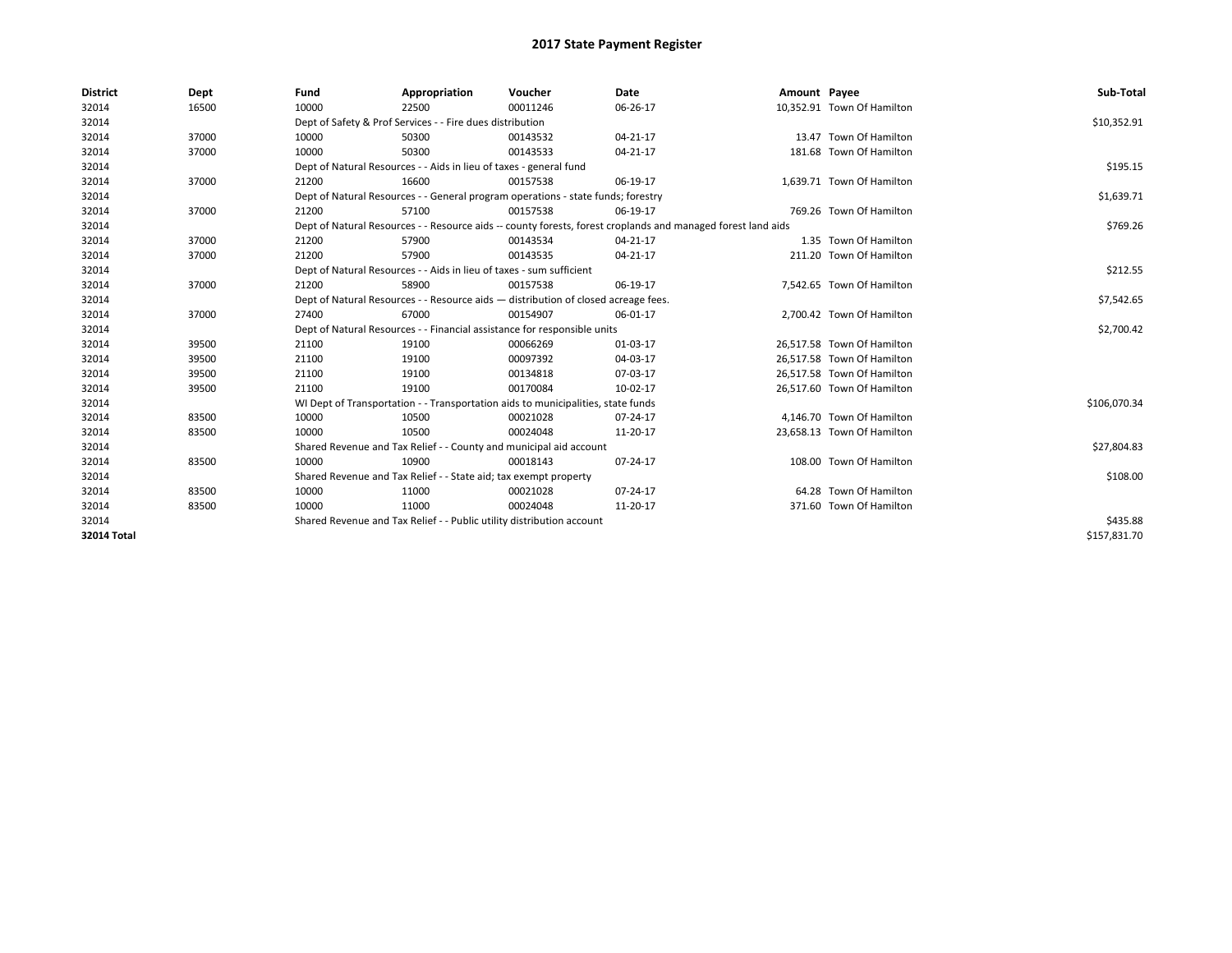| <b>District</b> | Dept  | Fund  | Appropriation                                                                                                | Voucher  | Date     | Amount Payee |                            | Sub-Total    |  |
|-----------------|-------|-------|--------------------------------------------------------------------------------------------------------------|----------|----------|--------------|----------------------------|--------------|--|
| 32016           | 16500 | 10000 | 22500                                                                                                        | 00011247 | 06-26-17 |              | 16,338.79 Town Of Holland  |              |  |
| 32016           |       |       | Dept of Safety & Prof Services - - Fire dues distribution                                                    |          |          |              |                            | \$16,338.79  |  |
| 32016           | 37000 | 10000 | 50300                                                                                                        | 00126353 | 02-06-17 |              | 3,165.72 Town Of Holland   |              |  |
| 32016           | 37000 | 10000 | 50300                                                                                                        | 00144143 | 04-21-17 |              | 864.76 Town Of Holland     |              |  |
| 32016           | 37000 | 10000 | 50300                                                                                                        | 00144144 | 04-21-17 |              | 15.72 Town Of Holland      |              |  |
| 32016           |       |       | Dept of Natural Resources - - Aids in lieu of taxes - general fund                                           |          |          |              |                            | \$4,046.20   |  |
| 32016           | 37000 | 21200 | 16600                                                                                                        | 00157539 | 06-19-17 |              | 658.51 Town Of Holland     |              |  |
| 32016           |       |       | Dept of Natural Resources - - General program operations - state funds; forestry                             |          |          |              |                            |              |  |
| 32016           | 37000 | 21200 | 57100                                                                                                        | 00157539 | 06-19-17 |              | 301.39 Town Of Holland     |              |  |
| 32016           |       |       | Dept of Natural Resources - - Resource aids -- county forests, forest croplands and managed forest land aids |          | \$301.39 |              |                            |              |  |
| 32016           | 37000 | 21200 | 57900                                                                                                        | 00144142 | 04-21-17 |              | 1,847.89 Town Of Holland   |              |  |
| 32016           |       |       | Dept of Natural Resources - - Aids in lieu of taxes - sum sufficient                                         |          |          |              |                            | \$1,847.89   |  |
| 32016           | 37000 | 21200 | 58900                                                                                                        | 00157539 | 06-19-17 |              | 3,029.14 Town Of Holland   |              |  |
| 32016           |       |       | Dept of Natural Resources - - Resource aids - distribution of closed acreage fees.                           |          |          |              |                            | \$3,029.14   |  |
| 32016           | 37000 | 27400 | 67000                                                                                                        | 00154513 | 06-01-17 |              | 2,746.38 Town Of Holland   |              |  |
| 32016           |       |       | Dept of Natural Resources - - Financial assistance for responsible units                                     |          |          |              |                            | \$2,746.38   |  |
| 32016           | 37000 | 27400 | 67300                                                                                                        | 00154513 | 06-01-17 |              | 1,016.94 Town Of Holland   |              |  |
| 32016           |       |       | Dept of Natural Resources - - Recycling consolidation grants                                                 |          |          |              |                            | \$1,016.94   |  |
| 32016           | 39500 | 21100 | 19100                                                                                                        | 00066270 | 01-03-17 |              | 26,583.64 Town Of Holland  |              |  |
| 32016           | 39500 | 21100 | 19100                                                                                                        | 00097393 | 04-03-17 |              | 26,583.64 Town Of Holland  |              |  |
| 32016           | 39500 | 21100 | 19100                                                                                                        | 00134819 | 07-03-17 |              | 26,583.64 Town Of Holland  |              |  |
| 32016           | 39500 | 21100 | 19100                                                                                                        | 00170085 | 10-02-17 |              | 26,583.66 Town Of Holland  |              |  |
| 32016           |       |       | WI Dept of Transportation - - Transportation aids to municipalities, state funds                             |          |          |              |                            | \$106,334.58 |  |
| 32016           | 50500 | 10000 | 17400                                                                                                        | 00047443 | 04-28-17 |              | 73,095.00 Town Of Holland  |              |  |
| 32016           | 50500 | 10000 | 17400                                                                                                        | 00047886 | 05-05-17 |              | 36,615.00 Town Of Holland  |              |  |
| 32016           |       |       | Department of Administration - - High-voltage transmission line annual impact fee distributions              |          |          |              |                            | \$109,710.00 |  |
| 32016           | 50500 | 10000 | 17500                                                                                                        | 00047886 | 05-05-17 |              | 366,146.00 Town Of Holland |              |  |
| 32016           |       |       | Department of Administration - - High-voltage transmission line environmental impact fee distributions       |          |          |              |                            | \$366,146.00 |  |
| 32016           | 83500 | 10000 | 10500                                                                                                        | 00021029 | 07-24-17 |              | 8,416.34 Town Of Holland   |              |  |
| 32016           | 83500 | 10000 | 10500                                                                                                        | 00024049 | 11-20-17 |              | 47,692.61 Town Of Holland  |              |  |
| 32016           |       |       | Shared Revenue and Tax Relief - - County and municipal aid account                                           |          |          |              |                            | \$56,108.95  |  |
| 32016           | 83500 | 10000 | 10900                                                                                                        | 00018144 | 07-24-17 |              | 62.00 Town Of Holland      |              |  |
| 32016           |       |       | Shared Revenue and Tax Relief - - State aid; tax exempt property                                             |          |          |              |                            | \$62.00      |  |
| 32016           | 83500 | 10000 | 11000                                                                                                        | 00021029 | 07-24-17 |              | 846.56 Town Of Holland     |              |  |
| 32016           | 83500 | 10000 | 11000                                                                                                        | 00024049 | 11-20-17 |              | 6,351.92 Town Of Holland   |              |  |
| 32016           |       |       | Shared Revenue and Tax Relief - - Public utility distribution account                                        |          |          |              |                            | \$7,198.48   |  |
| 32016           | 83500 | 52100 | 36300                                                                                                        | 00015868 | 03-27-17 |              | 4.374.60 Town Of Holland   |              |  |
| 32016           |       |       | Shared Revenue and Tax Relief - - Lottery and gaming credit                                                  |          |          |              |                            | \$4,374.60   |  |
| 32016 Total     |       |       |                                                                                                              |          |          |              |                            | \$679,919.85 |  |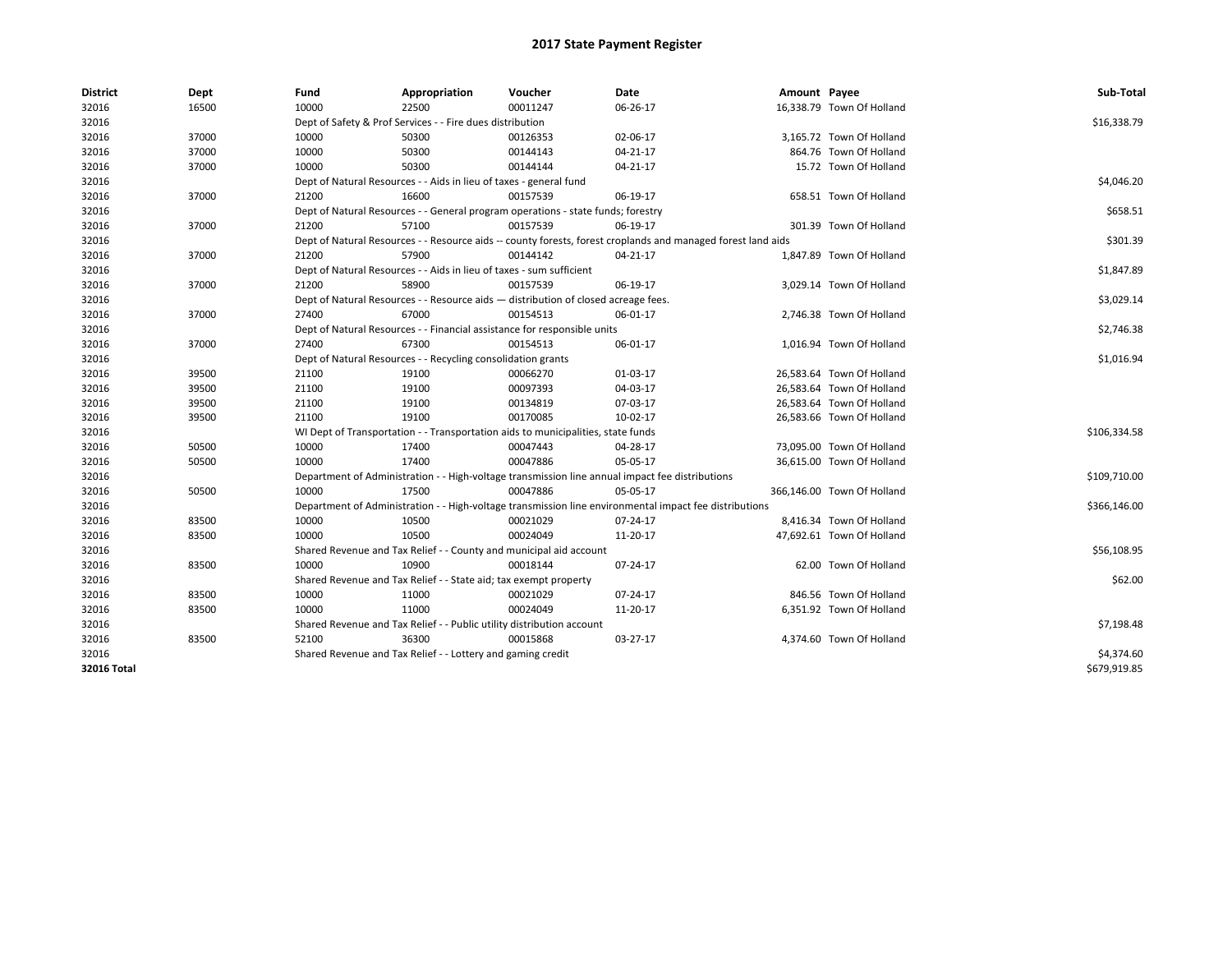| <b>District</b>    | Dept  | Fund  | Appropriation                                                                      | Voucher  | Date                                                                                                         | Amount Payee |                          | Sub-Total   |  |
|--------------------|-------|-------|------------------------------------------------------------------------------------|----------|--------------------------------------------------------------------------------------------------------------|--------------|--------------------------|-------------|--|
| 32018              | 16500 | 10000 | 22500                                                                              | 00011248 | 06-26-17                                                                                                     |              | 6,555.66 Town Of Medary  |             |  |
| 32018              |       |       | Dept of Safety & Prof Services - - Fire dues distribution                          |          |                                                                                                              |              |                          | \$6,555.66  |  |
| 32018              | 37000 | 10000 | 50300                                                                              | 00125833 | 02-06-17                                                                                                     |              | 5,395.79 Town Of Medary  |             |  |
| 32018              | 37000 | 10000 | 50300                                                                              | 00125834 | 02-06-17                                                                                                     |              | 1,716.71 Town Of Medary  |             |  |
| 32018              | 37000 | 10000 | 50300                                                                              | 00142702 | 04-21-17                                                                                                     |              | 31.23 Town Of Medary     |             |  |
| 32018              |       |       | Dept of Natural Resources - - Aids in lieu of taxes - general fund                 |          |                                                                                                              |              |                          | \$7,143.73  |  |
| 32018              | 37000 | 21200 | 16600                                                                              | 00157540 | 06-19-17                                                                                                     |              | 478.93 Town Of Medary    |             |  |
| 32018              |       |       | Dept of Natural Resources - - General program operations - state funds; forestry   |          |                                                                                                              |              |                          |             |  |
| 32018              | 37000 | 21200 | 57100                                                                              | 00157540 | 06-19-17                                                                                                     |              | 219.20 Town Of Medary    |             |  |
| 32018              |       |       |                                                                                    |          | Dept of Natural Resources - - Resource aids -- county forests, forest croplands and managed forest land aids |              |                          | \$219.20    |  |
| 32018              | 37000 | 21200 | 58900                                                                              | 00157540 | 06-19-17                                                                                                     |              | 2,203.06 Town Of Medary  |             |  |
| 32018              |       |       | Dept of Natural Resources - - Resource aids - distribution of closed acreage fees. |          |                                                                                                              |              |                          | \$2,203.06  |  |
| 32018              | 37000 | 27400 | 67000                                                                              | 00154737 | 06-01-17                                                                                                     |              | 1,912.01 Town Of Medary  |             |  |
| 32018              |       |       | Dept of Natural Resources - - Financial assistance for responsible units           |          |                                                                                                              |              |                          | \$1,912.01  |  |
| 32018              | 37000 | 27400 | 67300                                                                              | 00154737 | 06-01-17                                                                                                     |              | 384.01 Town Of Medary    |             |  |
| 32018              |       |       | Dept of Natural Resources - - Recycling consolidation grants                       |          |                                                                                                              |              |                          | \$384.01    |  |
| 32018              | 39500 | 21100 | 19100                                                                              | 00066271 | 01-03-17                                                                                                     |              | 9,226.38 Town Of Medary  |             |  |
| 32018              | 39500 | 21100 | 19100                                                                              | 00097394 | 04-03-17                                                                                                     |              | 9,226.38 Town Of Medary  |             |  |
| 32018              | 39500 | 21100 | 19100                                                                              | 00134820 | 07-03-17                                                                                                     |              | 9,226.38 Town Of Medary  |             |  |
| 32018              | 39500 | 21100 | 19100                                                                              | 00170086 | 10-02-17                                                                                                     |              | 9,226.38 Town Of Medary  |             |  |
| 32018              |       |       | WI Dept of Transportation - - Transportation aids to municipalities, state funds   |          |                                                                                                              |              |                          | \$36,905.52 |  |
| 32018              | 83500 | 10000 | 10500                                                                              | 00021030 | $07 - 24 - 17$                                                                                               |              | 3,941.79 Town Of Medary  |             |  |
| 32018              | 83500 | 10000 | 10500                                                                              | 00024050 | 11-20-17                                                                                                     |              | 22,336.84 Town Of Medary |             |  |
| 32018              |       |       | Shared Revenue and Tax Relief - - County and municipal aid account                 |          |                                                                                                              |              |                          | \$26,278.63 |  |
| 32018              | 83500 | 10000 | 10900                                                                              | 00018145 | 07-24-17                                                                                                     |              | 14.00 Town Of Medary     |             |  |
| 32018              |       |       | Shared Revenue and Tax Relief - - State aid; tax exempt property                   |          |                                                                                                              |              |                          | \$14.00     |  |
| 32018              | 83500 | 10000 | 11000                                                                              | 00021030 | 07-24-17                                                                                                     |              | 18.18 Town Of Medary     |             |  |
| 32018              | 83500 | 10000 | 11000                                                                              | 00024050 | 11-20-17                                                                                                     |              | 98.69 Town Of Medary     |             |  |
| 32018              |       |       | Shared Revenue and Tax Relief - - Public utility distribution account              |          |                                                                                                              |              |                          | \$116.87    |  |
| 32018              | 83500 | 52100 | 36300                                                                              | 00015869 | 03-27-17                                                                                                     |              | 1,701.60 Town Of Medary  |             |  |
| 32018              |       |       | Shared Revenue and Tax Relief - - Lottery and gaming credit                        |          |                                                                                                              |              |                          | \$1,701.60  |  |
| <b>32018 Total</b> |       |       |                                                                                    |          |                                                                                                              |              |                          | \$83,913.22 |  |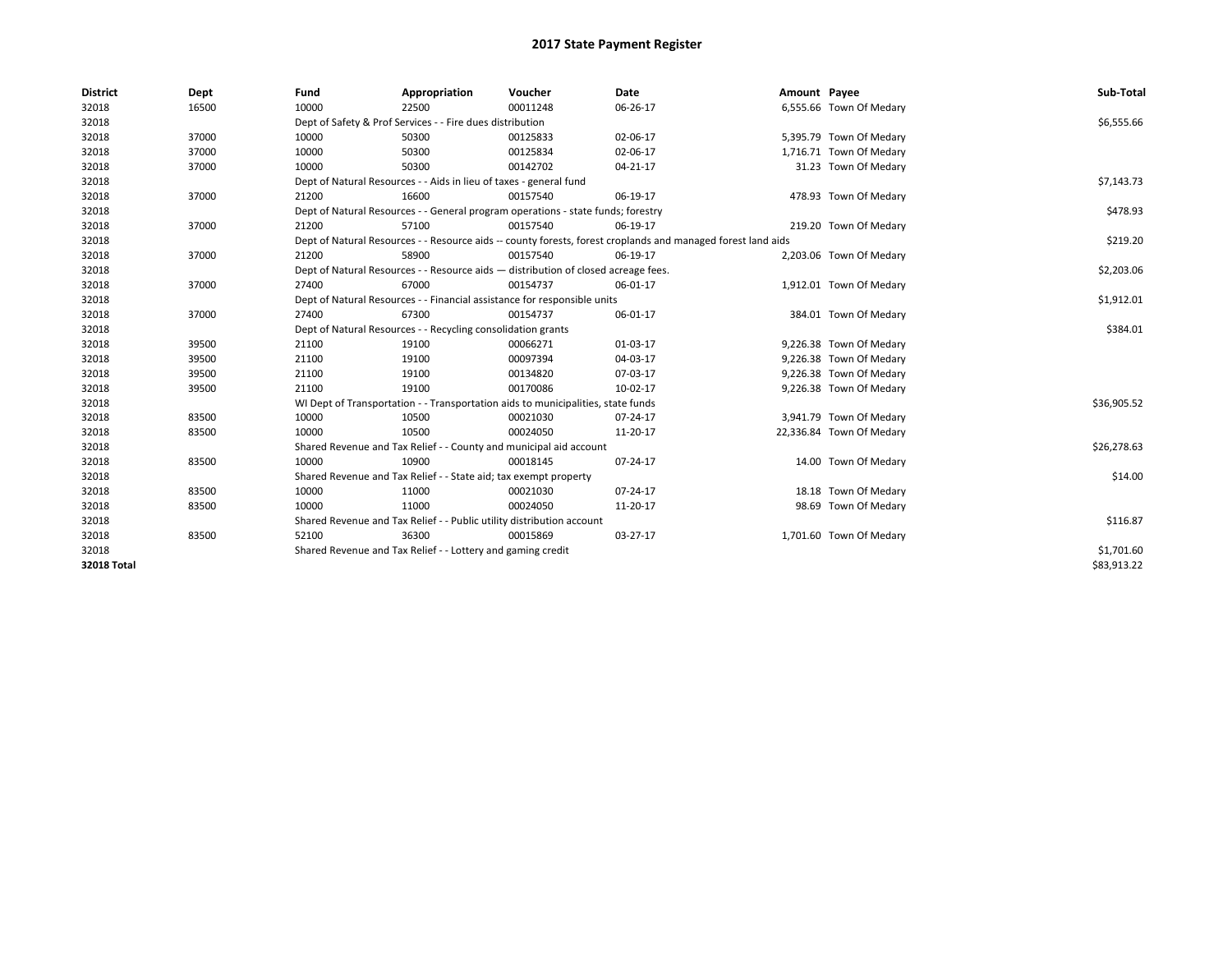| <b>District</b> | Dept  | Fund  | Appropriation                                                                                                | Voucher  | Date     | Amount Payee |                             | Sub-Total    |  |  |
|-----------------|-------|-------|--------------------------------------------------------------------------------------------------------------|----------|----------|--------------|-----------------------------|--------------|--|--|
| 32020           | 16500 | 10000 | 22500                                                                                                        | 00011249 | 06-26-17 |              | 23,141.75 Town Of Onalaska  |              |  |  |
| 32020           |       |       | Dept of Safety & Prof Services - - Fire dues distribution                                                    |          |          |              |                             | \$23,141.75  |  |  |
| 32020           | 37000 | 10000 | 50300                                                                                                        | 00125804 | 02-06-17 |              | 1.202.97 Town Of Onalaska   |              |  |  |
| 32020           | 37000 | 10000 | 50300                                                                                                        | 00142630 | 04-21-17 |              | 230.40 Town Of Onalaska     |              |  |  |
| 32020           |       |       | Dept of Natural Resources - - Aids in lieu of taxes - general fund                                           |          |          |              |                             | \$1,433.37   |  |  |
| 32020           | 37000 | 21200 | 16600                                                                                                        | 00157541 | 06-19-17 |              | 974.49 Town Of Onalaska     |              |  |  |
| 32020           |       |       | Dept of Natural Resources - - General program operations - state funds; forestry                             |          |          |              |                             |              |  |  |
| 32020           | 37000 | 21200 | 57100                                                                                                        | 00157541 | 06-19-17 |              | 446.01 Town Of Onalaska     |              |  |  |
| 32020           |       |       | Dept of Natural Resources - - Resource aids -- county forests, forest croplands and managed forest land aids |          |          |              |                             | \$446.01     |  |  |
| 32020           | 37000 | 21200 | 57900                                                                                                        | 00142631 | 04-21-17 |              | 48.42 Town Of Onalaska      |              |  |  |
| 32020           |       |       | Dept of Natural Resources - - Aids in lieu of taxes - sum sufficient                                         |          |          |              |                             | \$48.42      |  |  |
| 32020           | 37000 | 21200 | 58900                                                                                                        | 00157541 | 06-19-17 |              | 4,482.65 Town Of Onalaska   |              |  |  |
| 32020           |       |       | Dept of Natural Resources - - Resource aids - distribution of closed acreage fees.                           |          |          |              |                             | \$4,482.65   |  |  |
| 32020           | 37000 | 27400 | 67000                                                                                                        | 00154775 | 06-01-17 |              | 29,564.76 Town Of Onalaska  |              |  |  |
| 32020           |       |       | Dept of Natural Resources - - Financial assistance for responsible units                                     |          |          |              |                             | \$29,564.76  |  |  |
| 32020           | 39500 | 21100 | 19100                                                                                                        | 00066272 | 01-03-17 |              | 26,968.99 Town Of Onalaska  |              |  |  |
| 32020           | 39500 | 21100 | 19100                                                                                                        | 00097395 | 04-03-17 |              | 26,968.99 Town Of Onalaska  |              |  |  |
| 32020           | 39500 | 21100 | 19100                                                                                                        | 00134821 | 07-03-17 |              | 26,968.99 Town Of Onalaska  |              |  |  |
| 32020           | 39500 | 21100 | 19100                                                                                                        | 00170087 | 10-02-17 |              | 26,969.01 Town Of Onalaska  |              |  |  |
| 32020           |       |       | WI Dept of Transportation - - Transportation aids to municipalities, state funds                             |          |          |              |                             | \$107,875.98 |  |  |
| 32020           | 50500 | 10000 | 17400                                                                                                        | 00047444 | 04-28-17 |              | 1,683.00 Town Of Onalaska   |              |  |  |
| 32020           | 50500 | 10000 | 17400                                                                                                        | 00047887 | 05-05-17 |              | 863.00 Town Of Onalaska     |              |  |  |
| 32020           |       |       | Department of Administration - - High-voltage transmission line annual impact fee distributions              |          |          |              |                             | \$2,546.00   |  |  |
| 32020           | 50500 | 10000 | 17500                                                                                                        | 00047887 | 05-05-17 |              | 8,634.00 Town Of Onalaska   |              |  |  |
| 32020           |       |       | Department of Administration - - High-voltage transmission line environmental impact fee distributions       |          |          |              |                             | \$8,634.00   |  |  |
| 32020           | 83500 | 10000 | 10500                                                                                                        | 00021031 | 07-24-17 |              | 22,881.16 Town Of Onalaska  |              |  |  |
| 32020           | 83500 | 10000 | 10500                                                                                                        | 00024051 | 11-20-17 |              | 129,659.92 Town Of Onalaska |              |  |  |
| 32020           |       |       | Shared Revenue and Tax Relief - - County and municipal aid account                                           |          |          |              |                             | \$152,541.08 |  |  |
| 32020           | 83500 | 10000 | 10900                                                                                                        | 00018146 | 07-24-17 |              | 442.00 Town Of Onalaska     |              |  |  |
| 32020           |       |       | Shared Revenue and Tax Relief - - State aid; tax exempt property                                             |          |          |              |                             | \$442.00     |  |  |
| 32020           | 83500 | 10000 | 11000                                                                                                        | 00021031 | 07-24-17 |              | 817.12 Town Of Onalaska     |              |  |  |
| 32020           | 83500 | 10000 | 11000                                                                                                        | 00024051 | 11-20-17 |              | 4,712.64 Town Of Onalaska   |              |  |  |
| 32020           |       |       | Shared Revenue and Tax Relief - - Public utility distribution account                                        |          |          |              |                             | \$5,529.76   |  |  |
| 32020 Total     |       |       |                                                                                                              |          |          |              |                             | \$337,660.27 |  |  |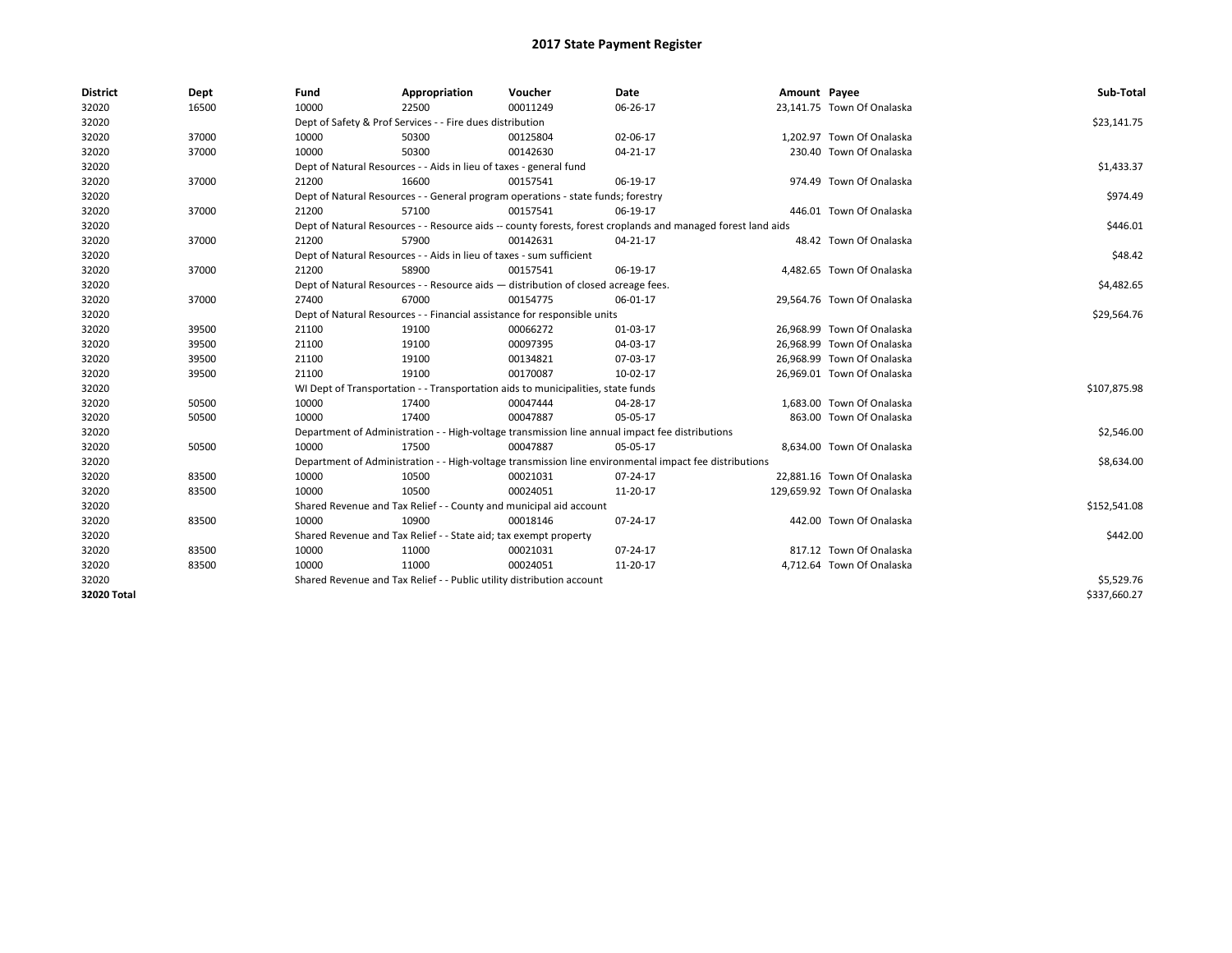| <b>District</b> | Dept  | Fund  | Appropriation                                                                                                | Voucher  | Date     | Amount Payee |                           | Sub-Total    |  |  |
|-----------------|-------|-------|--------------------------------------------------------------------------------------------------------------|----------|----------|--------------|---------------------------|--------------|--|--|
| 32022           | 16500 | 10000 | 22500                                                                                                        | 00011250 | 06-26-17 |              | 18,544.91 Town Of Shelby  |              |  |  |
| 32022           |       |       | Dept of Safety & Prof Services - - Fire dues distribution                                                    |          |          |              |                           | \$18,544.91  |  |  |
| 32022           | 37000 | 10000 | 50300                                                                                                        | 00126214 | 02-06-17 |              | 161.08 Town Of Shelby     |              |  |  |
| 32022           |       |       | Dept of Natural Resources - - Aids in lieu of taxes - general fund                                           |          |          |              |                           | \$161.08     |  |  |
| 32022           | 37000 | 21200 | 16600                                                                                                        | 00157542 | 06-19-17 |              | 816.31 Town Of Shelby     |              |  |  |
| 32022           |       |       | Dept of Natural Resources - - General program operations - state funds; forestry                             |          |          |              |                           |              |  |  |
| 32022           | 37000 | 21200 | 57100                                                                                                        | 00157542 | 06-19-17 |              | 373.61 Town Of Shelby     |              |  |  |
| 32022           |       |       | Dept of Natural Resources - - Resource aids -- county forests, forest croplands and managed forest land aids |          |          |              |                           |              |  |  |
| 32022           | 37000 | 21200 | 58300                                                                                                        | 00147334 | 05-16-17 |              | 2,296.90 Town Of Shelby   |              |  |  |
| 32022           |       |       | Dept of Natural Resources - - Recreation and resource aids, federal funds                                    |          |          |              |                           | \$2,296.90   |  |  |
| 32022           | 37000 | 21200 | 58900                                                                                                        | 00157542 | 06-19-17 |              | 3,755.03 Town Of Shelby   |              |  |  |
| 32022           |       |       | Dept of Natural Resources - - Resource aids - distribution of closed acreage fees.                           |          |          |              |                           | \$3,755.03   |  |  |
| 32022           | 37000 | 27400 | 67000                                                                                                        | 00154157 | 06-01-17 |              | 7,383.38 Town Of Shelby   |              |  |  |
| 32022           |       |       | Dept of Natural Resources - - Financial assistance for responsible units                                     |          |          |              |                           | \$7,383.38   |  |  |
| 32022           | 37000 | 27400 | 67300                                                                                                        | 00154157 | 06-01-17 |              | 1,206.64 Town Of Shelby   |              |  |  |
| 32022           |       |       | Dept of Natural Resources - - Recycling consolidation grants                                                 |          |          |              |                           | \$1,206.64   |  |  |
| 32022           | 39500 | 21100 | 19100                                                                                                        | 00066273 | 01-03-17 |              | 35,372.41 Town Of Shelby  |              |  |  |
| 32022           | 39500 | 21100 | 19100                                                                                                        | 00097396 | 04-03-17 |              | 35,372.41 Town Of Shelby  |              |  |  |
| 32022           | 39500 | 21100 | 19100                                                                                                        | 00134822 | 07-03-17 |              | 35,372.41 Town Of Shelby  |              |  |  |
| 32022           | 39500 | 21100 | 19100                                                                                                        | 00170088 | 10-02-17 |              | 35,372.42 Town Of Shelby  |              |  |  |
| 32022           |       |       | WI Dept of Transportation - - Transportation aids to municipalities, state funds                             |          |          |              |                           | \$141,489.65 |  |  |
| 32022           | 39500 | 21100 | 27800                                                                                                        | 00074275 | 01-13-17 |              | 25,000.00 Town Of Shelby  |              |  |  |
| 32022           |       |       | WI Dept of Transportation - - Local roads improvement program, state funds                                   |          |          |              |                           | \$25,000.00  |  |  |
| 32022           | 45500 | 10000 | 23100                                                                                                        | 00039610 | 12-22-17 |              | 320.00 Town Of Shelby     |              |  |  |
| 32022           |       |       | Department of Justice - - Law enforcement training fund, local assistance                                    |          |          |              |                           | \$320.00     |  |  |
| 32022           | 45500 | 10000 | 28400                                                                                                        | 00030967 | 06-30-17 |              | 257.40 Town Of Shelby     |              |  |  |
| 32022           | 45500 | 10000 | 28400                                                                                                        | 00030974 | 06-30-17 |              | 117.97 Town Of Shelby     |              |  |  |
| 32022           |       |       | Department of Justice - - Internet Crimes Against Childr                                                     |          |          |              |                           | \$375.37     |  |  |
| 32022           | 83500 | 10000 | 10500                                                                                                        | 00021032 | 07-24-17 |              | 20,184.29 Town Of Shelby  |              |  |  |
| 32022           | 83500 | 10000 | 10500                                                                                                        | 00024052 | 11-20-17 |              | 114,377.62 Town Of Shelby |              |  |  |
| 32022           |       |       | Shared Revenue and Tax Relief - - County and municipal aid account                                           |          |          |              |                           | \$134,561.91 |  |  |
| 32022           | 83500 | 10000 | 10900                                                                                                        | 00018147 | 07-24-17 |              | 730.00 Town Of Shelby     |              |  |  |
| 32022           |       |       | Shared Revenue and Tax Relief - - State aid; tax exempt property                                             |          |          |              |                           | \$730.00     |  |  |
| 32022           | 83500 | 10000 | 11000                                                                                                        | 00021032 | 07-24-17 |              | 172.28 Town Of Shelby     |              |  |  |
| 32022           | 83500 | 10000 | 11000                                                                                                        | 00024052 | 11-20-17 |              | 992.57 Town Of Shelby     |              |  |  |
| 32022           |       |       | Shared Revenue and Tax Relief - - Public utility distribution account                                        |          |          |              |                           | \$1,164.85   |  |  |
| 32022           | 83500 | 52100 | 36300                                                                                                        | 00015870 | 03-27-17 |              | 18,487.20 Town Of Shelby  |              |  |  |
| 32022           |       |       | Shared Revenue and Tax Relief - - Lottery and gaming credit                                                  |          |          |              |                           | \$18,487.20  |  |  |
| 32022 Total     |       |       |                                                                                                              |          |          |              |                           | \$356,666.84 |  |  |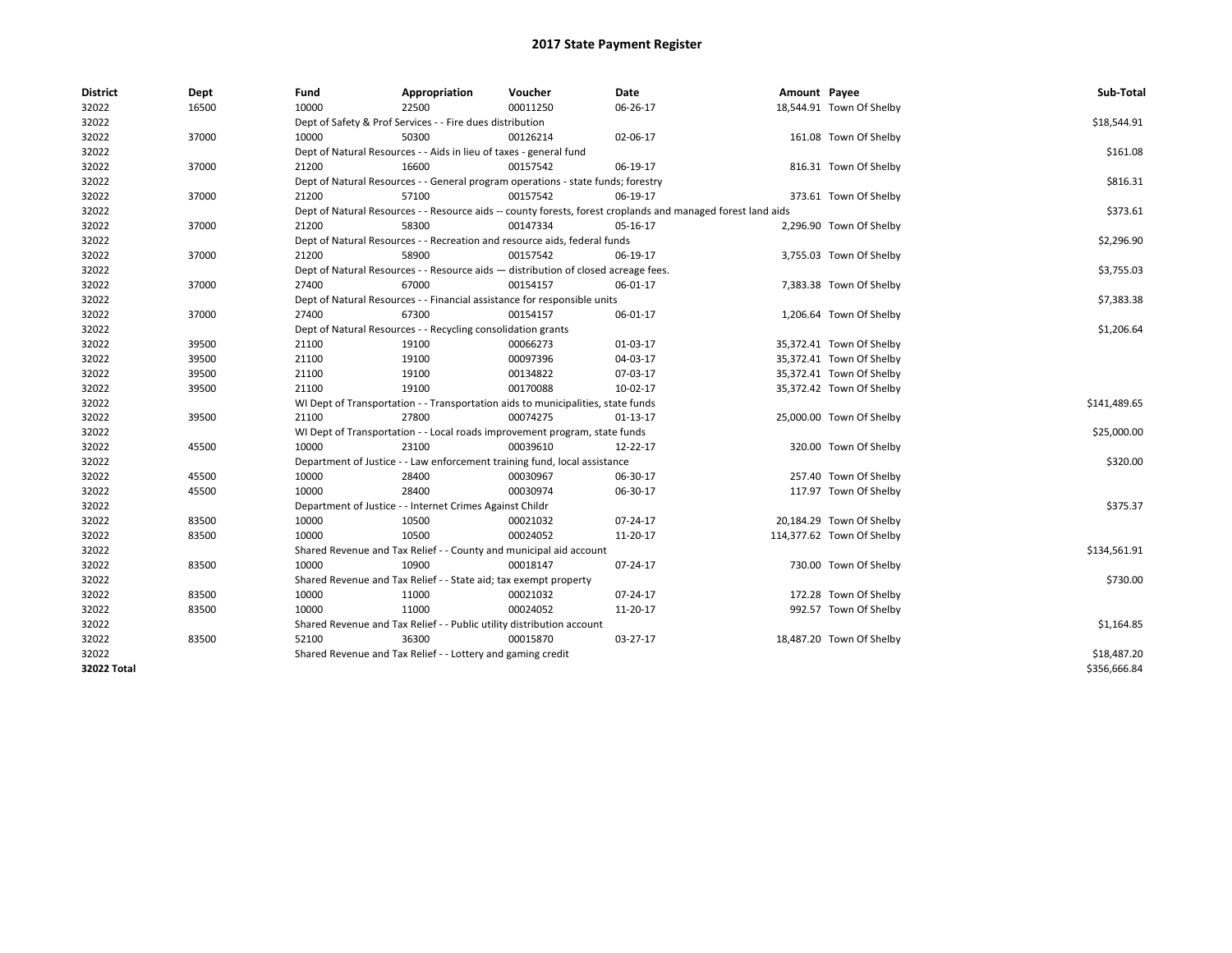| <b>District</b> | Dept  | Fund  | Appropriation                                                                      | Voucher  | Date                                                                                                         | Amount Payee |                              | Sub-Total   |  |
|-----------------|-------|-------|------------------------------------------------------------------------------------|----------|--------------------------------------------------------------------------------------------------------------|--------------|------------------------------|-------------|--|
| 32024           | 16500 | 10000 | 22500                                                                              | 00011251 | 06-26-17                                                                                                     |              | 2,033.59 Town Of Washington  |             |  |
| 32024           |       |       | Dept of Safety & Prof Services - - Fire dues distribution                          |          |                                                                                                              |              |                              | \$2,033.59  |  |
| 32024           | 37000 | 10000 | 50300                                                                              | 00125817 | 02-06-17                                                                                                     |              | 508.88 Town Of Washington    |             |  |
| 32024           |       |       | Dept of Natural Resources - - Aids in lieu of taxes - general fund                 |          |                                                                                                              |              |                              | \$508.88    |  |
| 32024           | 37000 | 21200 | 16600                                                                              | 00157543 | 06-19-17                                                                                                     |              | 1,189.01 Town Of Washington  |             |  |
| 32024           |       |       | Dept of Natural Resources - - General program operations - state funds; forestry   |          |                                                                                                              |              |                              |             |  |
| 32024           | 37000 | 21200 | 57100                                                                              | 00157543 | 06-19-17                                                                                                     |              | 548.99 Town Of Washington    |             |  |
| 32024           |       |       |                                                                                    |          | Dept of Natural Resources - - Resource aids -- county forests, forest croplands and managed forest land aids |              |                              | \$548.99    |  |
| 32024           | 37000 | 21200 | 58900                                                                              | 00157543 | 06-19-17                                                                                                     |              | 5.469.47 Town Of Washington  |             |  |
| 32024           |       |       | Dept of Natural Resources - - Resource aids - distribution of closed acreage fees. |          |                                                                                                              |              |                              | \$5,469.47  |  |
| 32024           | 37000 | 27400 | 67000                                                                              | 00154453 | 06-01-17                                                                                                     |              | 1,770.16 Town Of Washington  |             |  |
| 32024           |       |       | Dept of Natural Resources - - Financial assistance for responsible units           |          |                                                                                                              |              |                              | \$1,770.16  |  |
| 32024           | 39500 | 21100 | 19100                                                                              | 00066274 | 01-03-17                                                                                                     |              | 14,621.28 Town Of Washington |             |  |
| 32024           | 39500 | 21100 | 19100                                                                              | 00097397 | 04-03-17                                                                                                     |              | 14,621.28 Town Of Washington |             |  |
| 32024           | 39500 | 21100 | 19100                                                                              | 00134823 | 07-03-17                                                                                                     |              | 14,621.28 Town Of Washington |             |  |
| 32024           | 39500 | 21100 | 19100                                                                              | 00170089 | 10-02-17                                                                                                     |              | 14,621.28 Town Of Washington |             |  |
| 32024           |       |       | WI Dept of Transportation - - Transportation aids to municipalities, state funds   |          |                                                                                                              |              |                              | \$58,485.12 |  |
| 32024           | 83500 | 10000 | 10500                                                                              | 00021033 | 07-24-17                                                                                                     |              | 3,940.97 Town Of Washington  |             |  |
| 32024           | 83500 | 10000 | 10500                                                                              | 00024053 | 11-20-17                                                                                                     |              | 22,332.17 Town Of Washington |             |  |
| 32024           |       |       | Shared Revenue and Tax Relief - - County and municipal aid account                 |          |                                                                                                              |              |                              | \$26,273.14 |  |
| 32024           | 83500 | 10000 | 10900                                                                              | 00018148 | 07-24-17                                                                                                     |              | 5.00 Town Of Washington      |             |  |
| 32024           |       |       | Shared Revenue and Tax Relief - - State aid; tax exempt property                   |          |                                                                                                              |              |                              | \$5.00      |  |
| 32024 Total     |       |       |                                                                                    |          |                                                                                                              |              |                              | \$96,283.36 |  |
|                 |       |       |                                                                                    |          |                                                                                                              |              |                              |             |  |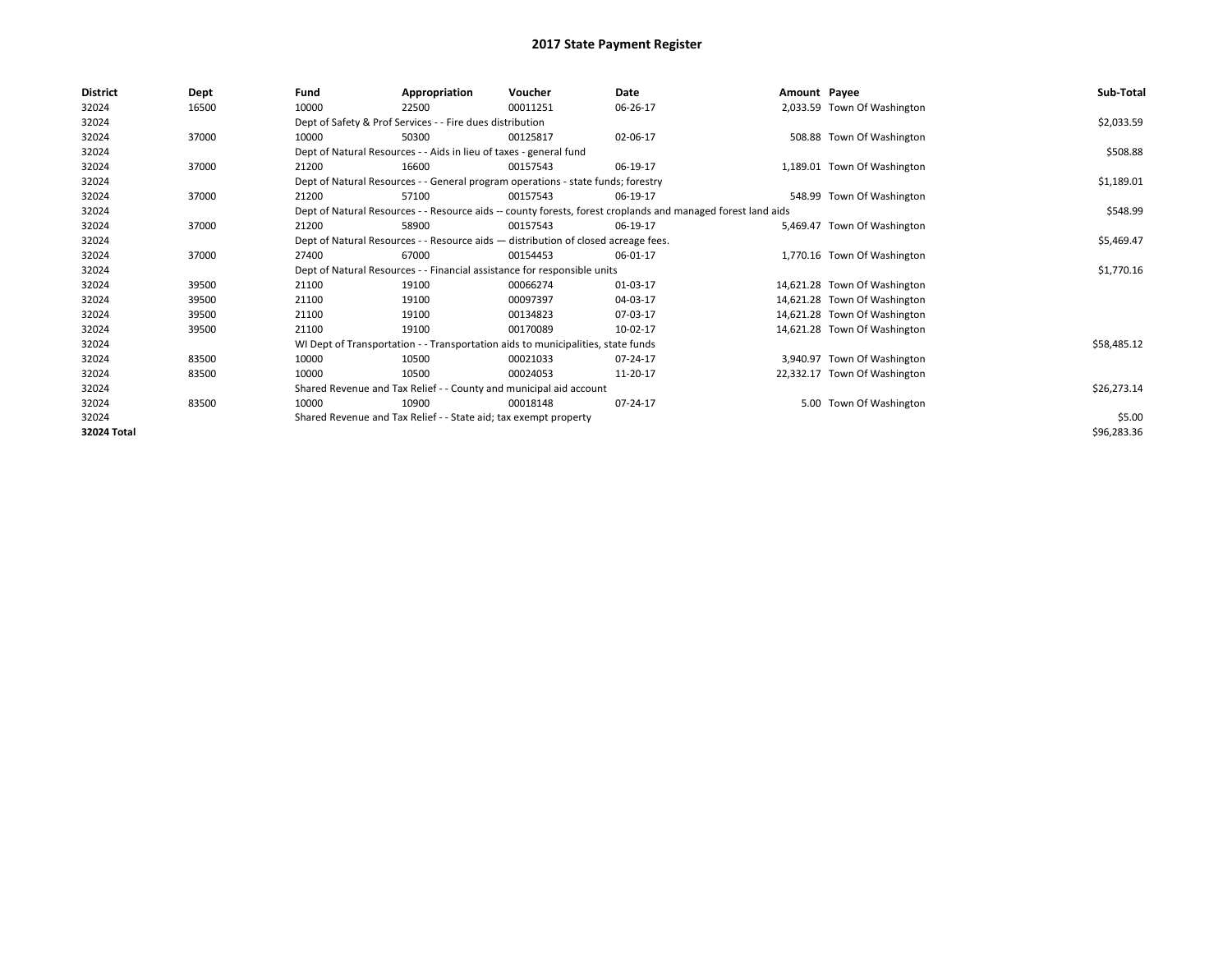| <b>District</b>    | Dept  | Fund                                                                      | Appropriation                                                                    | Voucher    | Date                                                                                               | Amount Payee |                             | Sub-Total    |  |
|--------------------|-------|---------------------------------------------------------------------------|----------------------------------------------------------------------------------|------------|----------------------------------------------------------------------------------------------------|--------------|-----------------------------|--------------|--|
| 32106              | 16500 | 10000                                                                     | 22500                                                                            | 00011252   | 06-26-17                                                                                           |              | 3,559.53 Village Of Bangor  |              |  |
| 32106              |       |                                                                           | Dept of Safety & Prof Services - - Fire dues distribution                        |            |                                                                                                    |              |                             | \$3,559.53   |  |
| 32106              | 37000 | 10000                                                                     | 50300                                                                            | 00143851   | 04-21-17                                                                                           |              | 118.90 Village Of Bangor    |              |  |
| 32106              |       |                                                                           | Dept of Natural Resources - - Aids in lieu of taxes - general fund               |            |                                                                                                    |              |                             |              |  |
| 32106              | 37000 | 27400                                                                     | 67000                                                                            | 00154811   | 06-01-17                                                                                           |              | 2,622.75 Village Of Bangor  |              |  |
| 32106              |       |                                                                           | Dept of Natural Resources - - Financial assistance for responsible units         |            |                                                                                                    |              |                             | \$2,622.75   |  |
| 32106              | 39500 | 21100                                                                     | 19100                                                                            | 00066275   | 01-03-17                                                                                           |              | 12,726.85 Village Of Bangor |              |  |
| 32106              | 39500 | 21100                                                                     | 19100                                                                            | 00097398   | 04-03-17                                                                                           |              | 12,726.85 Village Of Bangor |              |  |
| 32106              | 39500 | 21100                                                                     | 19100                                                                            | 00134824   | 07-03-17                                                                                           |              | 12,726.85 Village Of Bangor |              |  |
| 32106              | 39500 | 21100                                                                     | 19100                                                                            | 00170090   | 10-02-17                                                                                           |              | 12,726.88 Village Of Bangor |              |  |
| 32106              |       |                                                                           | WI Dept of Transportation - - Transportation aids to municipalities, state funds |            |                                                                                                    |              |                             | \$50,907.43  |  |
| 32106              | 45500 | 10000                                                                     | 23100                                                                            | 00039158   | 12-20-17                                                                                           |              | 480.00 Village Of Bangor    |              |  |
| 32106              |       | Department of Justice - - Law enforcement training fund, local assistance | \$480.00                                                                         |            |                                                                                                    |              |                             |              |  |
| 32106              | 46500 | 10000                                                                     | 30500                                                                            | 00031019   | 08-30-17                                                                                           |              | 1,068.59 Village Of Bangor  |              |  |
| 32106              | 46500 | 10000                                                                     | 30500                                                                            | 00031020   | 08-30-17                                                                                           |              | 630.25 Village Of Bangor    |              |  |
| 32106              |       |                                                                           |                                                                                  |            | Department of Military Affairs - - Disaster recovery aid; public health emergency quarantine costs |              |                             | \$1,698.84   |  |
| 32106              | 46500 | 10000                                                                     | 34200                                                                            | 00031019   | 08-30-17                                                                                           |              | 6,411.56 Village Of Bangor  |              |  |
| 32106              | 46500 | 10000                                                                     | 34200                                                                            | 00031020   | 08-30-17                                                                                           |              | 3,781.50 Village Of Bangor  |              |  |
| 32106              |       |                                                                           | Department of Military Affairs - - Federal aid, local assistance                 |            |                                                                                                    |              |                             | \$10,193.06  |  |
| 32106              | 83500 | 10000                                                                     | 10500                                                                            | 00021034   | 07-24-17                                                                                           |              | 17,578.10 Village Of Bangor |              |  |
| 32106              | 83500 | 10000                                                                     | 10500                                                                            | 00024054   | 11-20-17                                                                                           |              | 99,609.25 Village Of Bangor |              |  |
| 32106              |       |                                                                           | Shared Revenue and Tax Relief - - County and municipal aid account               |            |                                                                                                    |              |                             | \$117,187.35 |  |
| 32106              | 83500 | 10000                                                                     | 10900                                                                            | 00018149   | 07-24-17                                                                                           |              | 371.00 Village Of Bangor    |              |  |
| 32106              | 83500 | 10000                                                                     | 10900                                                                            | 00019822   | 07-24-17                                                                                           |              | 46.00 Village Of Bangor     |              |  |
| 32106              |       |                                                                           | Shared Revenue and Tax Relief - - State aid; tax exempt property                 |            |                                                                                                    |              |                             | \$417.00     |  |
| 32106              | 83500 | 10000                                                                     | 11000                                                                            | 00021034   | 07-24-17                                                                                           |              | 297.24 Village Of Bangor    |              |  |
| 32106              | 83500 | 10000                                                                     | 11000                                                                            | 00024054   | 11-20-17                                                                                           |              | 1,676.59 Village Of Bangor  |              |  |
| 32106              |       | Shared Revenue and Tax Relief - - Public utility distribution account     |                                                                                  | \$1,973.83 |                                                                                                    |              |                             |              |  |
| <b>32106 Total</b> |       |                                                                           |                                                                                  |            |                                                                                                    |              |                             | \$189,158.69 |  |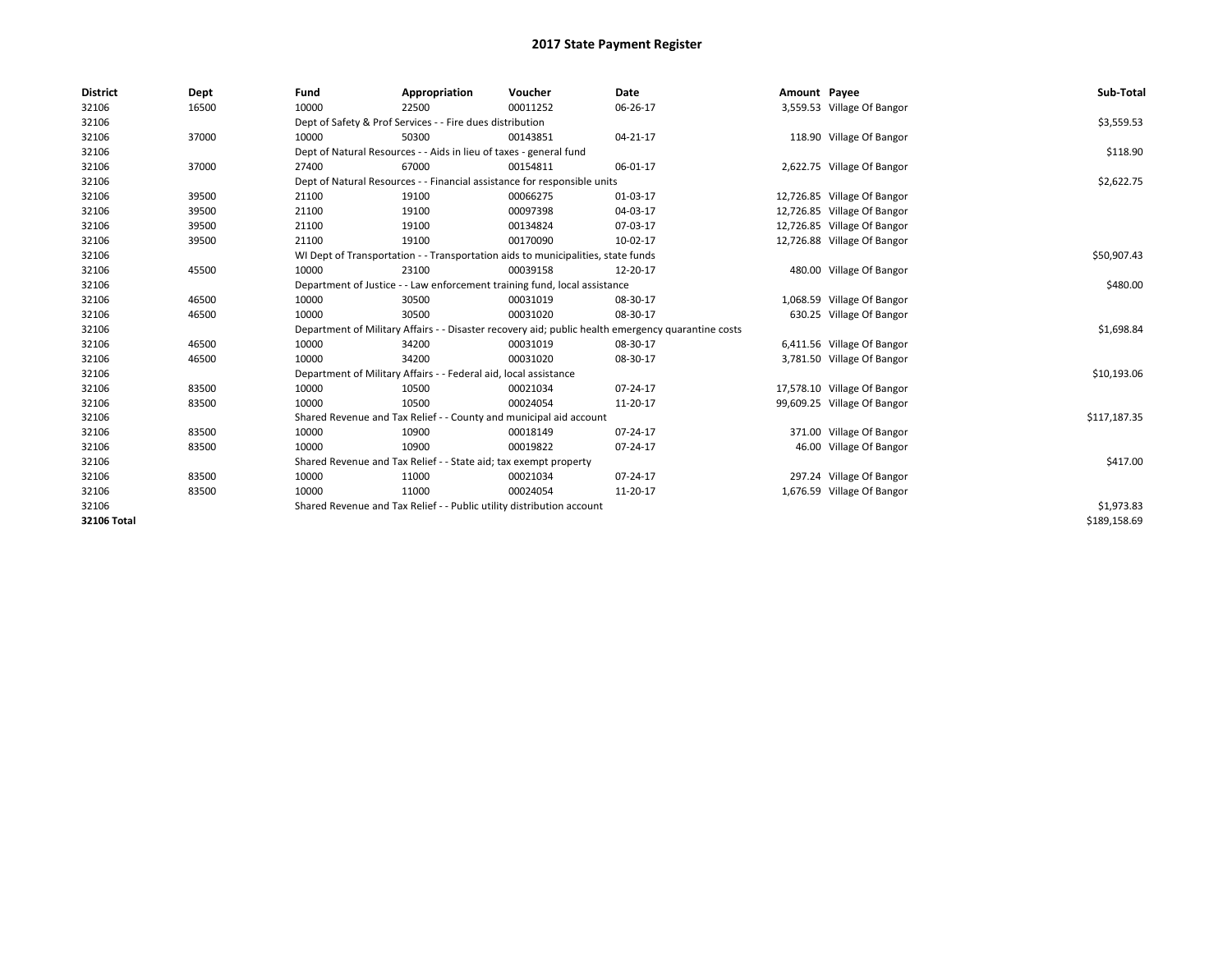| <b>District</b> | Dept  | Fund  | Appropriation                                                                                          | Voucher  | Date     | Amount Payee |                              | Sub-Total      |  |  |
|-----------------|-------|-------|--------------------------------------------------------------------------------------------------------|----------|----------|--------------|------------------------------|----------------|--|--|
| 32136           | 16500 | 10000 | 22500                                                                                                  | 00011253 | 06-26-17 |              | 27,052.14 Village Of Holmen  |                |  |  |
| 32136           |       |       | Dept of Safety & Prof Services - - Fire dues distribution                                              |          |          |              |                              | \$27,052.14    |  |  |
| 32136           | 37000 | 27400 | 67000                                                                                                  | 00154488 | 06-01-17 |              | 15,204.95 Village Of Holmen  |                |  |  |
| 32136           |       |       | Dept of Natural Resources - - Financial assistance for responsible units                               |          |          |              |                              | \$15,204.95    |  |  |
| 32136           | 39500 | 21100 | 19100                                                                                                  | 00066276 | 01-03-17 |              | 51,667.55 Village Of Holmen  |                |  |  |
| 32136           | 39500 | 21100 | 19100                                                                                                  | 00097399 | 04-03-17 |              | 51,667.55 Village Of Holmen  |                |  |  |
| 32136           | 39500 | 21100 | 19100                                                                                                  | 00134825 | 07-03-17 |              | 51,667.55 Village Of Holmen  |                |  |  |
| 32136           | 39500 | 21100 | 19100                                                                                                  | 00170091 | 10-02-17 |              | 51,667.58 Village Of Holmen  |                |  |  |
| 32136           |       |       | WI Dept of Transportation - - Transportation aids to municipalities, state funds                       |          |          |              |                              |                |  |  |
| 32136           | 45500 | 10000 | 23100                                                                                                  | 00033386 | 08-18-17 |              | 1,760.00 Village Of Holmen   |                |  |  |
| 32136           |       |       | Department of Justice - - Law enforcement training fund, local assistance                              |          |          |              |                              | \$1,760.00     |  |  |
| 32136           | 45500 | 10000 | 24100                                                                                                  | 00030990 | 06-30-17 |              | 10,548.00 Village Of Holmen  |                |  |  |
| 32136           | 45500 | 10000 | 24100                                                                                                  | 00031039 | 07-03-17 |              | Village Of Holmen            |                |  |  |
| 32136           |       |       | Department of Justice - - Federal aid, state operations                                                |          |          |              |                              | \$10,548.00    |  |  |
| 32136           | 45500 | 10000 | 28400                                                                                                  | 00024398 | 02-22-17 |              | 856.24 Village Of Holmen     |                |  |  |
| 32136           | 45500 | 10000 | 28400                                                                                                  | 00030956 | 06-30-17 |              | 1,688.44 Village Of Holmen   |                |  |  |
| 32136           | 45500 | 10000 | 28400                                                                                                  | 00030985 | 06-30-17 |              | 7,835.00 Village Of Holmen   |                |  |  |
| 32136           | 45500 | 10000 | 28400                                                                                                  | 00030988 | 06-30-17 |              | 328.00 Village Of Holmen     |                |  |  |
| 32136           |       |       | Department of Justice - - Internet Crimes Against Childr                                               |          |          |              |                              | \$10,707.68    |  |  |
| 32136           | 50500 | 10000 | 17400                                                                                                  | 00047445 | 04-28-17 |              | 12,042.00 Village Of Holmen  |                |  |  |
| 32136           | 50500 | 10000 | 17400                                                                                                  | 00047888 | 05-05-17 |              | 7,226.00 Village Of Holmen   |                |  |  |
| 32136           |       |       | Department of Administration - - High-voltage transmission line annual impact fee distributions        |          |          |              |                              | \$19,268.00    |  |  |
| 32136           | 50500 | 10000 | 17500                                                                                                  | 00047888 | 05-05-17 |              | 72,262.00 Village Of Holmen  |                |  |  |
| 32136           |       |       | Department of Administration - - High-voltage transmission line environmental impact fee distributions |          |          |              |                              | \$72,262.00    |  |  |
| 32136           | 83500 | 10000 | 10500                                                                                                  | 00021035 | 07-24-17 |              | 71,313.97 Village Of Holmen  |                |  |  |
| 32136           | 83500 | 10000 | 10500                                                                                                  | 00024055 | 11-20-17 |              | 404,112.52 Village Of Holmen |                |  |  |
| 32136           |       |       | Shared Revenue and Tax Relief - - County and municipal aid account                                     |          |          |              |                              | \$475,426.49   |  |  |
| 32136           | 83500 | 10000 | 10900                                                                                                  | 00018150 | 07-24-17 |              | 2,184.00 Village Of Holmen   |                |  |  |
| 32136           | 83500 | 10000 | 10900                                                                                                  | 00019823 | 07-24-17 |              | 9,922.00 Village Of Holmen   |                |  |  |
| 32136           |       |       | Shared Revenue and Tax Relief - - State aid; tax exempt property                                       |          |          |              |                              | \$12,106.00    |  |  |
| 32136           | 83500 | 10000 | 11000                                                                                                  | 00021035 | 07-24-17 |              | 20,659.79 Village Of Holmen  |                |  |  |
| 32136           | 83500 | 10000 | 11000                                                                                                  | 00024055 | 11-20-17 |              | 119,867.03 Village Of Holmen |                |  |  |
| 32136           |       |       | Shared Revenue and Tax Relief - - Public utility distribution account                                  |          |          |              |                              | \$140,526.82   |  |  |
| 32136           | 83500 | 52100 | 36300                                                                                                  | 00015871 | 03-27-17 |              | 55,728.36 Village Of Holmen  |                |  |  |
| 32136           |       |       | Shared Revenue and Tax Relief - - Lottery and gaming credit                                            |          |          |              |                              | \$55,728.36    |  |  |
| 32136 Total     |       |       |                                                                                                        |          |          |              |                              | \$1,047,260.67 |  |  |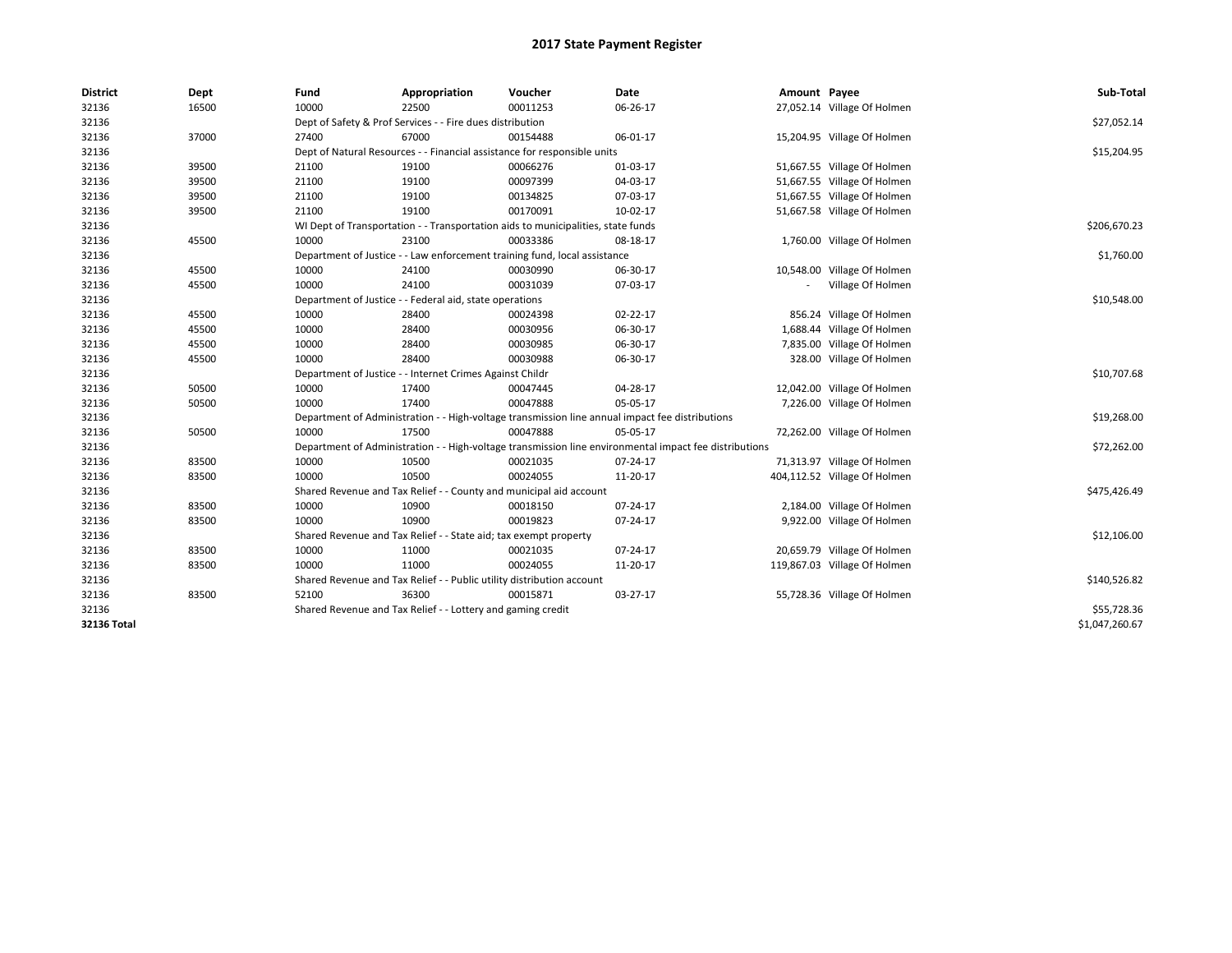| <b>District</b>    | Dept  | Fund                                                                     | Appropriation                                                                    | Voucher    | Date     | Amount Payee |                                | Sub-Total    |
|--------------------|-------|--------------------------------------------------------------------------|----------------------------------------------------------------------------------|------------|----------|--------------|--------------------------------|--------------|
| 32176              | 16500 | 10000                                                                    | 22500                                                                            | 00011254   | 06-26-17 |              | 1,529.63 Village Of Rockland   |              |
| 32176              |       |                                                                          | Dept of Safety & Prof Services - - Fire dues distribution                        |            |          |              |                                | \$1,529.63   |
| 32176              | 37000 | 10000                                                                    | 50300                                                                            | 00142401   | 04-21-17 |              | 7.32 Village Of Rockland       |              |
| 32176              |       | Dept of Natural Resources - - Aids in lieu of taxes - general fund       |                                                                                  | \$7.32     |          |              |                                |              |
| 32176              | 37000 | 27400                                                                    | 67000                                                                            | 00154207   | 06-01-17 |              | 2,559.38 Village Of Rockland   |              |
| 32176              |       | Dept of Natural Resources - - Financial assistance for responsible units |                                                                                  | \$2,559.38 |          |              |                                |              |
| 32176              | 39500 | 21100                                                                    | 19100                                                                            | 00066277   | 01-03-17 |              | 2,488.26 Village Of Rockland   |              |
| 32176              | 39500 | 21100                                                                    | 19100                                                                            | 00097400   | 04-03-17 |              | 2,488.26 Village Of Rockland   |              |
| 32176              | 39500 | 21100                                                                    | 19100                                                                            | 00134826   | 07-03-17 |              | 2,488.26 Village Of Rockland   |              |
| 32176              | 39500 | 21100                                                                    | 19100                                                                            | 00170092   | 10-02-17 |              | 2,488.26 Village Of Rockland   |              |
| 32176              |       |                                                                          | WI Dept of Transportation - - Transportation aids to municipalities, state funds |            |          |              |                                | \$9,953.04   |
| 32176              | 83500 | 10000                                                                    | 10500                                                                            | 00021036   | 07-24-17 |              | 19,565.95 Village Of Rockland  |              |
| 32176              | 83500 | 10000                                                                    | 10500                                                                            | 00024056   | 11-20-17 |              | 110,873.69 Village Of Rockland |              |
| 32176              |       |                                                                          | Shared Revenue and Tax Relief - - County and municipal aid account               |            |          |              |                                | \$130,439.64 |
| 32176              | 83500 | 10000                                                                    | 10900                                                                            | 00018151   | 07-24-17 |              | 15.00 Village Of Rockland      |              |
| 32176              | 83500 | 10000                                                                    | 10900                                                                            | 00019824   | 07-24-17 |              | 319.00 Village Of Rockland     |              |
| 32176              |       |                                                                          | Shared Revenue and Tax Relief - - State aid; tax exempt property                 |            |          |              |                                | \$334.00     |
| 32176              | 83500 | 10000                                                                    | 11000                                                                            | 00021036   | 07-24-17 |              | 4.67 Village Of Rockland       |              |
| 32176              | 83500 | 10000                                                                    | 11000                                                                            | 00024056   | 11-20-17 |              | 397.11 Village Of Rockland     |              |
| 32176              |       | Shared Revenue and Tax Relief - - Public utility distribution account    |                                                                                  | \$401.78   |          |              |                                |              |
| <b>32176 Total</b> |       |                                                                          |                                                                                  |            |          |              |                                | \$145,224.79 |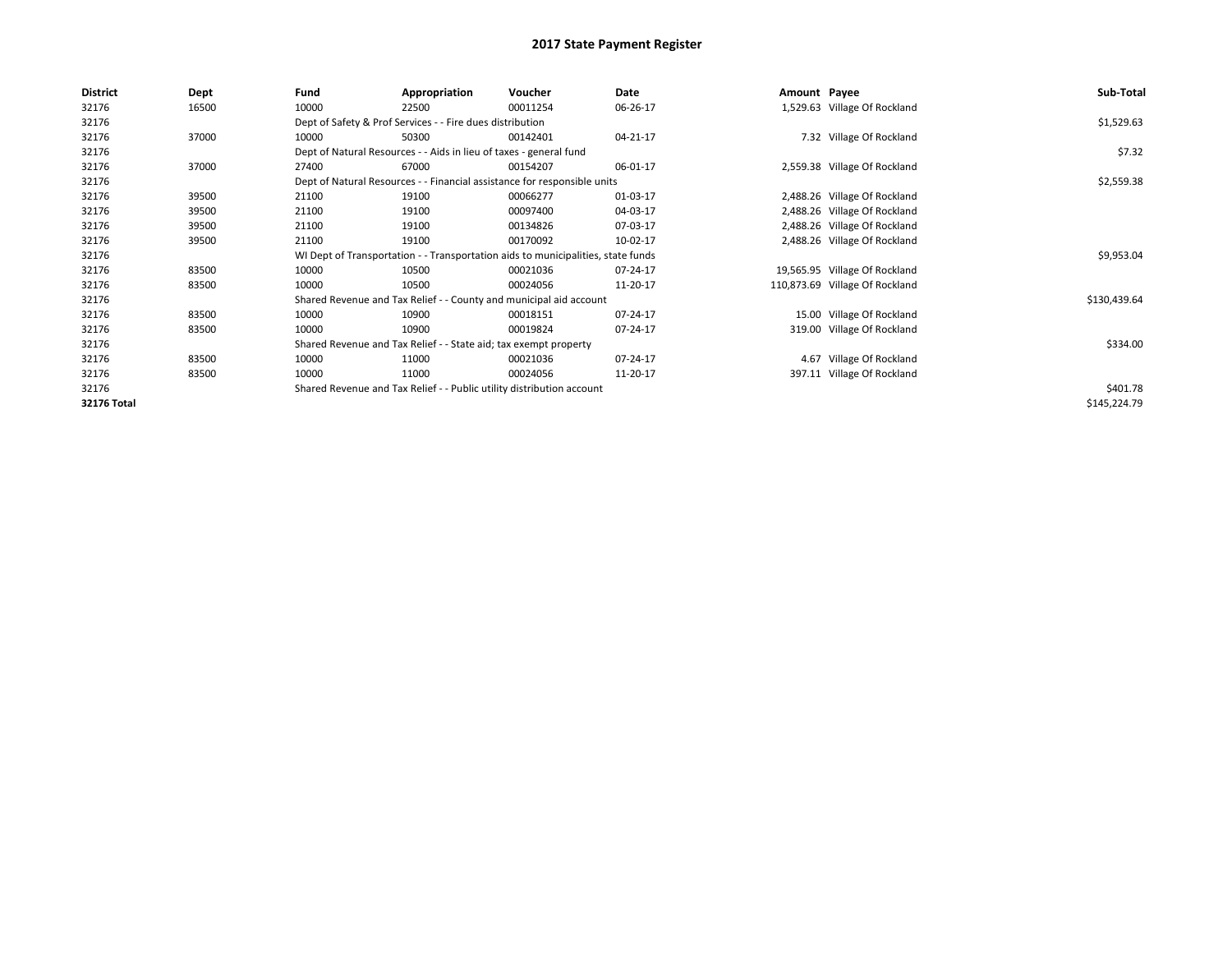| <b>District</b> | Dept  | Fund                                                         | Appropriation                                                                      | Voucher    | Date                                                                                                         | Amount Payee |                                  | Sub-Total    |  |  |
|-----------------|-------|--------------------------------------------------------------|------------------------------------------------------------------------------------|------------|--------------------------------------------------------------------------------------------------------------|--------------|----------------------------------|--------------|--|--|
| 32191           | 16500 | 10000                                                        | 22500                                                                              | 00011255   | 06-26-17                                                                                                     |              | 15,872.99 Village Of West Salem  |              |  |  |
| 32191           |       |                                                              | Dept of Safety & Prof Services - - Fire dues distribution                          |            |                                                                                                              |              |                                  | \$15,872.99  |  |  |
| 32191           | 37000 | 10000                                                        | 50300                                                                              | 00143894   | 04-21-17                                                                                                     |              | 77.28 Village Of West Salem      |              |  |  |
| 32191           |       |                                                              | Dept of Natural Resources - - Aids in lieu of taxes - general fund                 |            |                                                                                                              |              |                                  | \$77.28      |  |  |
| 32191           | 37000 | 21200                                                        | 16600                                                                              | 00157544   | 06-19-17                                                                                                     |              | 9.17 Village Of West Salem       |              |  |  |
| 32191           |       |                                                              | Dept of Natural Resources - - General program operations - state funds; forestry   |            |                                                                                                              |              |                                  | \$9.17       |  |  |
| 32191           | 37000 | 21200                                                        | 57100                                                                              | 00157544   | 06-19-17                                                                                                     |              | 4.20 Village Of West Salem       |              |  |  |
| 32191           |       |                                                              |                                                                                    |            | Dept of Natural Resources - - Resource aids -- county forests, forest croplands and managed forest land aids |              |                                  | \$4.20       |  |  |
| 32191           | 37000 | 21200                                                        | 58900                                                                              | 00157544   | 06-19-17                                                                                                     |              | 42.19 Village Of West Salem      |              |  |  |
| 32191           |       |                                                              | Dept of Natural Resources - - Resource aids - distribution of closed acreage fees. |            |                                                                                                              |              |                                  |              |  |  |
| 32191           | 37000 | 27400                                                        | 67000                                                                              | 00154051   | 06-01-17                                                                                                     |              | 4,680.58 Village Of West Salem   |              |  |  |
| 32191           |       |                                                              | Dept of Natural Resources - - Financial assistance for responsible units           |            |                                                                                                              |              |                                  | \$4,680.58   |  |  |
| 32191           | 37000 | 27400                                                        | 67300                                                                              | 00154051   | 06-01-17                                                                                                     |              | 1,270.47 Village Of West Salem   |              |  |  |
| 32191           |       | Dept of Natural Resources - - Recycling consolidation grants |                                                                                    | \$1,270.47 |                                                                                                              |              |                                  |              |  |  |
| 32191           | 39500 | 21100                                                        | 19100                                                                              | 00066278   | 01-03-17                                                                                                     |              | 32,682.07 Village Of West Salem  |              |  |  |
| 32191           | 39500 | 21100                                                        | 19100                                                                              | 00097401   | 04-03-17                                                                                                     |              | 32,682.07 Village Of West Salem  |              |  |  |
| 32191           | 39500 | 21100                                                        | 19100                                                                              | 00134827   | 07-03-17                                                                                                     |              | 32,682.07 Village Of West Salem  |              |  |  |
| 32191           | 39500 | 21100                                                        | 19100                                                                              | 00170093   | 10-02-17                                                                                                     |              | 32,682.10 Village Of West Salem  |              |  |  |
| 32191           |       |                                                              | WI Dept of Transportation - - Transportation aids to municipalities, state funds   |            |                                                                                                              |              |                                  | \$130,728.31 |  |  |
| 32191           | 45500 | 10000                                                        | 23100                                                                              | 00030824   | 06-30-17                                                                                                     |              | 1,280.00 Village Of West Salem   |              |  |  |
| 32191           | 45500 | 10000                                                        | 23100                                                                              | 00033601   | 08-24-17                                                                                                     |              | 160.00 Village Of West Salem     |              |  |  |
| 32191           |       |                                                              | Department of Justice - - Law enforcement training fund, local assistance          |            |                                                                                                              |              |                                  | \$1,440.00   |  |  |
| 32191           | 83500 | 10000                                                        | 10500                                                                              | 00021037   | 07-24-17                                                                                                     |              | 57,855.44 Village Of West Salem  |              |  |  |
| 32191           | 83500 | 10000                                                        | 10500                                                                              | 00024057   | 11-20-17                                                                                                     |              | 327,847.49 Village Of West Salem |              |  |  |
| 32191           |       |                                                              | Shared Revenue and Tax Relief - - County and municipal aid account                 |            |                                                                                                              |              |                                  | \$385,702.93 |  |  |
| 32191           | 83500 | 10000                                                        | 10900                                                                              | 00018152   | 07-24-17                                                                                                     |              | 3,994.00 Village Of West Salem   |              |  |  |
| 32191           | 83500 | 10000                                                        | 10900                                                                              | 00019825   | 07-24-17                                                                                                     |              | 3,903.00 Village Of West Salem   |              |  |  |
| 32191           |       |                                                              | Shared Revenue and Tax Relief - - State aid; tax exempt property                   |            |                                                                                                              |              |                                  | \$7,897.00   |  |  |
| 32191           | 83500 | 10000                                                        | 11000                                                                              | 00021037   | 07-24-17                                                                                                     |              | 1,049.07 Village Of West Salem   |              |  |  |
| 32191           | 83500 | 10000                                                        | 11000                                                                              | 00024057   | 11-20-17                                                                                                     |              | 5,848.89 Village Of West Salem   |              |  |  |
| 32191           |       |                                                              | Shared Revenue and Tax Relief - - Public utility distribution account              |            |                                                                                                              |              |                                  | \$6,897.96   |  |  |
| 32191           | 83500 | 52100                                                        | 36300                                                                              | 00015872   | 03-27-17                                                                                                     |              | 19,189.68 Village Of West Salem  |              |  |  |
| 32191           |       |                                                              | Shared Revenue and Tax Relief - - Lottery and gaming credit                        |            |                                                                                                              |              |                                  | \$19,189.68  |  |  |
| 32191 Total     |       |                                                              |                                                                                    |            |                                                                                                              |              |                                  | \$573,812.76 |  |  |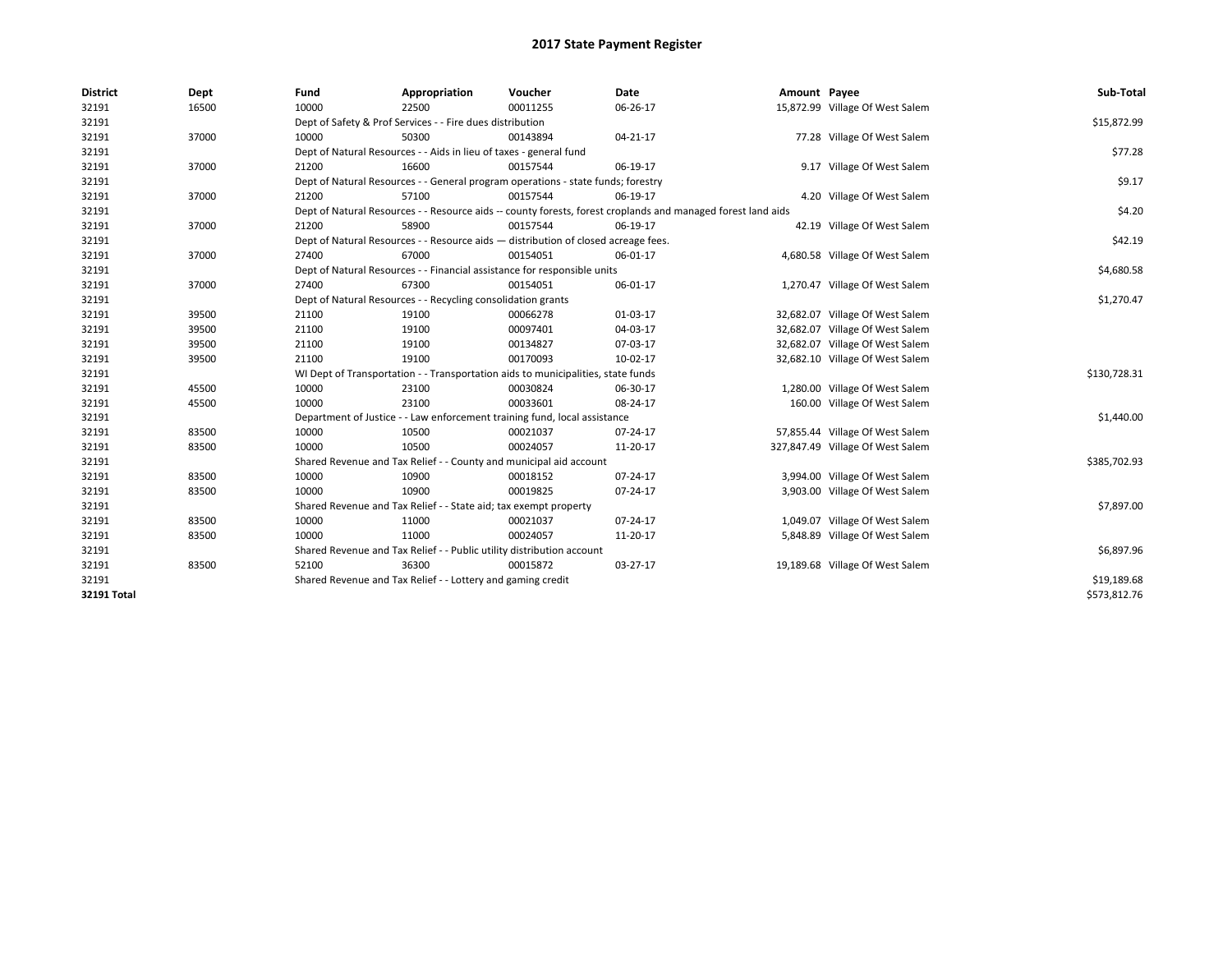| <b>District</b> | Dept  | Fund  | Appropriation                                                                    | Voucher  | <b>Date</b>    | Amount Payee |                                 | Sub-Total      |
|-----------------|-------|-------|----------------------------------------------------------------------------------|----------|----------------|--------------|---------------------------------|----------------|
| 32246           | 16500 | 10000 | 22500                                                                            | 00011256 | 06-26-17       |              | 146,502.40 La Crosse, City of   |                |
| 32246           |       |       | Dept of Safety & Prof Services - - Fire dues distribution                        |          |                |              |                                 | \$146,502.40   |
| 32246           | 37000 | 10000 | 50300                                                                            | 00126074 | 02-06-17       |              | 131.82 La Crosse, City of       |                |
| 32246           | 37000 | 10000 | 50300                                                                            | 00143312 | 04-21-17       |              | 173.61 La Crosse, City of       |                |
| 32246           | 37000 | 10000 | 50300                                                                            | 00143313 | $04 - 21 - 17$ |              | 276.42 La Crosse, City of       |                |
| 32246           |       |       | Dept of Natural Resources - - Aids in lieu of taxes - general fund               |          |                |              |                                 | \$581.85       |
| 32246           | 37000 | 21200 | 38100                                                                            | 00134415 | 03-24-17       |              | 4,277.40 La Crosse, City of     |                |
| 32246           |       |       | Dept of Natural Resources - - General program operations--federal funds          |          |                |              |                                 | \$4,277.40     |
| 32246           | 37000 | 21200 | 55000                                                                            | 00134415 | 03-24-17       |              | 14,821.18 La Crosse, City of    |                |
| 32246           |       |       | Dept of Natural Resources - - Enforcement aids -- boating enforcement            |          |                |              |                                 | \$14,821.18    |
| 32246           | 37000 | 27400 | 67000                                                                            | 00154023 | 06-01-17       |              | 167,328.88 La Crosse, City of   |                |
| 32246           |       |       | Dept of Natural Resources - - Financial assistance for responsible units         |          |                |              |                                 | \$167,328.88   |
| 32246           | 37000 | 27400 | 67300                                                                            | 00154023 | 06-01-17       |              | 13,426.87 La Crosse, City of    |                |
| 32246           |       |       | Dept of Natural Resources - - Recycling consolidation grants                     |          |                |              |                                 | \$13,426.87    |
| 32246           | 39500 | 21100 | 16200                                                                            | 00067364 | 01-03-17       |              | 115,343.77 La Crosse, City of   |                |
| 32246           | 39500 | 21100 | 16200                                                                            | 00098487 | 04-03-17       |              | 115,343.77 La Crosse, City of   |                |
| 32246           | 39500 | 21100 | 16200                                                                            | 00135913 | 07-03-17       |              | 115,343.77 La Crosse, City of   |                |
| 32246           | 39500 | 21100 | 16200                                                                            | 00171179 | 10-02-17       |              | 115,343.80 La Crosse, City of   |                |
| 32246           |       |       | WI Dept of Transportation - - Connecting highways aids, state funds              |          |                |              |                                 | \$461,375.11   |
| 32246           | 39500 | 21100 | 17500                                                                            | 00117049 | 05-17-17       |              | 57,316.00 La Crosse, City of    |                |
| 32246           |       |       | WI Dept of Transportation - - Paratransit aids                                   |          |                |              |                                 | \$57,316.00    |
| 32246           | 39500 | 21100 | 17600                                                                            | 00125350 | 06-12-17       |              | 392,246.00 La Crosse, City of   |                |
| 32246           | 39500 | 21100 | 17600                                                                            | 00149670 | 08-08-17       |              | 39,681.00 La Crosse, City of    |                |
| 32246           | 39500 | 21100 | 17600                                                                            | 00154632 | 08-16-17       |              | 1,016,132.00 La Crosse, City of |                |
| 32246           | 39500 | 21100 | 17600                                                                            | 00201234 | 12-15-17       |              | 40,206.00 La Crosse, City of    |                |
| 32246           |       |       | WI Dept of Transportation - - Tier B transit operating aids, state funds         |          |                |              |                                 | \$1,488,265.00 |
| 32246           | 39500 | 21100 | 18500                                                                            | 00087360 | 02-21-17       |              | 3,307.50 La Crosse, City of     |                |
| 32246           | 39500 | 21100 | 18500                                                                            | 00087361 | $02 - 21 - 17$ |              | 3,990.00 La Crosse, City of     |                |
| 32246           | 39500 | 21100 | 18500                                                                            | 00121889 | 06-01-17       |              | 683.40 La Crosse, City of       |                |
| 32246           |       |       | WI Dept of Transportation - - Highway safety, local assistance, federal funds    |          |                |              |                                 | \$7,980.90     |
| 32246           | 39500 | 21100 | 19100                                                                            | 00066279 | 01-03-17       |              | 482,070.98 La Crosse, City of   |                |
| 32246           | 39500 | 21100 | 19100                                                                            | 00097402 | 04-03-17       |              | 482,070.98 La Crosse, City of   |                |
| 32246           | 39500 | 21100 | 19100                                                                            | 00134828 | 07-03-17       |              | 482,070.98 La Crosse, City of   |                |
| 32246           | 39500 | 21100 | 19100                                                                            | 00170094 | $10-02-17$     |              | 482,071.01 La Crosse, City of   |                |
| 32246           |       |       | WI Dept of Transportation - - Transportation aids to municipalities, state funds |          |                |              |                                 | \$1,928,283.95 |
| 32246           | 39500 | 21100 | 36300                                                                            | 00173736 | 10-03-17       |              | 121.17 La Crosse, City of       |                |
| 32246           |       |       | WI Dept of Transportation - - State highway rehabilitation, state funds          |          |                |              |                                 | \$121.17       |
|                 | 39500 | 21100 | 26400                                                                            | 00101204 |                |              |                                 |                |
| 32246           |       |       |                                                                                  |          | 03-30-17       |              | 2,096.67 La Crosse, City of     |                |
| 32246           |       |       | WI Dept of Transportation - - Aeronautics assistance, state funds                |          |                |              |                                 | \$2,096.67     |
| 32246           | 39500 | 21100 | 27400                                                                            | 00101204 | 03-30-17       |              | 524.17 La Crosse, City of       |                |
| 32246           |       |       | WI Dept of Transportation - - Aeronautics assistance, local funds                |          |                |              |                                 | \$524.17       |
| 32246           | 45500 | 10000 | 23100                                                                            | 00033328 | 08-18-17       |              | 2,171.52 La Crosse, City of     |                |
| 32246           | 45500 | 10000 | 23100                                                                            | 00037723 | 11-20-17       |              | 13,040.00 La Crosse, City of    |                |
| 32246           |       |       | Department of Justice - - Law enforcement training fund, local assistance        |          |                |              |                                 | \$15,211.52    |
| 32246           | 45500 | 10000 | 28400                                                                            | 00030951 | 06-30-17       |              | 219.70 La Crosse, City of       |                |
| 32246           | 45500 | 10000 | 28400                                                                            | 00030952 | 06-30-17       |              | 334.32 La Crosse, City of       |                |
| 32246           | 45500 | 10000 | 28400                                                                            | 00030997 | 06-30-17       |              | 164.00 La Crosse, City of       |                |
| 32246           | 45500 | 10000 | 28400                                                                            | 00037325 | 11-16-17       |              | 351.08 La Crosse, City of       |                |
| 32246           | 45500 | 10000 | 28400                                                                            | 00037326 | 11-16-17       |              | 262.68 La Crosse, City of       |                |
| 32246           |       |       | Department of Justice - - Internet Crimes Against Childr                         |          |                |              |                                 | \$1,331.78     |
| 32246           | 45500 | 10000 | 54200                                                                            | 00023292 | 02-09-17       |              | 20,532.00 La Crosse, City of    |                |
| 32246           | 45500 | 10000 | 54200                                                                            | 00027822 | 05-05-17       |              | 19,010.00 La Crosse, City of    |                |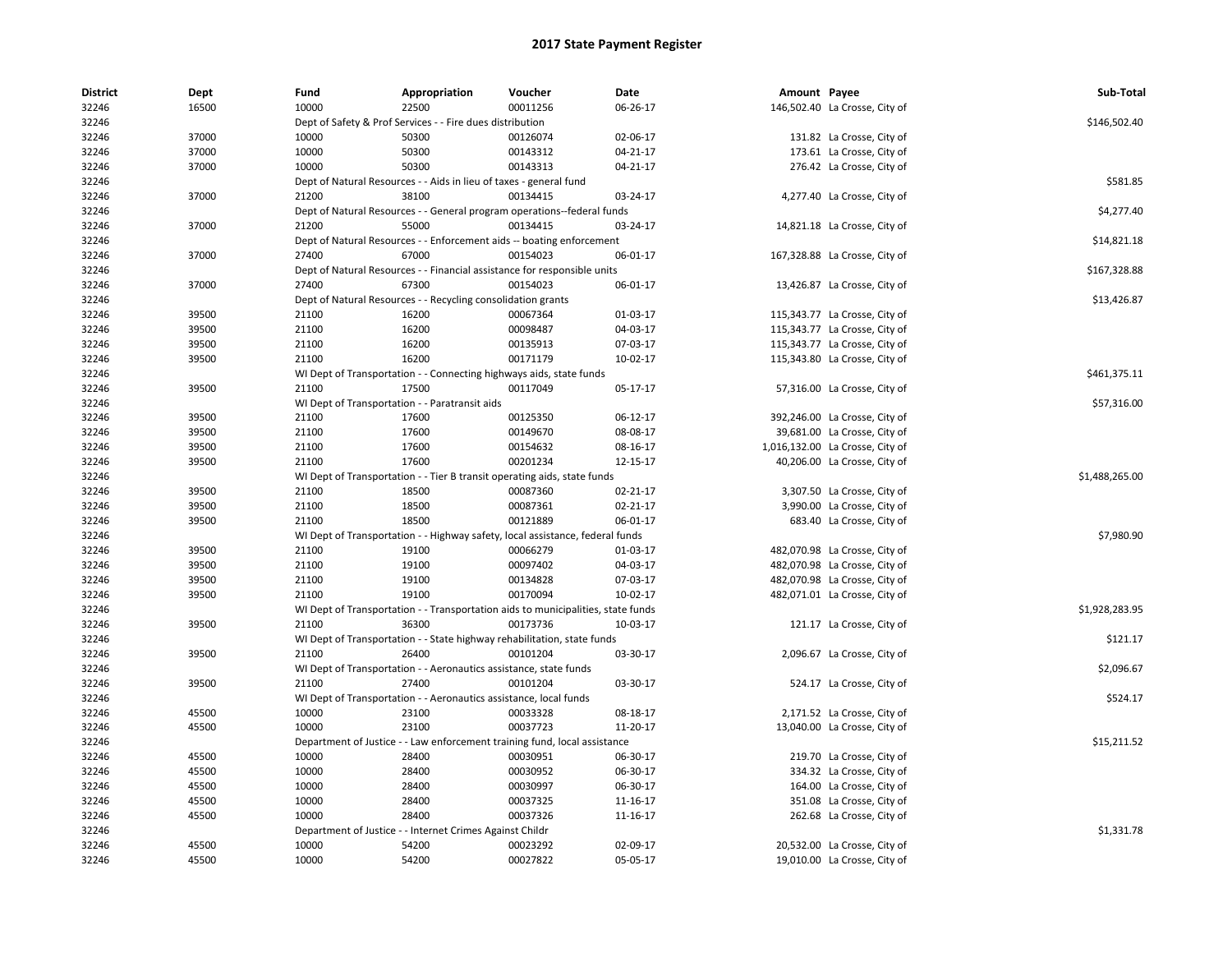| <b>District</b> | Dept  | Fund                                                                             | Appropriation                                                      | Voucher        | Date     | Amount Payee |                                 | Sub-Total       |
|-----------------|-------|----------------------------------------------------------------------------------|--------------------------------------------------------------------|----------------|----------|--------------|---------------------------------|-----------------|
| 32246           | 45500 | 10000                                                                            | 54200                                                              | 00032437       | 08-02-17 |              | 17,672.00 La Crosse, City of    |                 |
| 32246           | 45500 | 10000                                                                            | 54200                                                              | 00036924       | 11-02-17 |              | 18,615.00 La Crosse, City of    |                 |
| 32246           |       | Department of Justice - - Federal aid; victim assistance                         | \$75,829.00                                                        |                |          |              |                                 |                 |
| 32246           | 46500 | 10000                                                                            | 30600                                                              | 00022100       | 02-09-17 |              | 23,637.47 La Crosse, City of    |                 |
| 32246           | 46500 | 10000                                                                            | 30600                                                              | 00027333       | 06-09-17 |              | 23,637.47 La Crosse, City of    |                 |
| 32246           | 46500 | 10000                                                                            | 30600                                                              | 00028009       | 06-19-17 |              | 23,637.47 La Crosse, City of    |                 |
| 32246           | 46500 | 10000                                                                            | 30600                                                              | 00033993       | 11-07-17 |              | 23,637.47 La Crosse, City of    |                 |
| 32246           |       | Department of Military Affairs - - Regional emergency response teams             |                                                                    | \$94,549.88    |          |              |                                 |                 |
| 32246           | 83500 | 10000                                                                            | 10100                                                              | 00021038       | 07-24-17 |              | 1,490,705.83 La Crosse, City of |                 |
| 32246           | 83500 | 10000                                                                            | 10100                                                              | 00024058       | 11-20-17 |              | 0.02 La Crosse, City of         |                 |
| 32246           |       | Shared Revenue and Tax Relief - - Expenditure restraint program account          |                                                                    | \$1,490,705.85 |          |              |                                 |                 |
| 32246           | 83500 | 10000                                                                            | 10500                                                              | 00021038       | 07-24-17 |              | 1,354,951.10 La Crosse, City of |                 |
| 32246           | 83500 | 10000                                                                            | 10500                                                              | 00024058       | 11-20-17 |              | 7,678,056.25 La Crosse, City of |                 |
| 32246           |       |                                                                                  | Shared Revenue and Tax Relief - - County and municipal aid account |                |          |              |                                 | \$9,033,007.35  |
| 32246           | 83500 | 10000                                                                            | 10900                                                              | 00018153       | 07-24-17 |              | 189,597.00 La Crosse, City of   |                 |
| 32246           | 83500 | 10000                                                                            | 10900                                                              | 00019826       | 07-24-17 |              | 1,572,287.00 La Crosse, City of |                 |
| 32246           |       | Shared Revenue and Tax Relief - - State aid; tax exempt property                 |                                                                    | \$1,761,884.00 |          |              |                                 |                 |
| 32246           | 83500 | 10000                                                                            | 11000                                                              | 00021038       | 07-24-17 |              | 92,883.87 La Crosse, City of    |                 |
| 32246           | 83500 | 10000                                                                            | 11000                                                              | 00024058       | 11-20-17 |              | 548,700.78 La Crosse, City of   |                 |
| 32246           |       | Shared Revenue and Tax Relief - - Public utility distribution account            | \$641,584.65                                                       |                |          |              |                                 |                 |
| 32246           | 83500 | 10000                                                                            | 30200                                                              | 00020107       | 07-24-17 |              | 1,200,081.58 La Crosse, City of |                 |
| 32246           | 83500 | 10000                                                                            | 30200                                                              | 00022152       | 07-24-17 |              | 6,579,351.88 La Crosse, City of |                 |
| 32246           |       | Shared Revenue and Tax Relief - - School levy tax credit and first dollar credit |                                                                    | \$7,779,433.46 |          |              |                                 |                 |
| 32246           | 83500 | 10000                                                                            | 50100                                                              | 00015297       | 01-31-17 |              | 907,704.91 La Crosse, City of   |                 |
| 32246           |       | Shared Revenue and Tax Relief - - Payments for municipal services                |                                                                    |                |          |              |                                 | \$907,704.91    |
| 32246           | 83500 | 52100                                                                            | 36300                                                              | 00015873       | 03-27-17 |              | 39,322.38 La Crosse, City of    |                 |
| 32246           | 83500 | 52100                                                                            | 36300                                                              | 00016157       | 03-27-17 |              | 1,291,968.18 La Crosse, City of |                 |
| 32246           |       |                                                                                  | Shared Revenue and Tax Relief - - Lottery and gaming credit        |                |          |              |                                 | \$1,331,290.56  |
| 32246 Total     |       |                                                                                  |                                                                    |                |          |              |                                 | \$27,425,434.51 |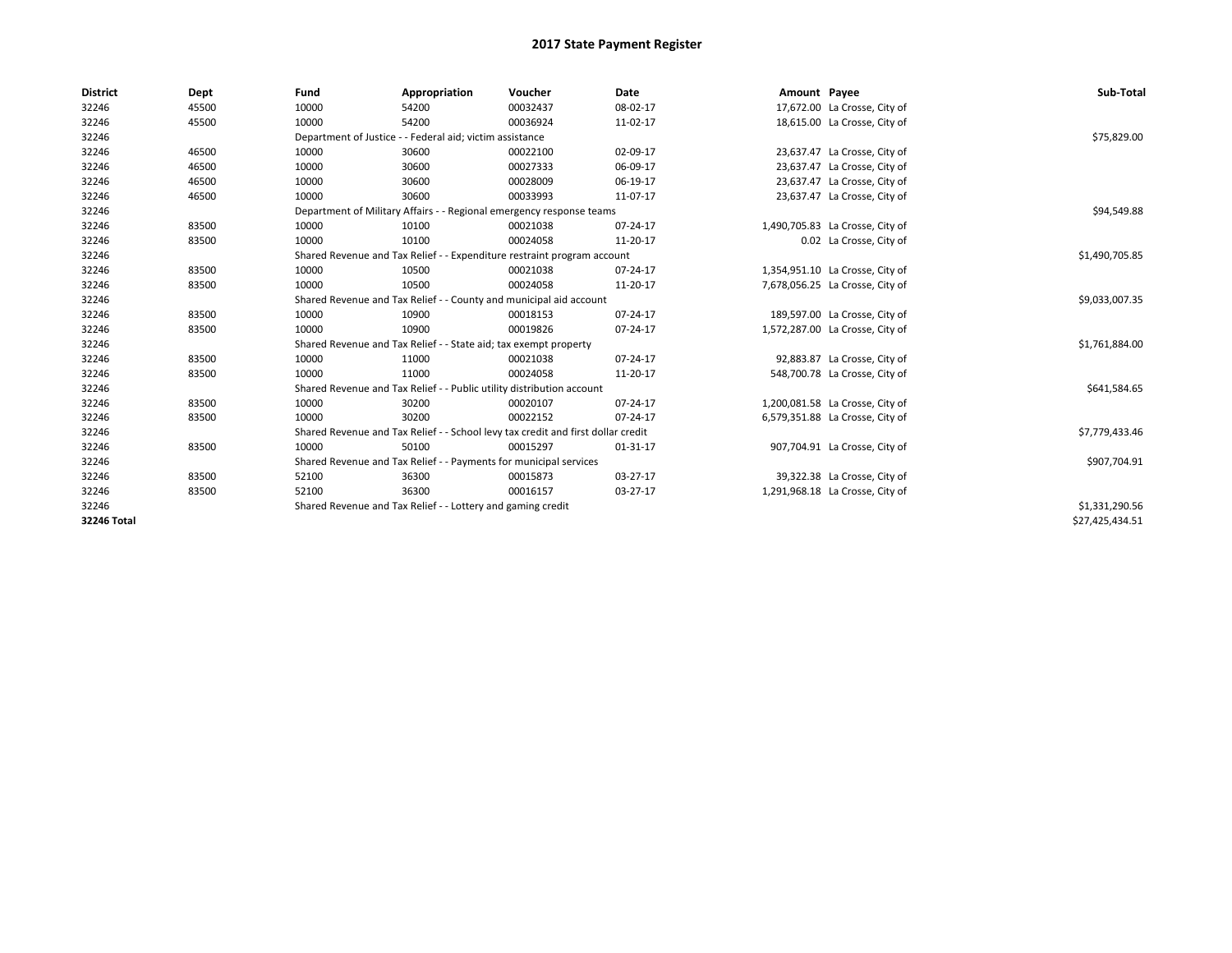| <b>District</b> | Dept  | Fund                                                               | Appropriation                                                                    | Voucher  | Date     | Amount Payee |                              | Sub-Total    |
|-----------------|-------|--------------------------------------------------------------------|----------------------------------------------------------------------------------|----------|----------|--------------|------------------------------|--------------|
| 32265           | 16500 | 10000                                                              | 22500                                                                            | 00011257 | 06-26-17 |              | 79,567.30 Onalaska, City of  |              |
| 32265           |       | Dept of Safety & Prof Services - - Fire dues distribution          |                                                                                  |          |          |              |                              | \$79,567.30  |
| 32265           | 37000 | 10000                                                              | 50300                                                                            | 00143333 | 04-21-17 |              | 136.31 Onalaska, City of     |              |
| 32265           |       | Dept of Natural Resources - - Aids in lieu of taxes - general fund |                                                                                  |          |          |              |                              | \$136.31     |
| 32265           | 37000 | 27400                                                              | 67000                                                                            | 00154578 | 06-01-17 |              | 35,679.21 Onalaska, City of  |              |
| 32265           |       |                                                                    | Dept of Natural Resources - - Financial assistance for responsible units         |          |          |              |                              | \$35,679.21  |
| 32265           | 37000 | 27400                                                              | 67300                                                                            | 00154578 | 06-01-17 |              | 4,779.91 Onalaska, City of   |              |
| 32265           |       |                                                                    | Dept of Natural Resources - - Recycling consolidation grants                     |          |          |              |                              | \$4,779.91   |
| 32265           | 39500 | 21100                                                              | 16200                                                                            | 00067365 | 01-03-17 |              | 9,959.80 Onalaska, City of   |              |
| 32265           | 39500 | 21100                                                              | 16200                                                                            | 00098488 | 04-03-17 |              | 9,959.80 Onalaska, City of   |              |
| 32265           | 39500 | 21100                                                              | 16200                                                                            | 00135914 | 07-03-17 |              | 9,959.80 Onalaska, City of   |              |
| 32265           | 39500 | 21100                                                              | 16200                                                                            | 00171180 | 10-02-17 |              | 9,959.82 Onalaska, City of   |              |
| 32265           |       |                                                                    | WI Dept of Transportation - - Connecting highways aids, state funds              |          |          |              |                              | \$39,839.22  |
| 32265           | 39500 | 21100                                                              | 17600                                                                            | 00125355 | 06-12-17 |              | 50,410.00 Onalaska, City of  |              |
| 32265           | 39500 | 21100                                                              | 17600                                                                            | 00154634 | 08-16-17 |              | 130,590.00 Onalaska, City of |              |
| 32265           | 39500 | 21100                                                              | 17600                                                                            | 00201233 | 12-15-17 |              | 20,022.00 Onalaska, City of  |              |
| 32265           |       |                                                                    | WI Dept of Transportation - - Tier B transit operating aids, state funds         |          |          |              |                              | \$201,022.00 |
| 32265           | 39500 | 21100                                                              | 18500                                                                            | 00073130 | 01-13-17 |              | 90.00 Onalaska, City of      |              |
| 32265           | 39500 | 21100                                                              | 18500                                                                            | 00089533 | 02-28-17 |              | 479.80 Onalaska, City of     |              |
| 32265           | 39500 | 21100                                                              | 18500                                                                            | 00093345 | 03-22-17 |              | 4,370.10 Onalaska, City of   |              |
| 32265           | 39500 | 21100                                                              | 18500                                                                            | 00100773 | 03-30-17 |              | 5,285.82 Onalaska, City of   |              |
| 32265           | 39500 | 21100                                                              | 18500                                                                            | 00106558 | 04-19-17 |              | 3,643.41 Onalaska, City of   |              |
| 32265           | 39500 | 21100                                                              | 18500                                                                            | 00121887 | 06-01-17 |              | 4,290.15 Onalaska, City of   |              |
| 32265           | 39500 | 21100                                                              | 18500                                                                            | 00130299 | 06-28-17 |              | 4,313.10 Onalaska, City of   |              |
| 32265           | 39500 | 21100                                                              | 18500                                                                            | 00159589 | 09-01-17 |              | 4,287.07 Onalaska, City of   |              |
| 32265           | 39500 | 21100                                                              | 18500                                                                            | 00159602 | 09-01-17 |              | 2,014.84 Onalaska, City of   |              |
| 32265           | 39500 | 21100                                                              | 18500                                                                            | 00161016 | 09-05-17 |              | 3,982.82 Onalaska, City of   |              |
| 32265           | 39500 | 21100                                                              | 18500                                                                            | 00161037 | 09-05-17 |              | 1,504.52 Onalaska, City of   |              |
| 32265           | 39500 | 21100                                                              | 18500                                                                            | 00182418 | 10-26-17 |              | 4,506.81 Onalaska, City of   |              |
| 32265           | 39500 | 21100                                                              | 18500                                                                            | 00182419 | 10-26-17 |              | 4,641.20 Onalaska, City of   |              |
| 32265           | 39500 | 21100                                                              | 18500                                                                            | 00182424 | 10-26-17 |              | 2,494.40 Onalaska, City of   |              |
| 32265           | 39500 | 21100                                                              | 18500                                                                            | 00198006 | 12-11-17 |              | 607.52 Onalaska, City of     |              |
| 32265           | 39500 | 21100                                                              | 18500                                                                            | 00202649 | 12-29-17 |              | 2,942.04 Onalaska, City of   |              |
| 32265           |       |                                                                    | WI Dept of Transportation - - Highway safety, local assistance, federal funds    |          |          |              |                              | \$49,453.60  |
| 32265           | 39500 | 21100                                                              | 19100                                                                            | 00066280 | 01-03-17 |              | 169,053.16 Onalaska, City of |              |
| 32265           | 39500 | 21100                                                              | 19100                                                                            | 00097403 | 04-03-17 |              | 169,053.16 Onalaska, City of |              |
| 32265           | 39500 | 21100                                                              | 19100                                                                            | 00134829 | 07-03-17 |              | 169,053.16 Onalaska, City of |              |
|                 |       | 21100                                                              | 19100                                                                            | 00170095 |          |              |                              |              |
| 32265<br>32265  | 39500 |                                                                    | WI Dept of Transportation - - Transportation aids to municipalities, state funds |          | 10-02-17 |              | 169,053.17 Onalaska, City of | \$676,212.65 |
| 32265           | 39500 | 21100                                                              | 27800                                                                            | 00091727 | 03-06-17 |              | 23,000.00 Onalaska, City of  |              |
|                 |       |                                                                    |                                                                                  |          |          |              |                              |              |
| 32265           |       |                                                                    | WI Dept of Transportation - - Local roads improvement program, state funds       | 00035868 |          |              |                              | \$23,000.00  |
| 32265           | 45500 | 10000                                                              | 23100                                                                            |          | 10-16-17 |              | 3,680.00 Onalaska, City of   |              |
| 32265           |       |                                                                    | Department of Justice - - Law enforcement training fund, local assistance        |          |          |              |                              | \$3,680.00   |
| 32265           | 83500 | 10000                                                              | 10100                                                                            | 00021039 | 07-24-17 |              | 136,628.13 Onalaska, City of |              |
| 32265           | 83500 | 10000                                                              | 10100                                                                            | 00024059 | 11-20-17 |              | 0.01 Onalaska, City of       |              |
| 32265           |       |                                                                    | Shared Revenue and Tax Relief - - Expenditure restraint program account          |          |          |              |                              | \$136,628.14 |
| 32265           | 83500 | 10000                                                              | 10500                                                                            | 00021039 | 07-24-17 |              | 75,874.60 Onalaska, City of  |              |
| 32265           | 83500 | 10000                                                              | 10500                                                                            | 00024059 | 11-20-17 |              | 435,893.37 Onalaska, City of |              |
| 32265           |       |                                                                    | Shared Revenue and Tax Relief - - County and municipal aid account               |          |          |              |                              | \$511,767.97 |
| 32265           | 83500 | 10000                                                              | 10900                                                                            | 00018154 | 07-24-17 |              | 105,664.00 Onalaska, City of |              |
| 32265           |       |                                                                    | Shared Revenue and Tax Relief - - State aid; tax exempt property                 |          |          |              |                              | \$105,664.00 |
| 32265           | 83500 | 10000                                                              | 11000                                                                            | 00021039 | 07-24-17 |              | 1,516.59 Onalaska, City of   |              |